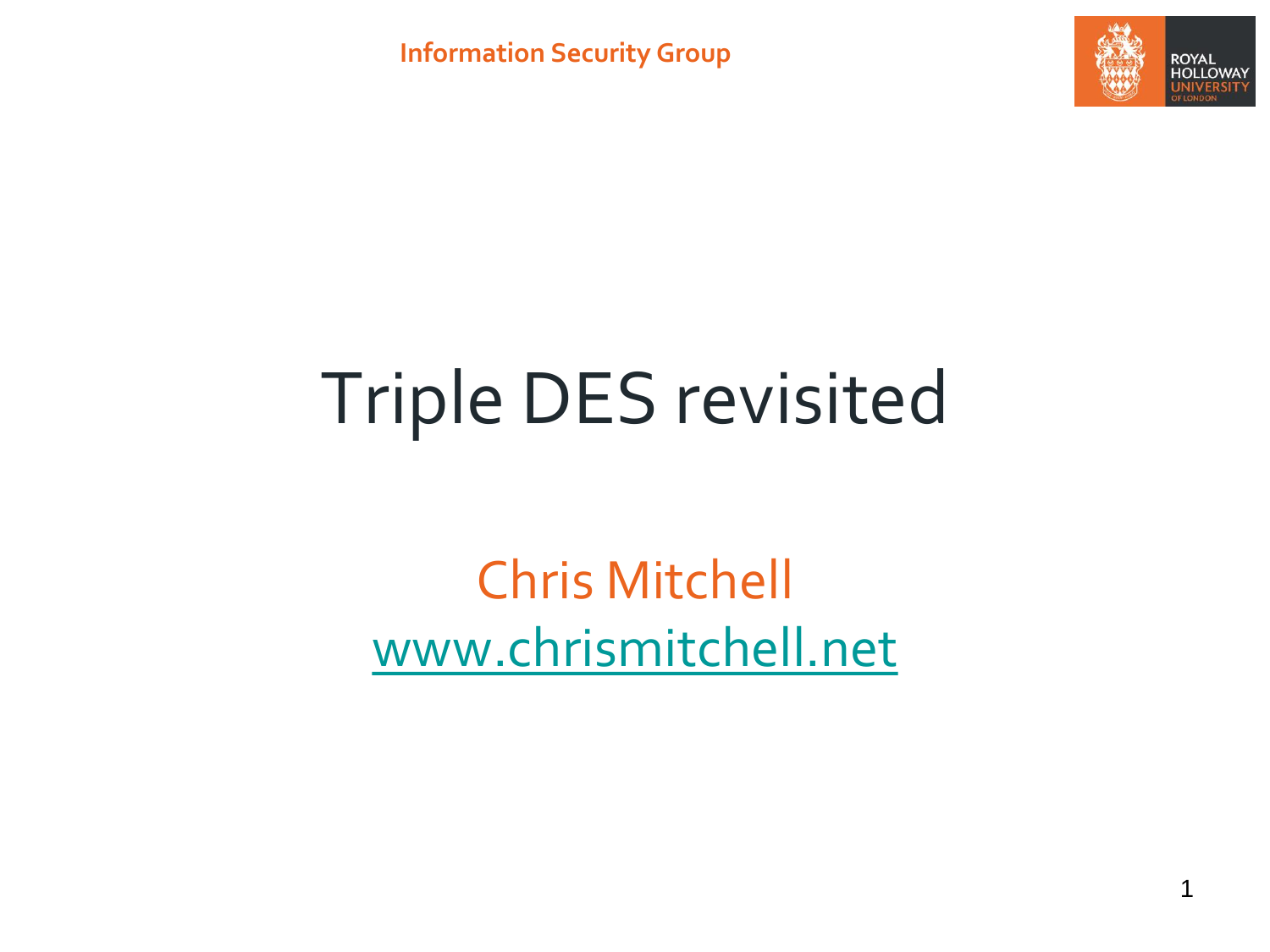

# Agenda

- 1. DES a brief history
- 2. Double and triple DES
- 3. The Merkle-Hellman attack
- 4. The van Oorschot-Wiener attack
- 5. Generalising the van Oorschot-Wiener attack
- 6. Other issues
- 7. Concluding matters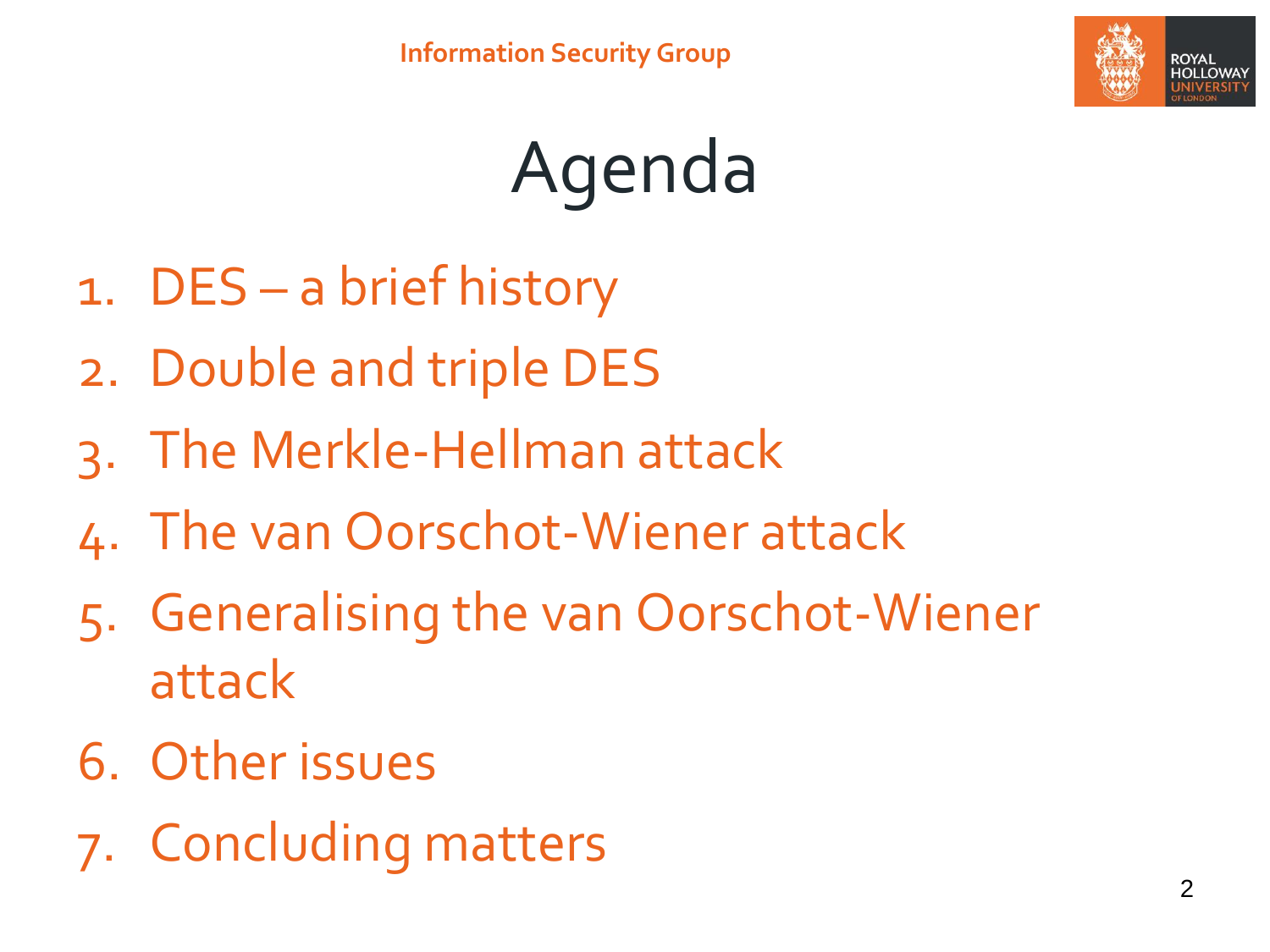

# Agenda

- 1. DES a brief history
- 2. Double and triple DES
- 3. The Merkle-Hellman attack
- 4. The van Oorschot-Wiener attack
- 5. Generalising the van Oorschot-Wiener attack
- 6. Other issues
- 7. Concluding matters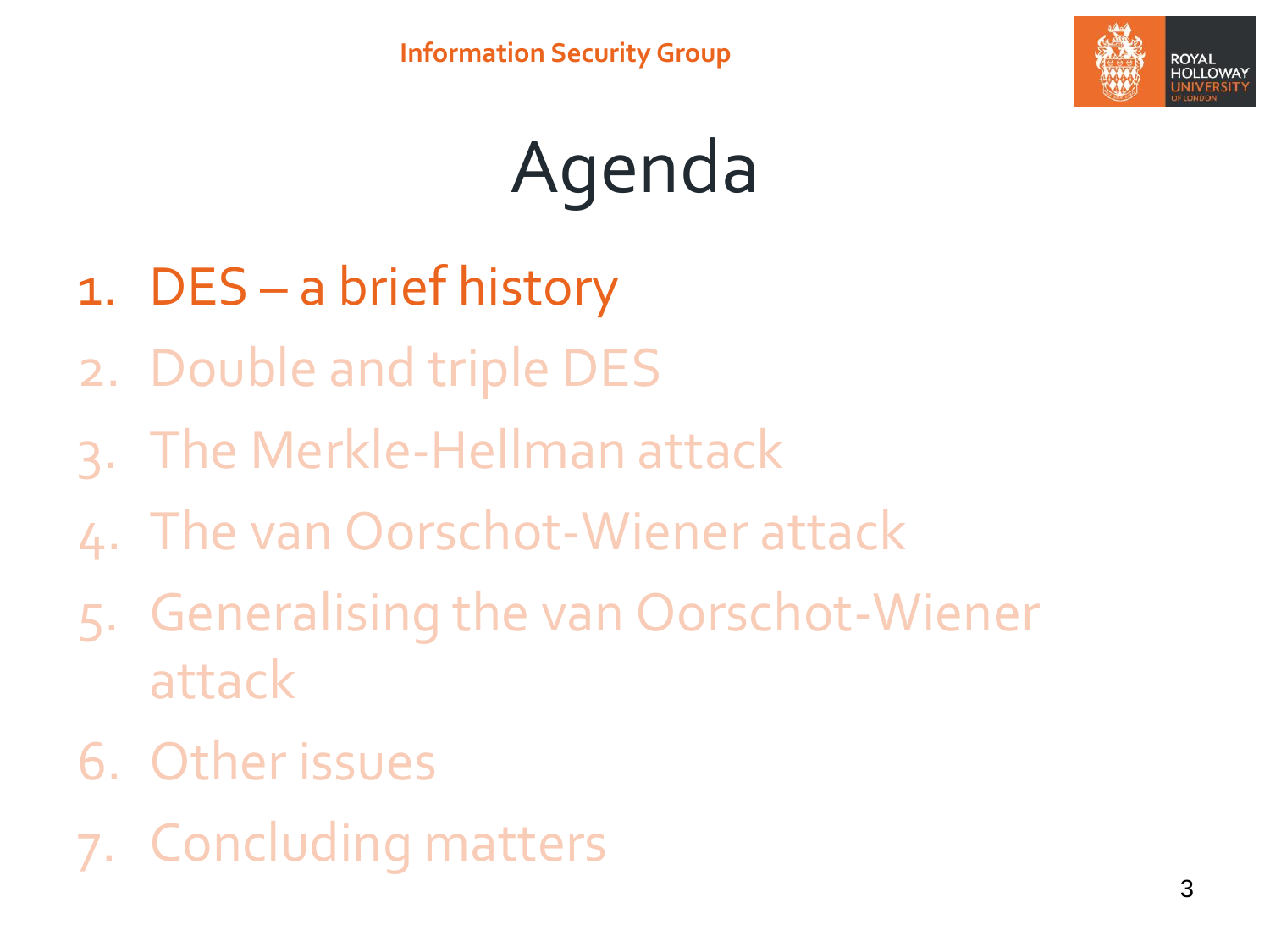

### DES

- The DES (Data Encryption Standard) is a 64bit block cipher, first published as a US federal standard in 1977 (NBS FIPS PUB 46).
- It was chosen as the result of a competition for a standard cipher.
- DES is a refined version of an IBM submission to the competition.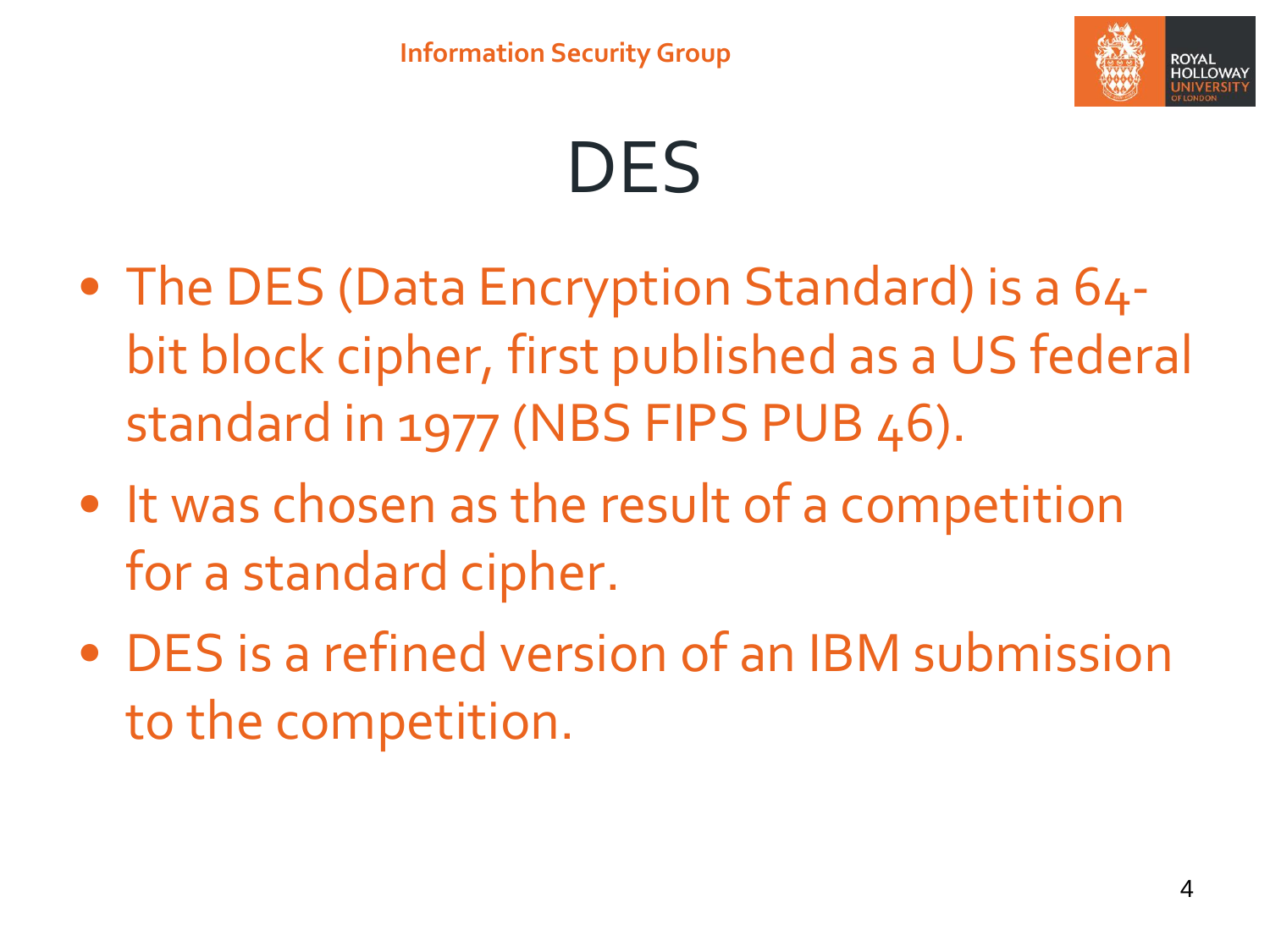

# Block ciphers

- A block cipher is a very widely used type of cipher.
- A block cipher encrypts data a block (e.g. 64 or 128 bits) at a time.
- A well-designed block cipher is a very powerful tool – it has many uses (beyond just data encryption).
- The block length is vital for security must be  $64$ , or preferably 128, bits long (or more).  $\frac{5}{5}$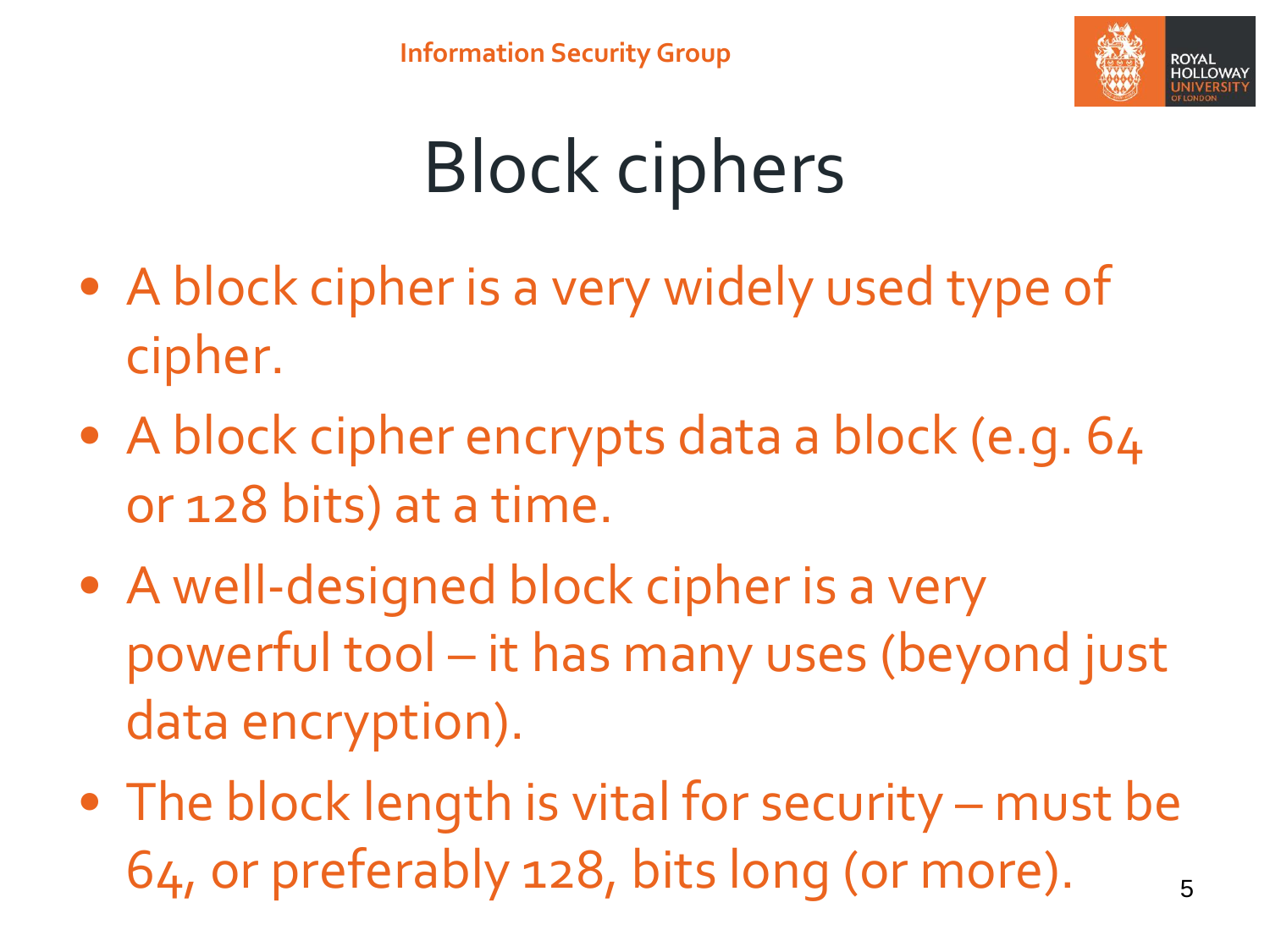

### Block cipher – definition

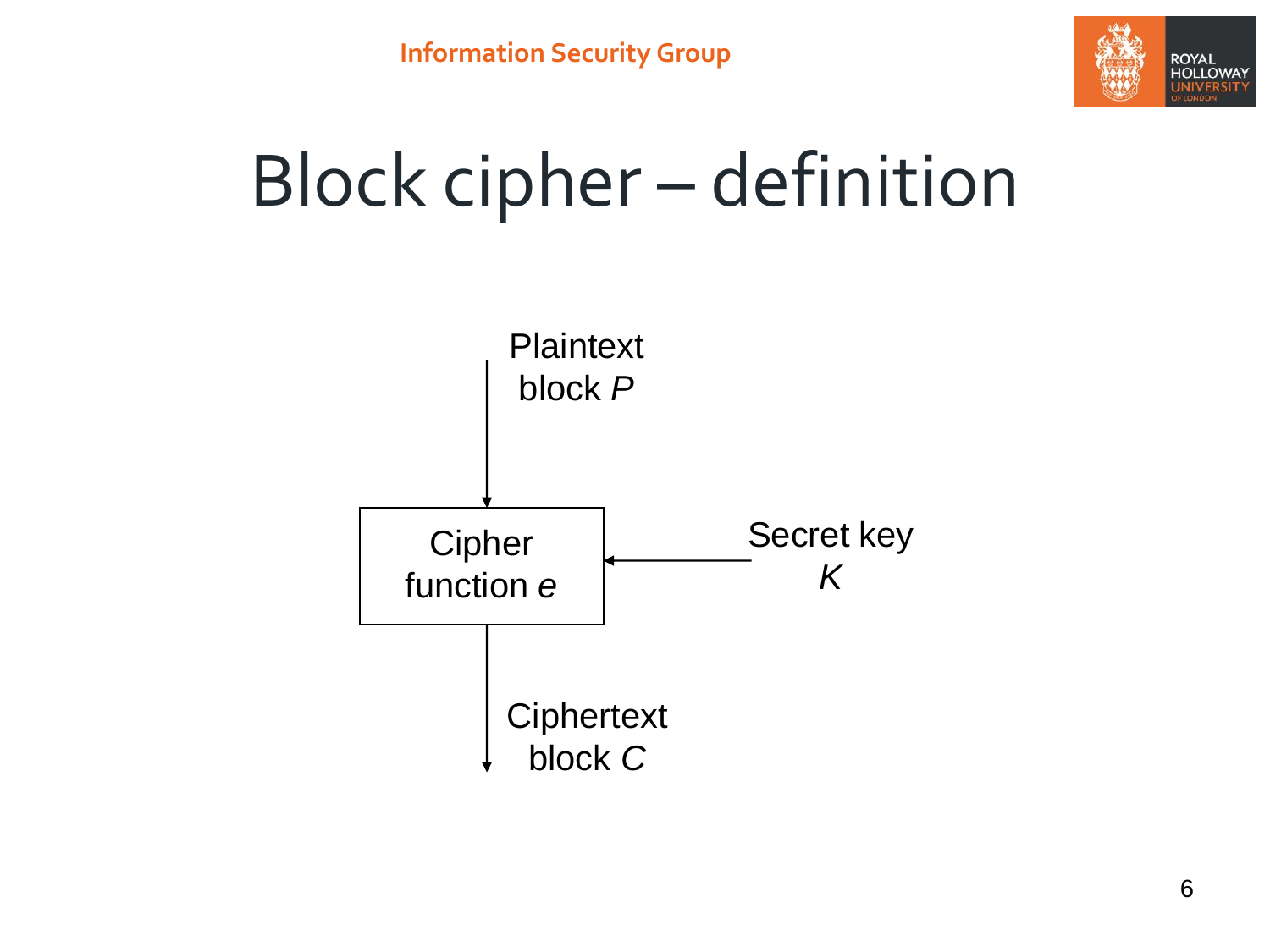

# Block ciphers

- For encryption we write:  $C = e_K(P)$ , where P is the plaintext block, *K* is the secret key, and *C* is the ciphertext block.
- We must also have a decryption function *d* which satisfies  $P = d_K(C)$ .
- The block size *n* needs to be reasonably large (e.g.  $n \geq 64$ ) to prevent dictionary attacks.
- DES has  $n=64$ , which is why it is called a 64-bit block cipher.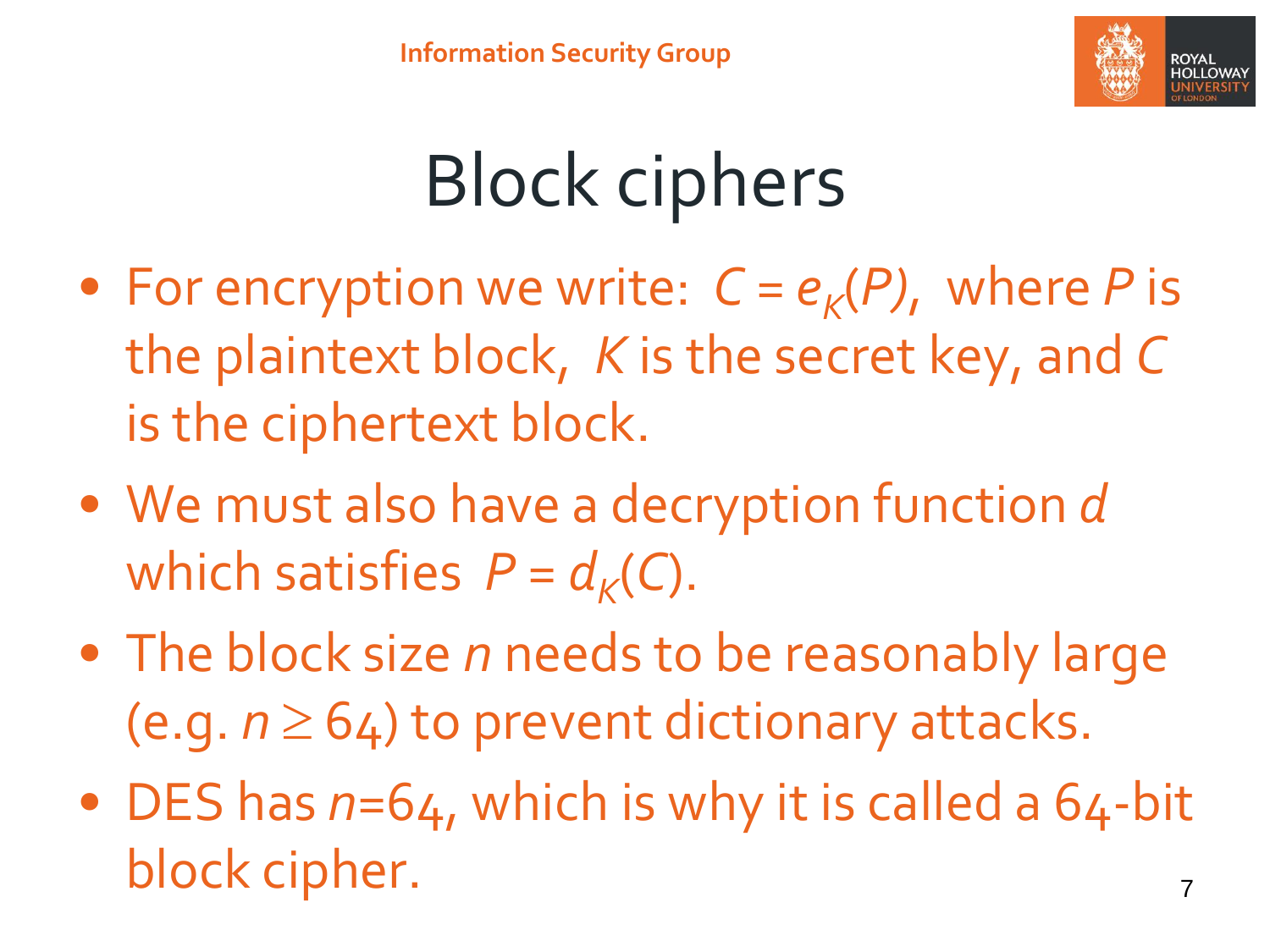

# Adoption

- DES was originally intended for use by the federal government.
- However, it was adopted much more widely:
	- ANSI made it a US standard (ANSI X3.92);
	- it was widely adopted for retail banking security internationally;
	- for a number of years it was the only prominent standardised cipher.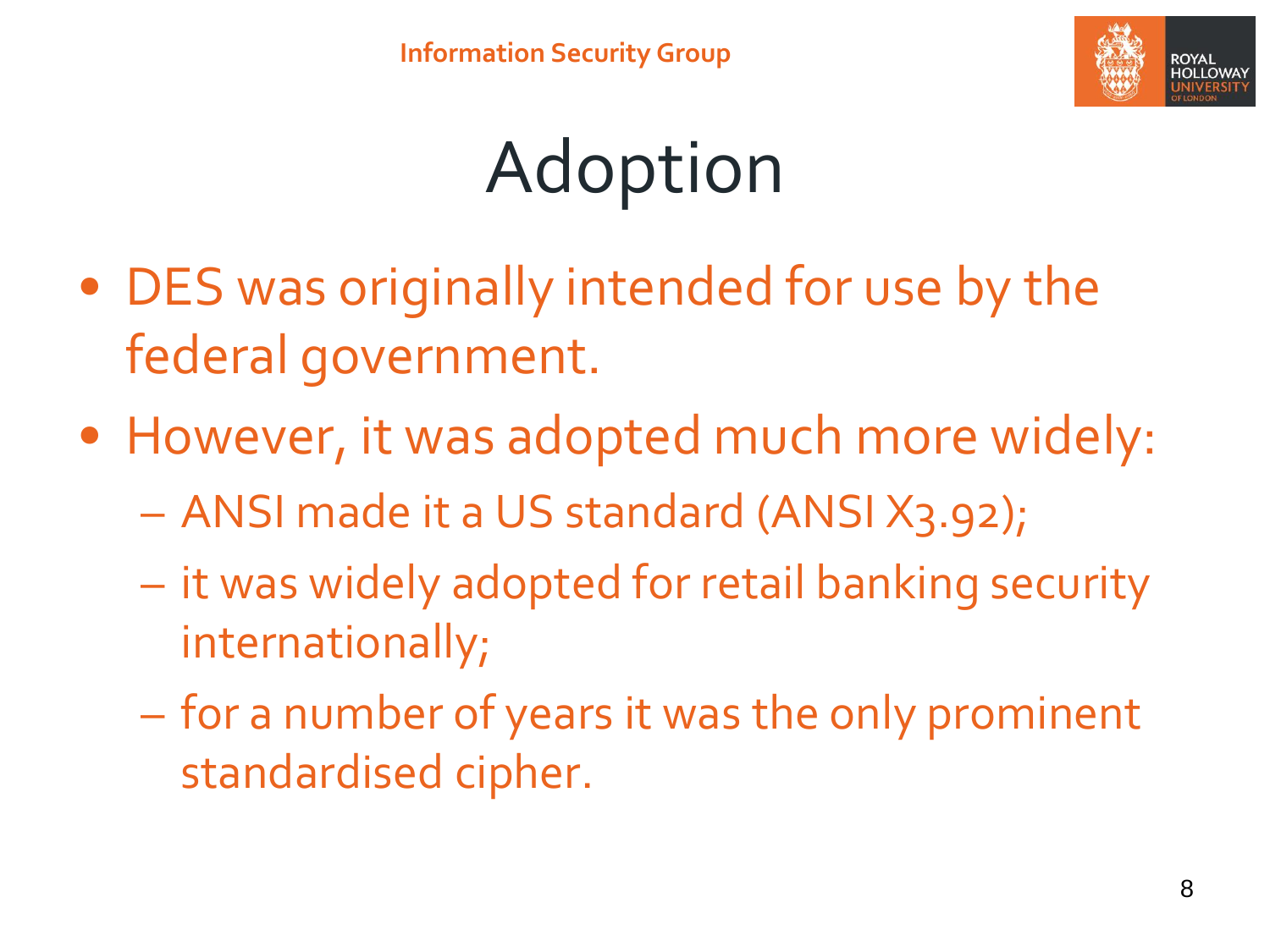

# DES and 56-bit keys

- From the beginning, there was heavy criticism of its short key length (56 bits).
- That is, even in 1977,  $2^{56}$  trials, as necessary to do a brute force search for the key using a known plaintext/ciphertext pair, seemed just about possible.
- In 1977, Whit Diffie and Martin Hellman published a very critical paper, sketching the design of a device which they claimed could find a key in a day and could be built at a cost of around \$10 million.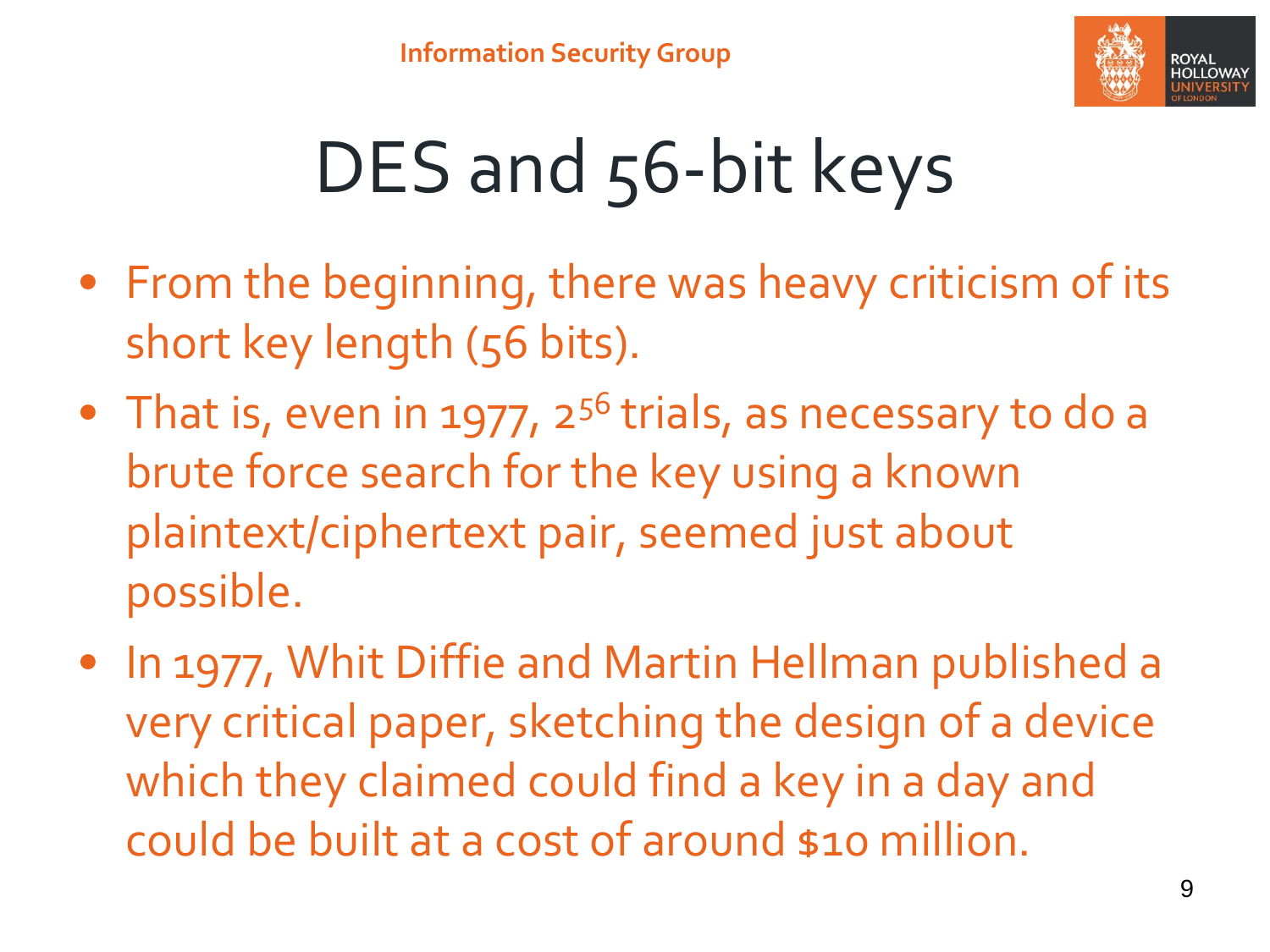### **Information Security Group**







### Diffie and Hellman

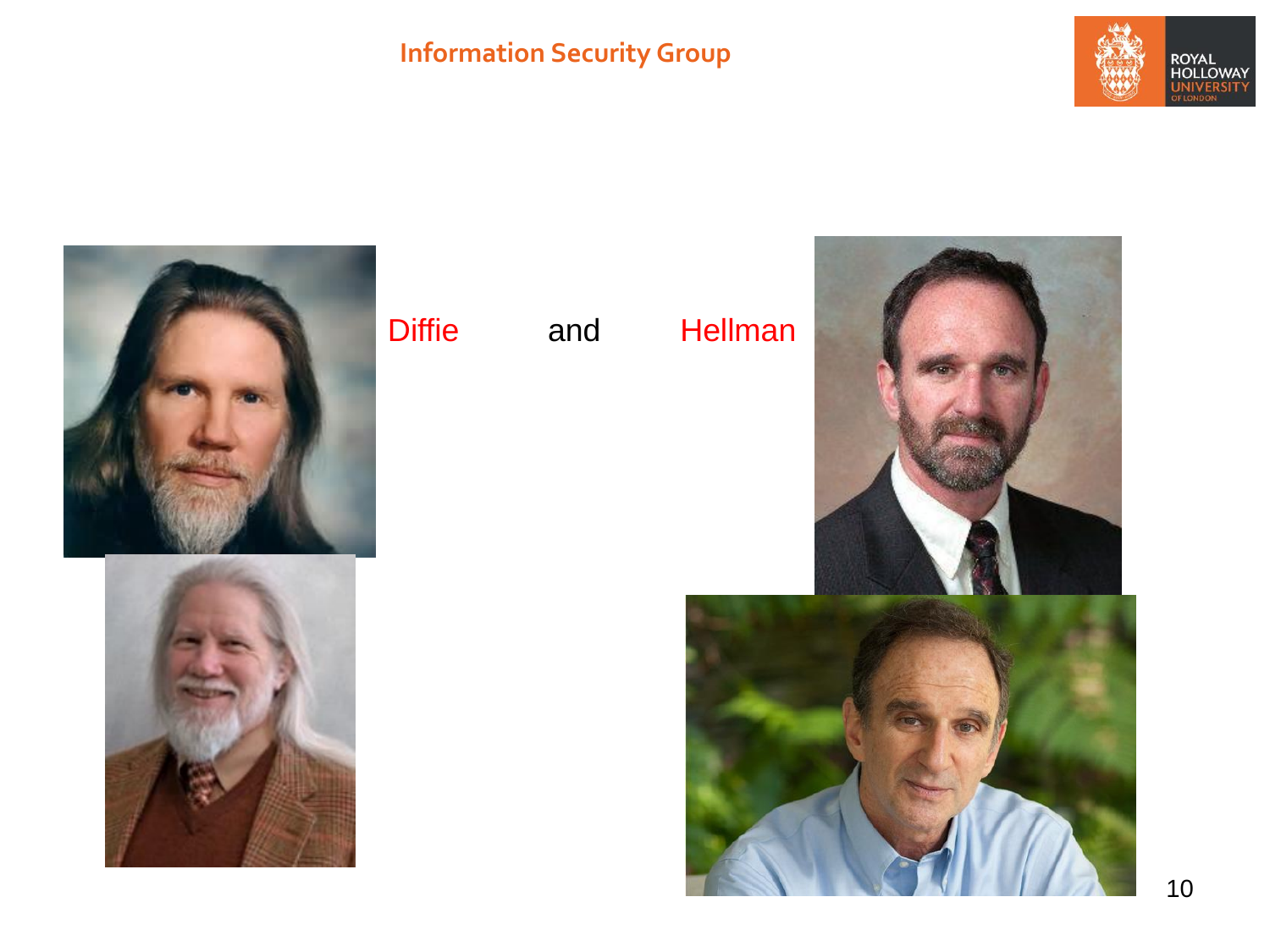

# Breaking DES in software

- It was some 20 years before breaking DES became a reality, at least in public.
- In June 1998, a 3-month distributed search organised by the DESCHALL project found the DES key for a 'challenge' plaintextciphertext pair.
- More recent, similar, efforts have completed much more quickly.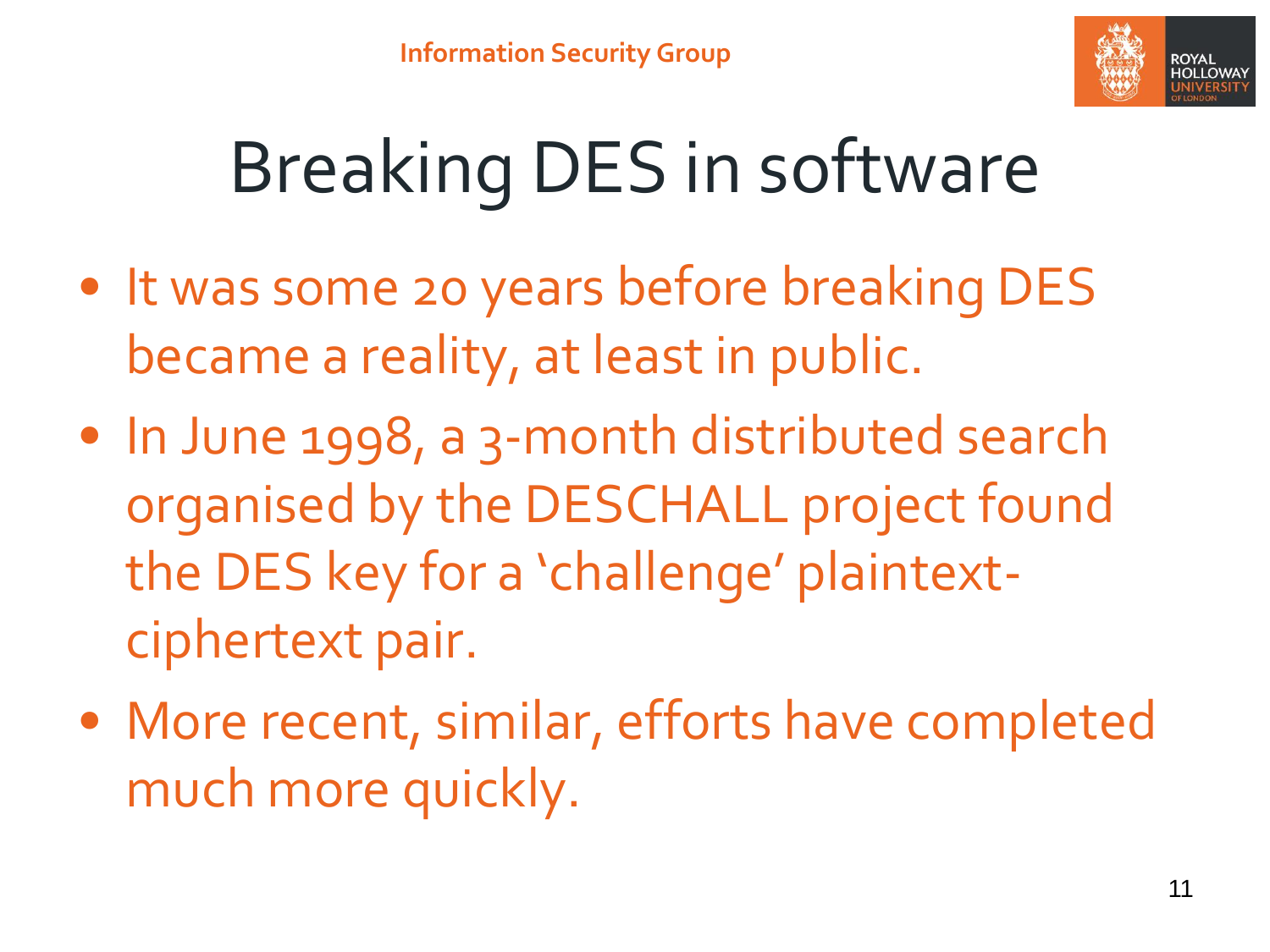

# Breaking DES in hardware

- A few months after the DESCHALL break, the Electronic Frontier Foundation (EFF) announced the completion and successful use of *Deep Crack*.
- Deep Crack was a special-purpose hardware device designed to do brute force DES key searches, a complete search taking around a week.
- The claimed cost was less than \$250,000.
- Similar, but cheaper and faster, machines have since been designed.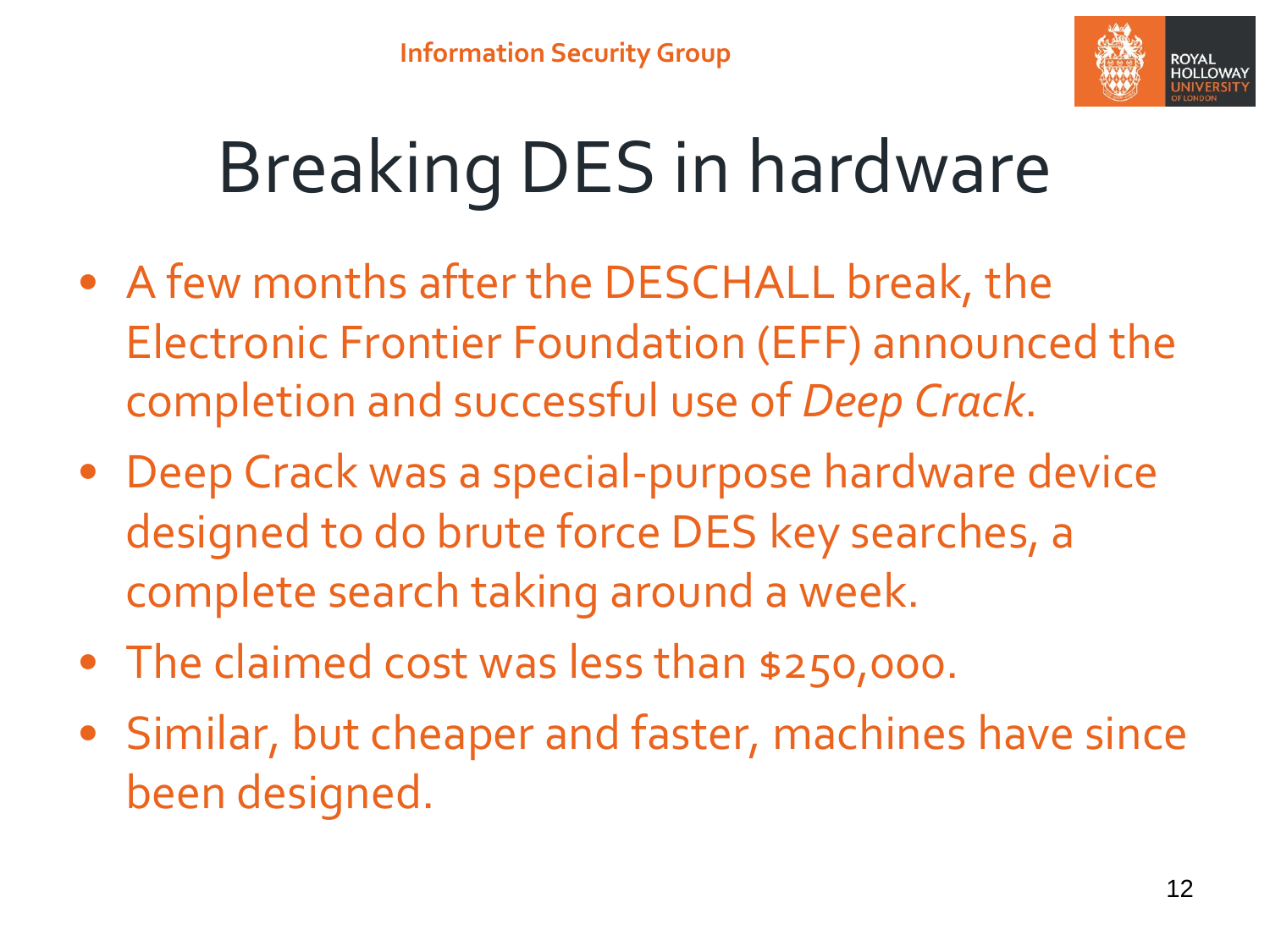

# The end of single DES

- By 1998, the use of single DES was already widely seen as insecure, and the software and hardware breaks confirmed this.
- The breaks accelerated the replacement of DES by others schemes, notably by triple DES (three iterations of DES using at least two different keys).
- Triple DES forms the main focus of this talk.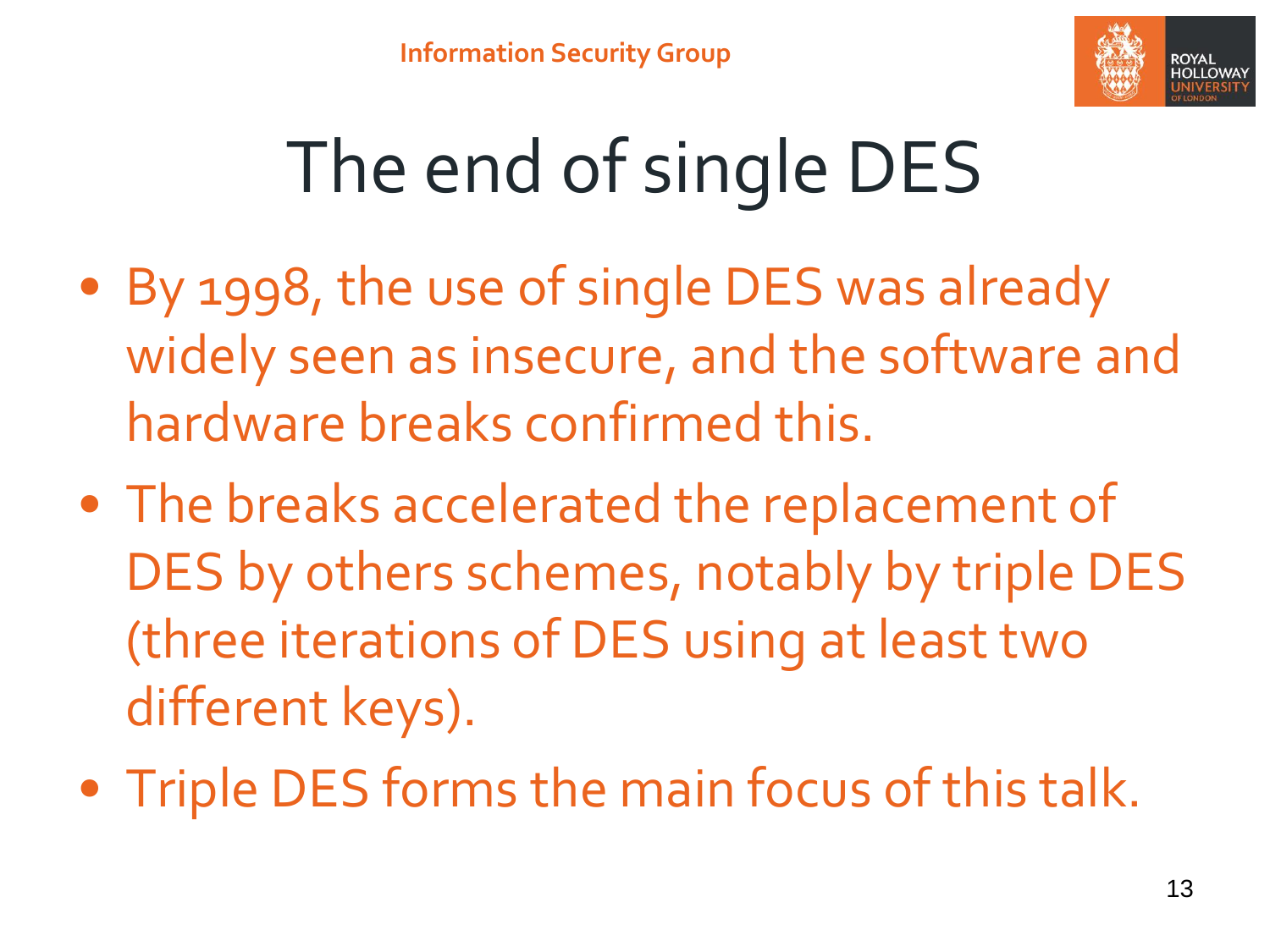

# The success of DES

- Despite issues with the key length, the design of DES has been a great success.
- It was clearly designed with great care, using understanding of design and cryptanalysis principles only rediscovered (sometimes decades) later.
- Whilst attacks are known which are 'in theory' slightly faster than the 2<sup>56</sup> brute force search, in practice brute force is still the most effective way to break DES.
- This is a huge compliment for a 40-year old design.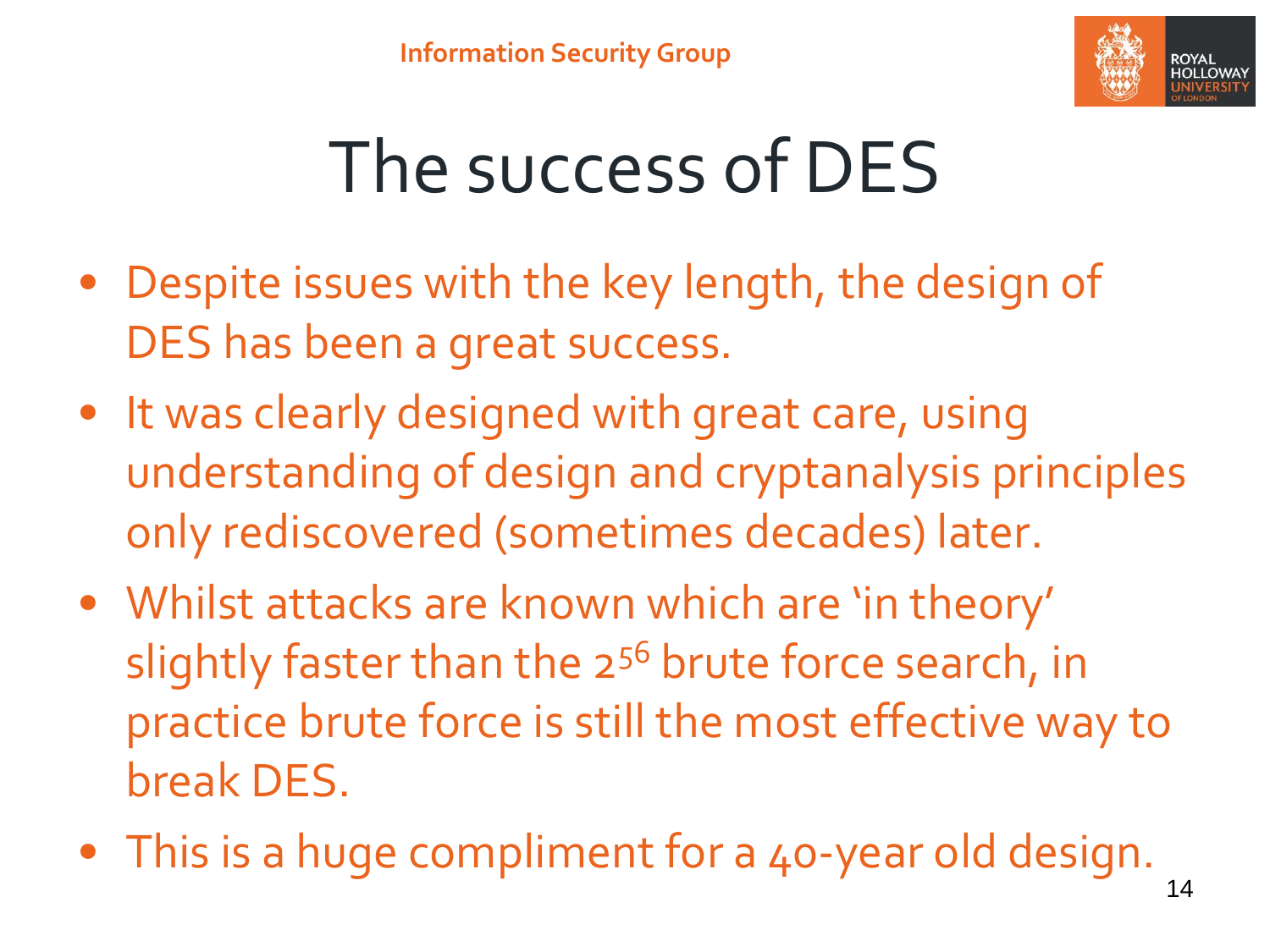

# Agenda

- 1. DES a brief history
- 2. Double and triple DES
- 3. The Merkle-Hellman attack
- 4. The van Oorschot-Wiener attack
- 5. Generalising the van Oorschot-Wiener attack
- 6. Other issues
- 7. Concluding matters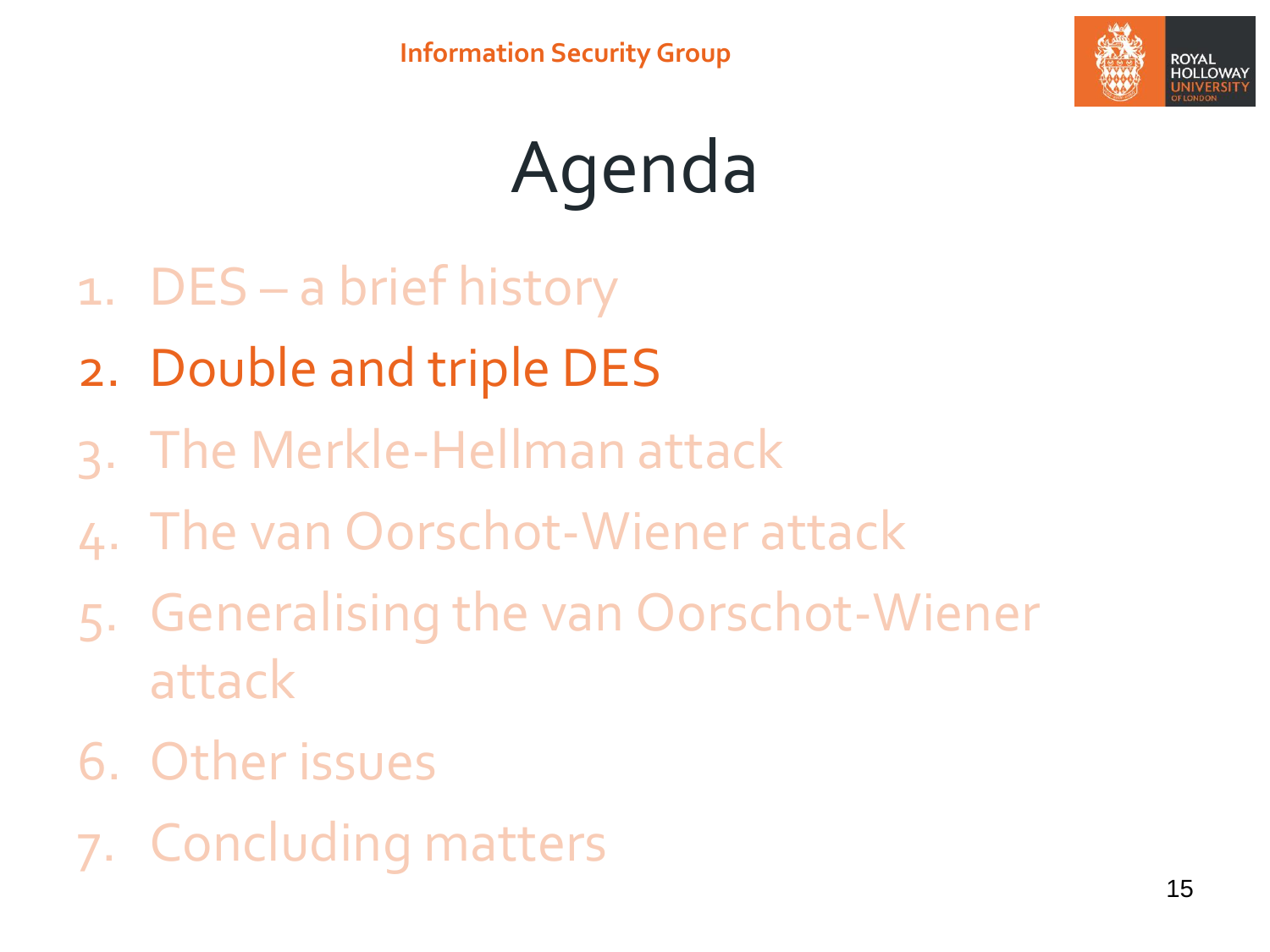

# Multiple iterations

- The idea of using multiple iterations of DES using more than one key has been around since the 1970s.
- The idea is mentioned in the 1977 Diffie-Hellman paper.
- This is an 'obvious' way of increasing the effective key length for a cipher.
- It also allows simple upgrades to existing systems (no new cipher to implement).  $16$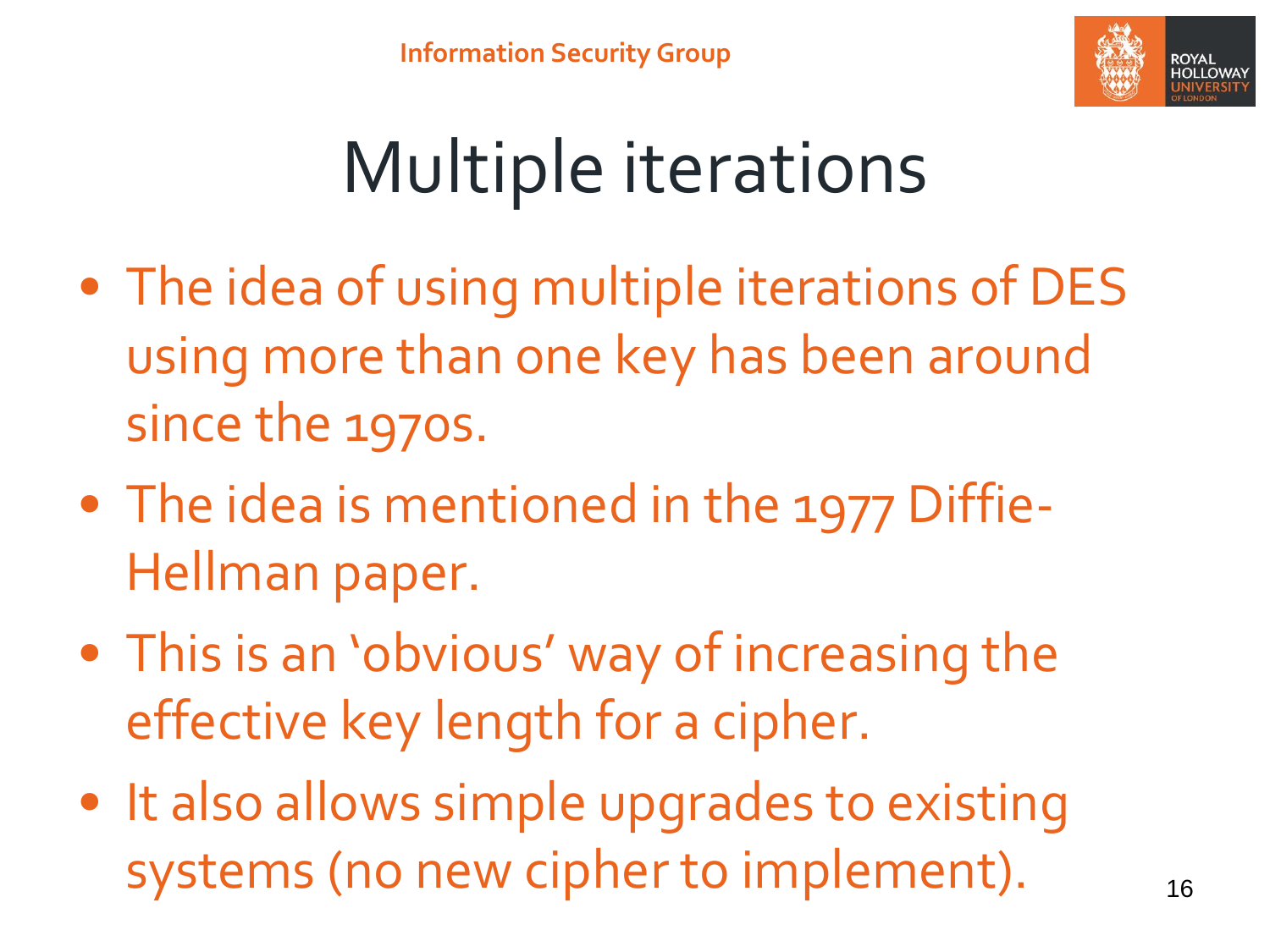

# Why not double DES?

- The most obvious approach is simply to encrypt twice, using two distinct keys.
- However, this is not much more secure than single DES because there is a simple meet-inthe-middle attack on double DES.
- This attack was known back in the 1970s, and is outlined by Diffie and Hellman in their 1977 paper.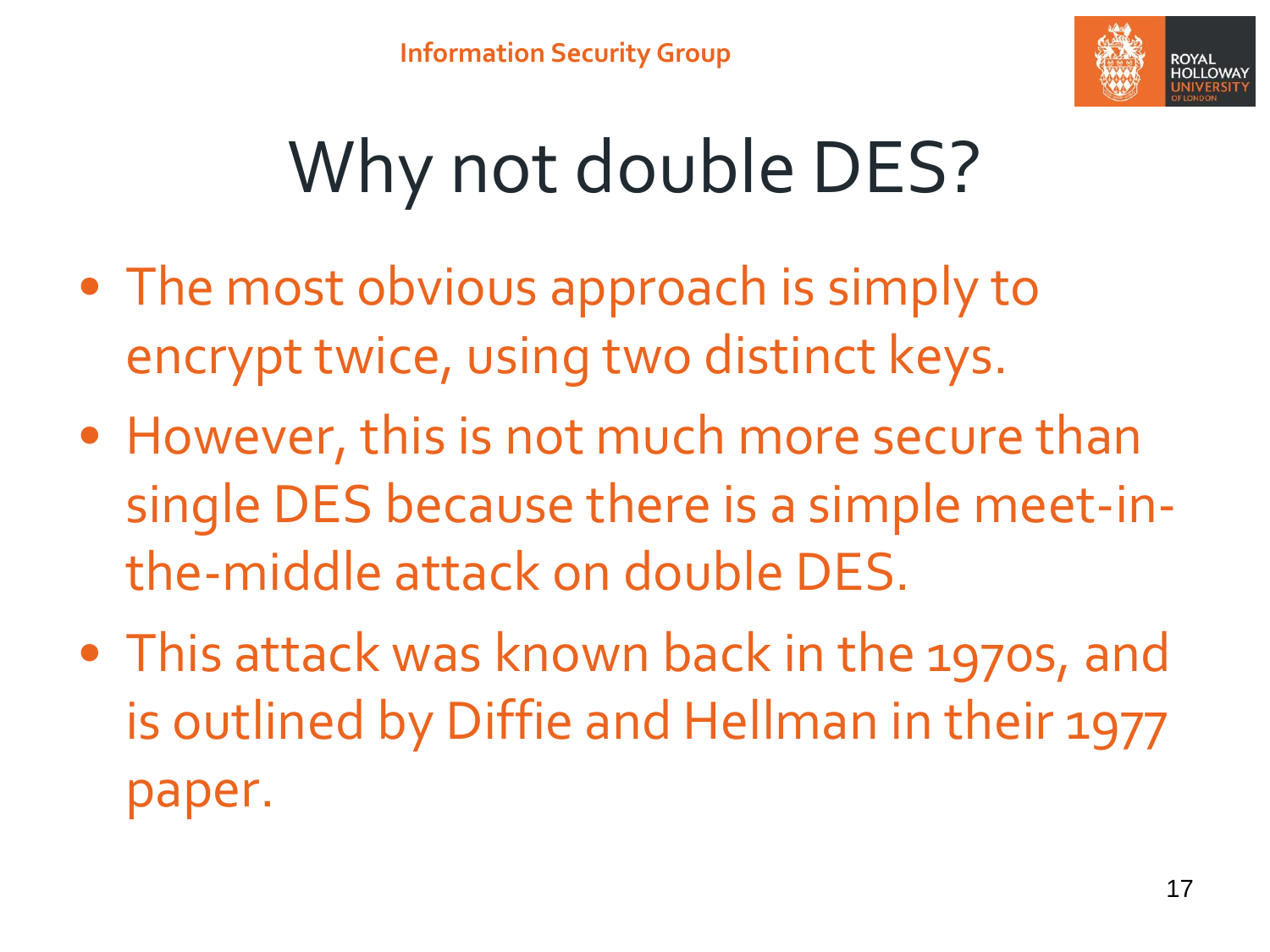

### Meet-in-the-middle I

- Suppose we have a plaintext-ciphertext pair (*P*, *C*); then we know  $C = e_{K_2}(e_{K_1}(P))$ , where  $K_1$  and  $K_2$  are DES keys.
	- 1. Make a table of the values of *e<sup>L</sup>* (*P*) for every possible key *L*, which is sorted or hashed for easy searching (costs 2<sup>56</sup> DES encryptions). Each table entry contains *e<sup>L</sup>* (*P*) and *L*.
	- 2. Go through all the possible DES keys again, and for each key *M* compute  $d_M(C)$  and check if it is in the table. If it is, then the corresponding value of *L*, together with M, are a candidate for  $(K_{1}/K_{2})$ . Check every candidate using one more plaintext-ciphertext pair.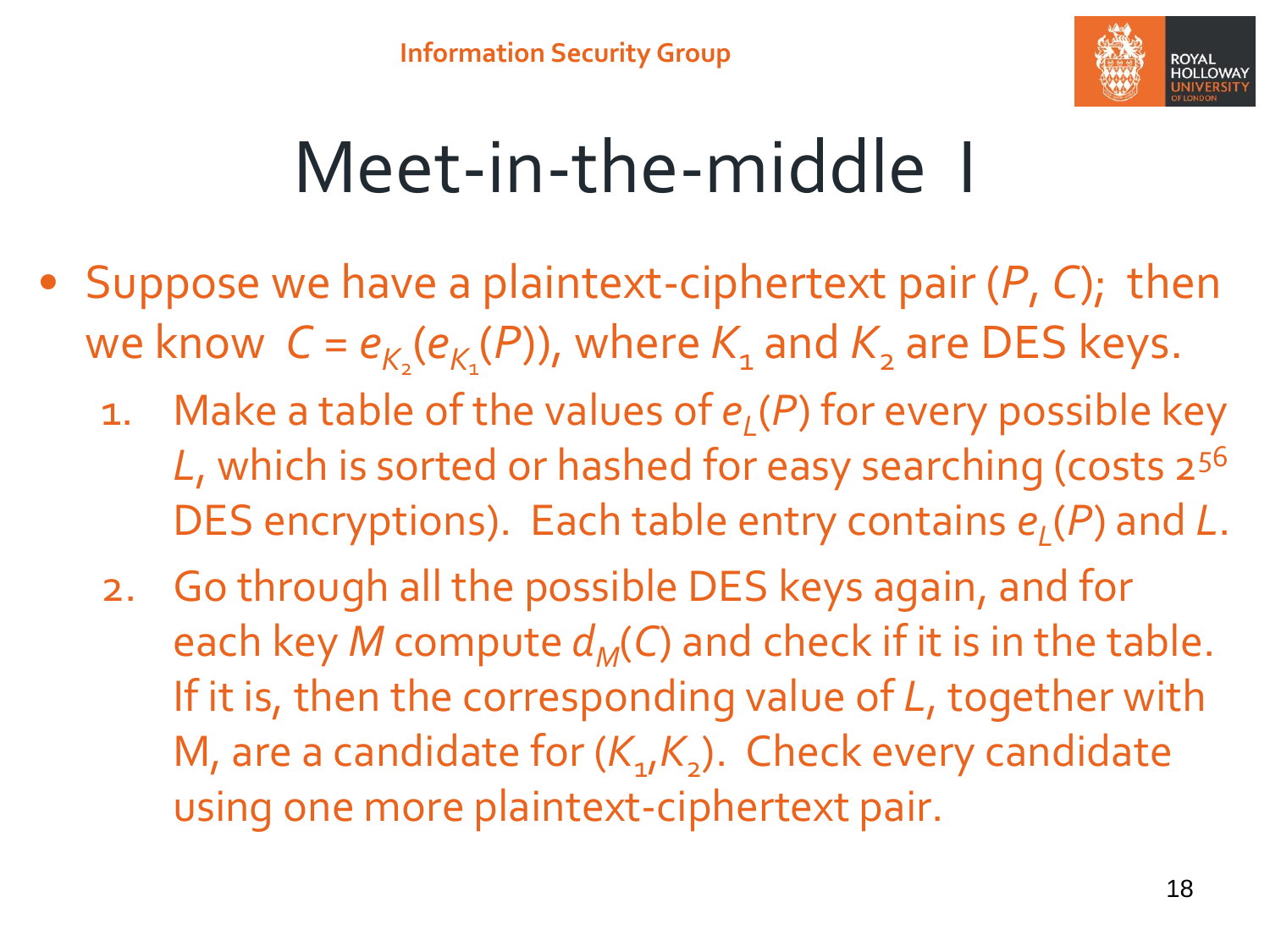

### Meet-in-the-middle II

- Candidates will arise for one value of *M* in every 2 <sup>8</sup>=256 instances of step 2, and so the cost of checking is dwarfed by the other costs of the scheme.
- The total attack cost is 2<sup>57</sup> DES encryptions (just twice as many as for a single DES brute force).
- The main extra cost will be for the table, which has 2 <sup>56</sup> entries, each containing 15 bytes.
- Even today, this is non-trivial, but attack trade-offs can be achieved to reduce the storage cost while correspondingly increasing the computations.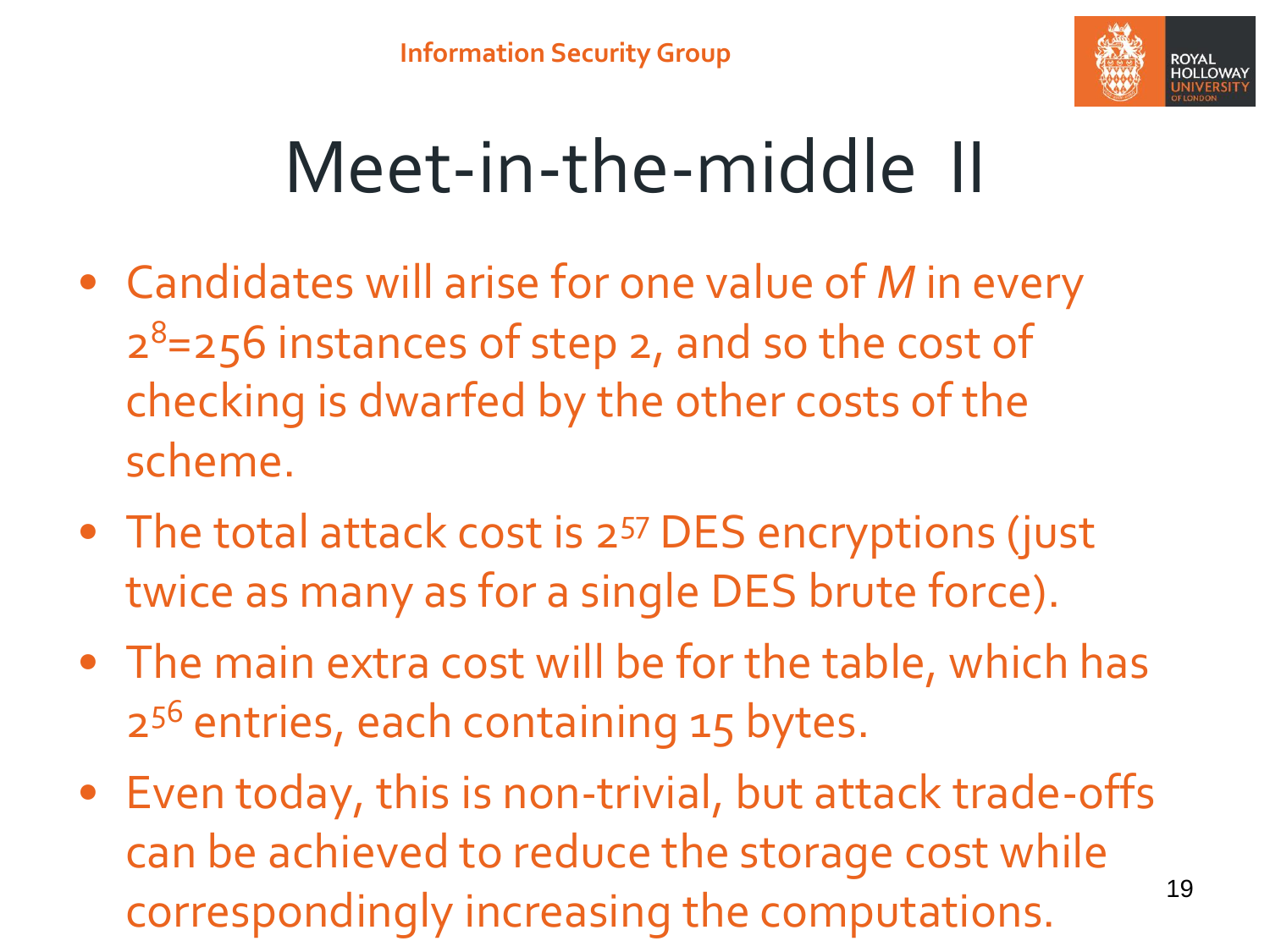

# Triple DES and E-D-E

- Because of the meet-in-the-middle attack, at least three iterations of DES is the minimum effective multiple-iteration version of DES.
- In practice, instead of three encryptions, the 'standard' approach is to first encrypt, then decrypt, and then encrypt again.
- That is,  $C = e_{K_3}(d_{K_2}(e_{K_1}(P)))$ , where  $K_1$ ,  $K_2$  and  $K_3$  are DES keys.
- This is backwards-compatible with single DES if  $K_1 =$  $K_{2} = K_{3}$  – this greatly simplifies migration.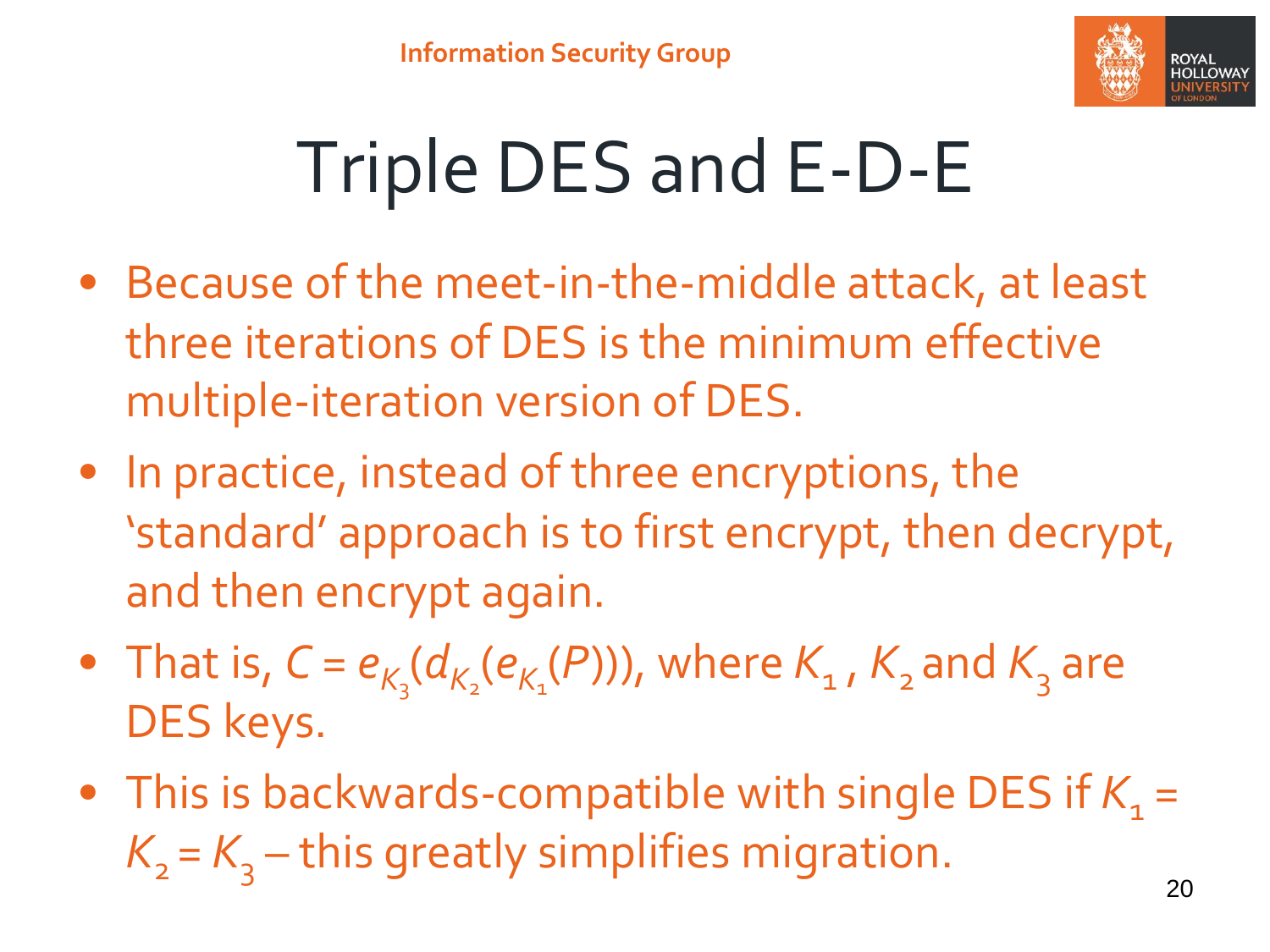

# 2-key triple DES

- If  $K_{1}$ ,  $K_{2}$  and  $K_{3}$  are all independently chosen, then this is known as 3-key triple DES.
- However, in the late 1970s a variant in which  $K<sub>1</sub> = K<sub>3</sub>$  was proposed.
- This is known widely as 2-key triple DES.
- The 2-key version has the advantage of a shorter key, but still offers greater security than double DES (the simple meet-in-themiddle no longer works). The model of the case of the case of the case of the case of the case of the case of the case of the case of the case of the case of the case of the case of the case of the case of the case of the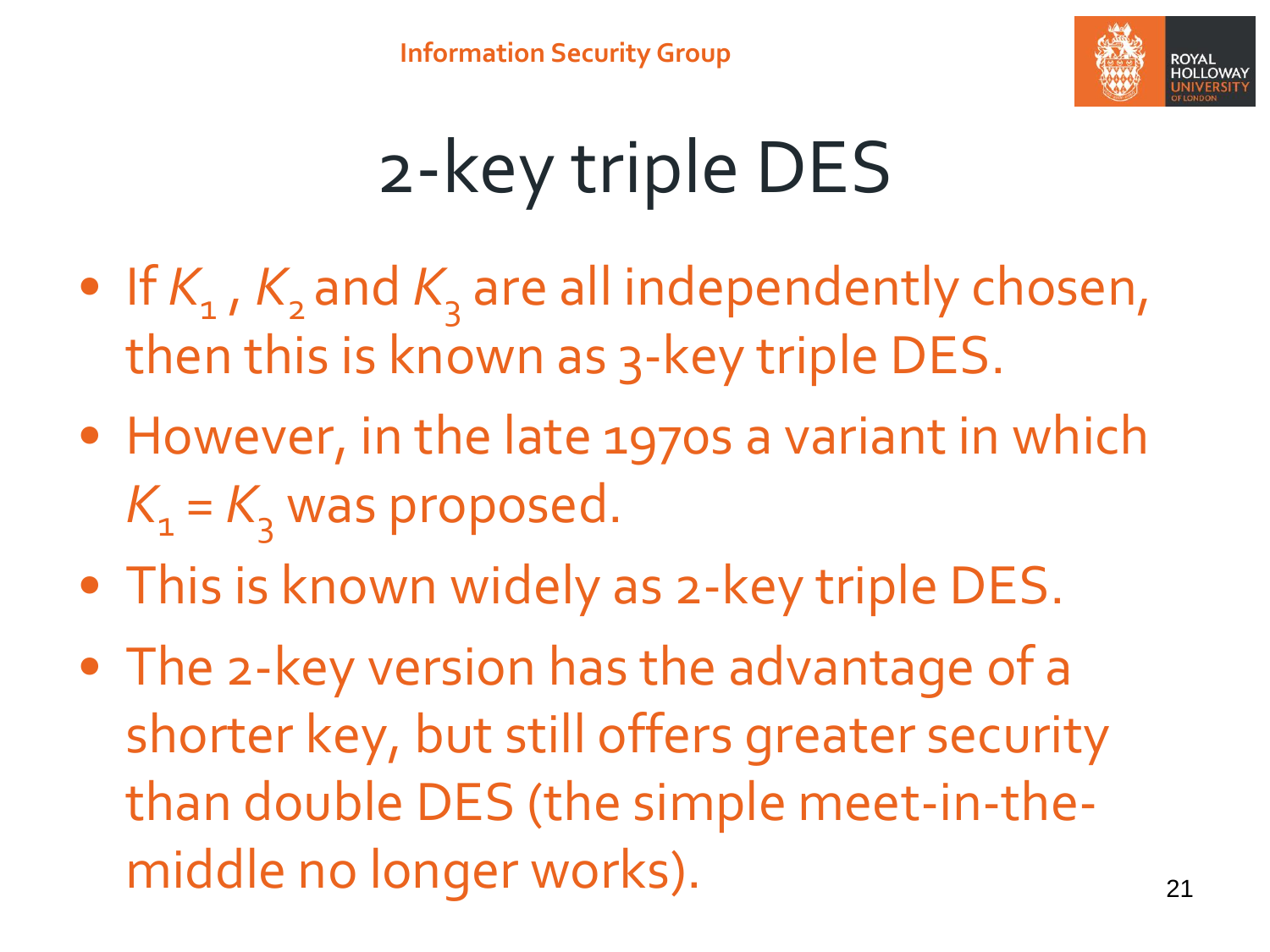

# Triple DES standards

- Triple DES (both variants) has been widely standardised, both in the US by NIST and ANSI, and also internationally in ISO/IEC 18033-3.
- Both 2-key and 3-key triple DES remain in wide use today.
- Triple DES is also an industry standard, e.g. in the EMV specifications and in ISO banking standards, and so **2-key triple DES is probably implemented in credit and debit cards in your wallet**.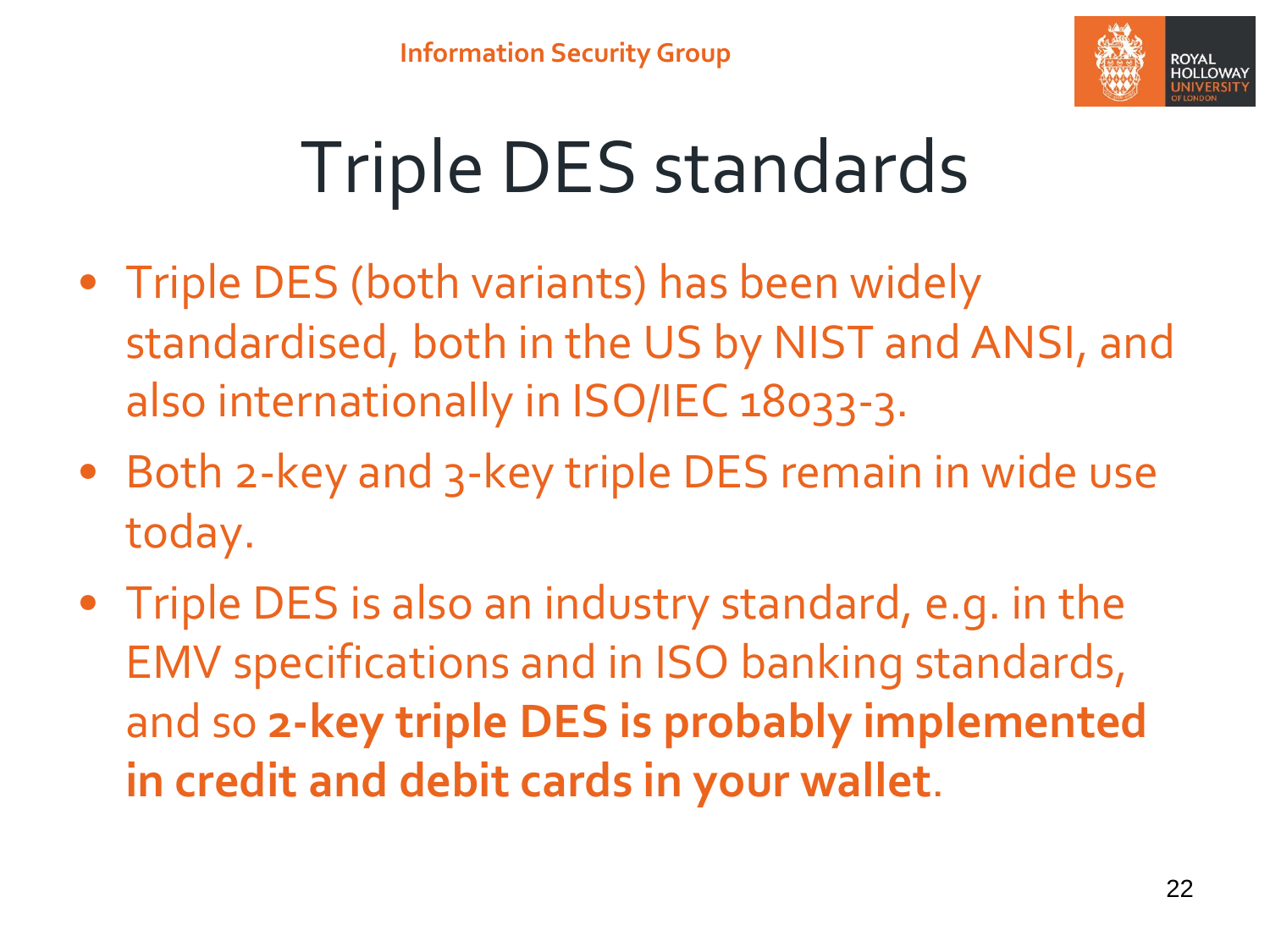

# Agenda

- 1. DES a brief history
- 2. Double and triple DES
- 3. The Merkle-Hellman attack
- 4. The van Oorschot-Wiener attack
- 5. Generalising the van Oorschot-Wiener attack
- 6. Other issues
- 7. Concluding matters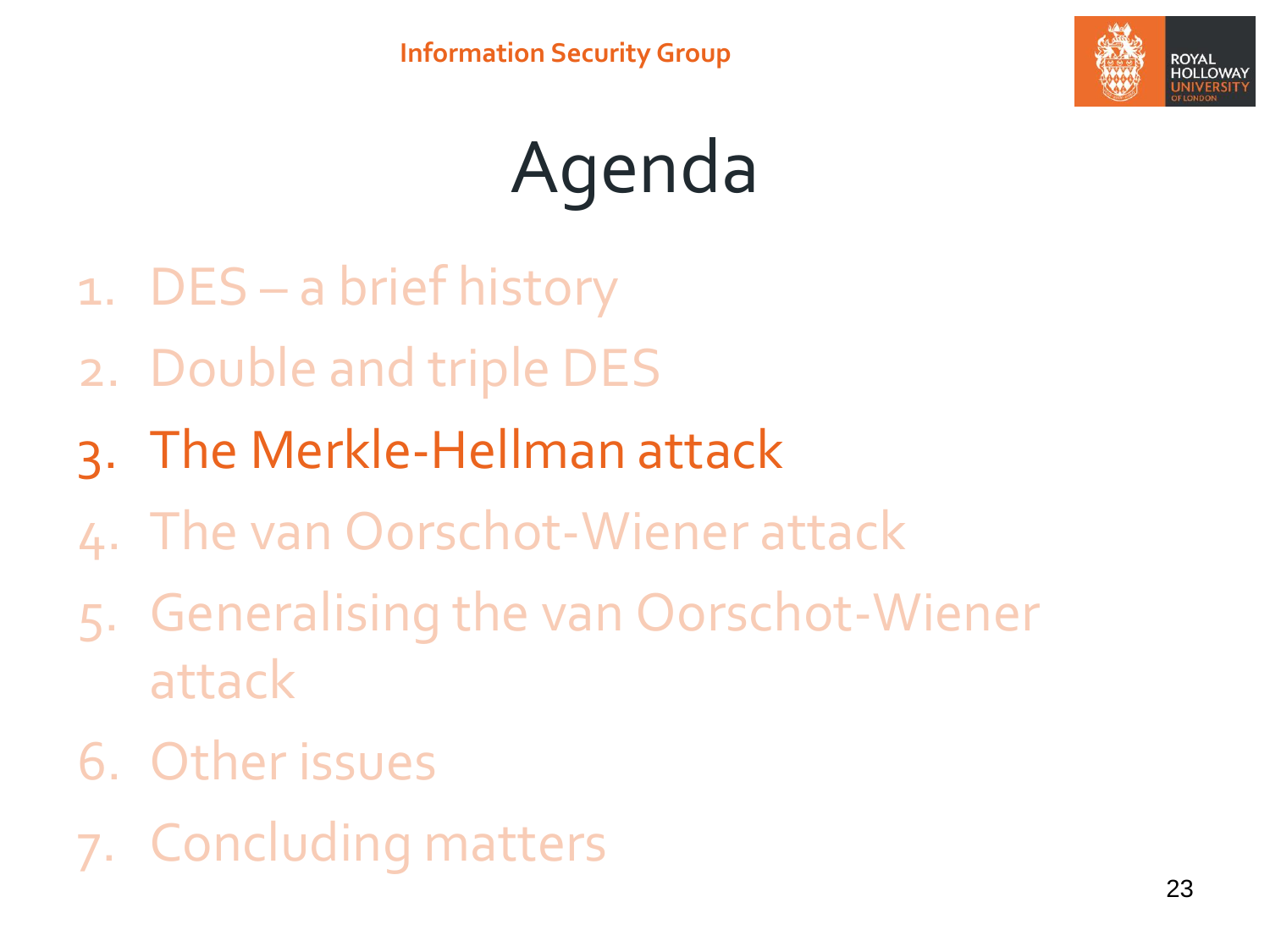

# Key lengths and security

- Neither 2-key nor 3-key triple DES are as secure as one might expect from their key lengths.
- That is, in an ideal world, the most effective attacks against a cipher with a *k*-bit key would be a size 2*<sup>k</sup>* brute force search (or one of the brute force time-space trade-off attacks with product complexity 2*<sup>k</sup>* .
- In such a case a cipher is said to offer *k* bits of security.
- However, neither 2-key nor 3-key triple DES offer as many as 112 (or 168) bits of security.
- Big question: 'How many bits of security do they offer?'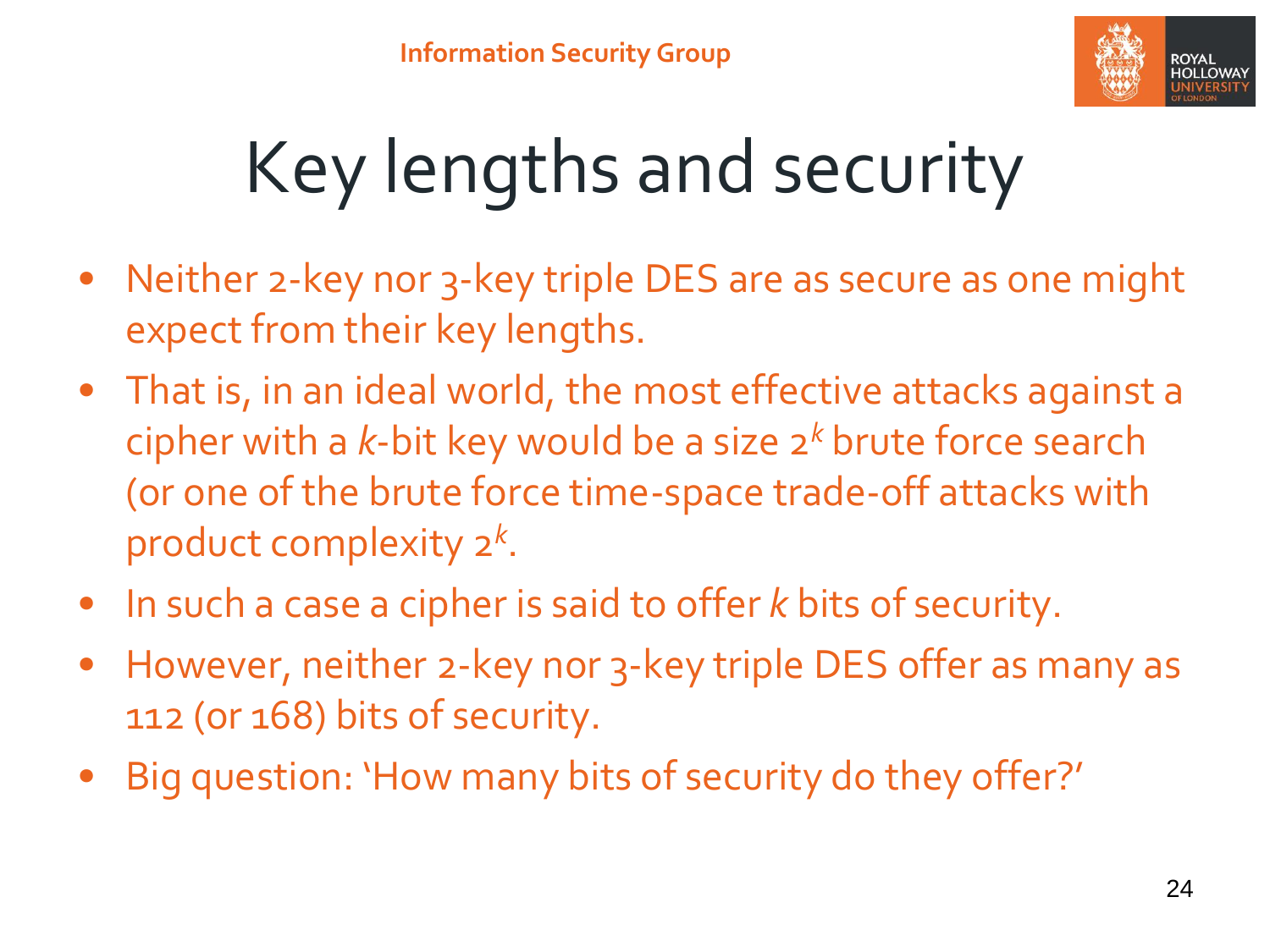

# Early doubts …

- In 1981, Merkle and Hellman described a **certificational** attack against 2-key triple DES which they suggested meant it should not be used.
- They claimed that their attack, whilst unrealistic (hence certificational), showed that 2-key triple DES was not much more secure than double DES.
- However, this did not stop widespread use of the 2 key variant.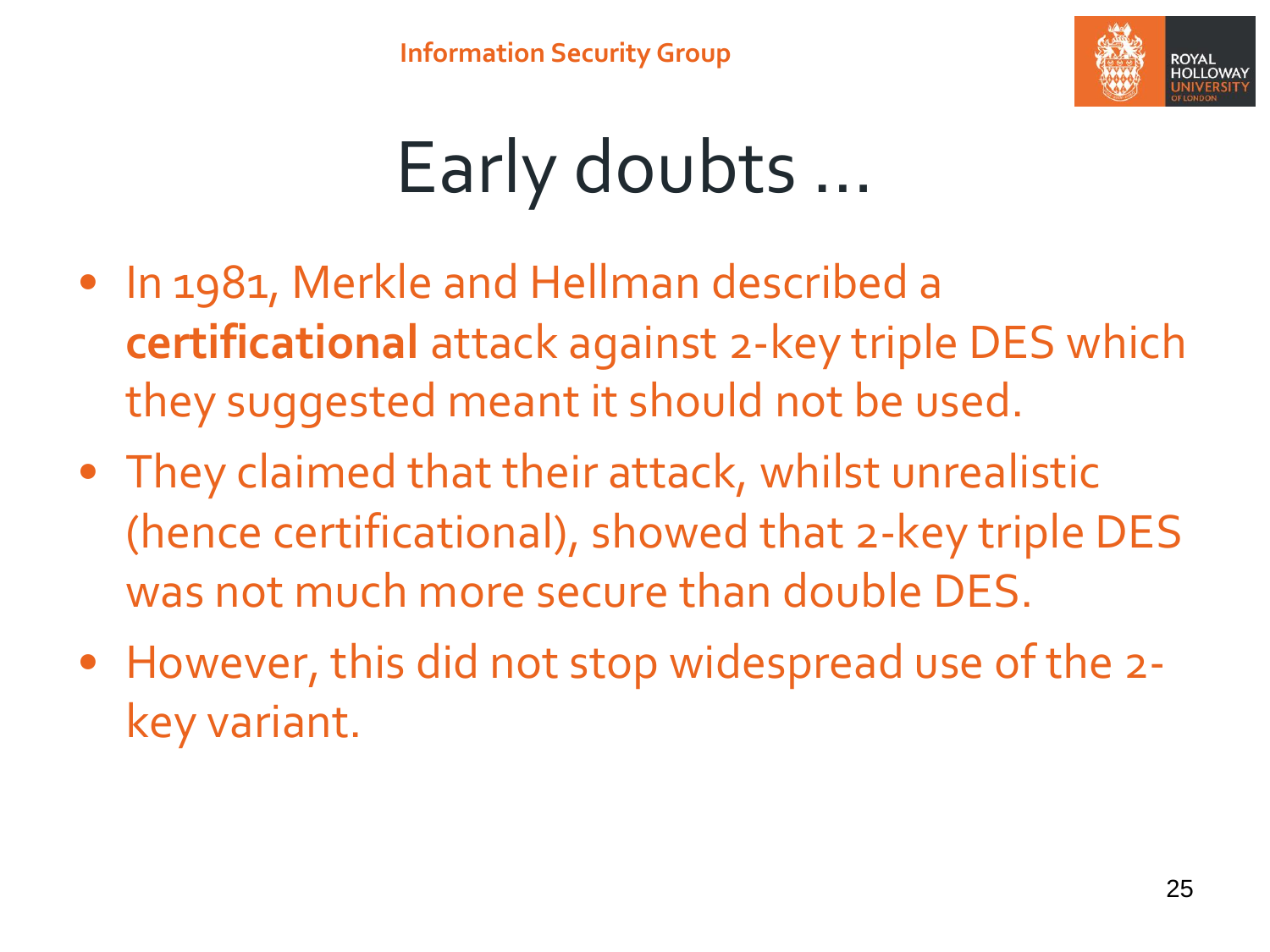### **Information Security Group**





### Merkle and Hellman



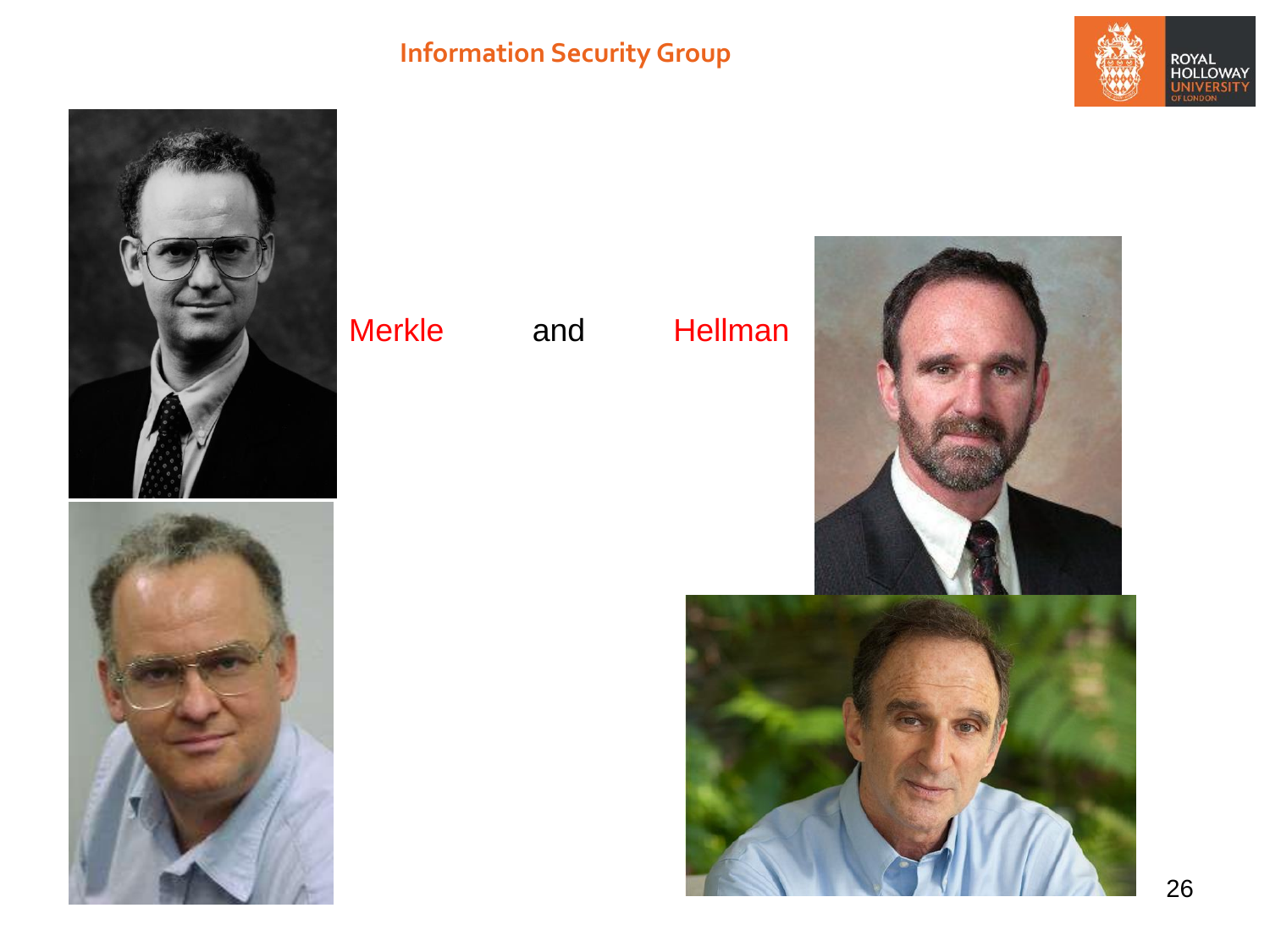

### Attack requirements

- As before, we suppose 2-key triple DES operates as:  $C = e_{K_1}(d_{K_2}(e_{K_1}(P)))$ , where  $K_1$  and K<sub>2</sub> are DES keys.
- The attacker needs to be able to get chosen plaintexts encrypted using the genuine triple DES key (i.e. the genuine pair of DES keys).
- That is, it is a **chosen plaintext** attack.
- In fact, the attacker needs the ciphertext for as many as  $2^{56}$  chosen plaintexts.  $27$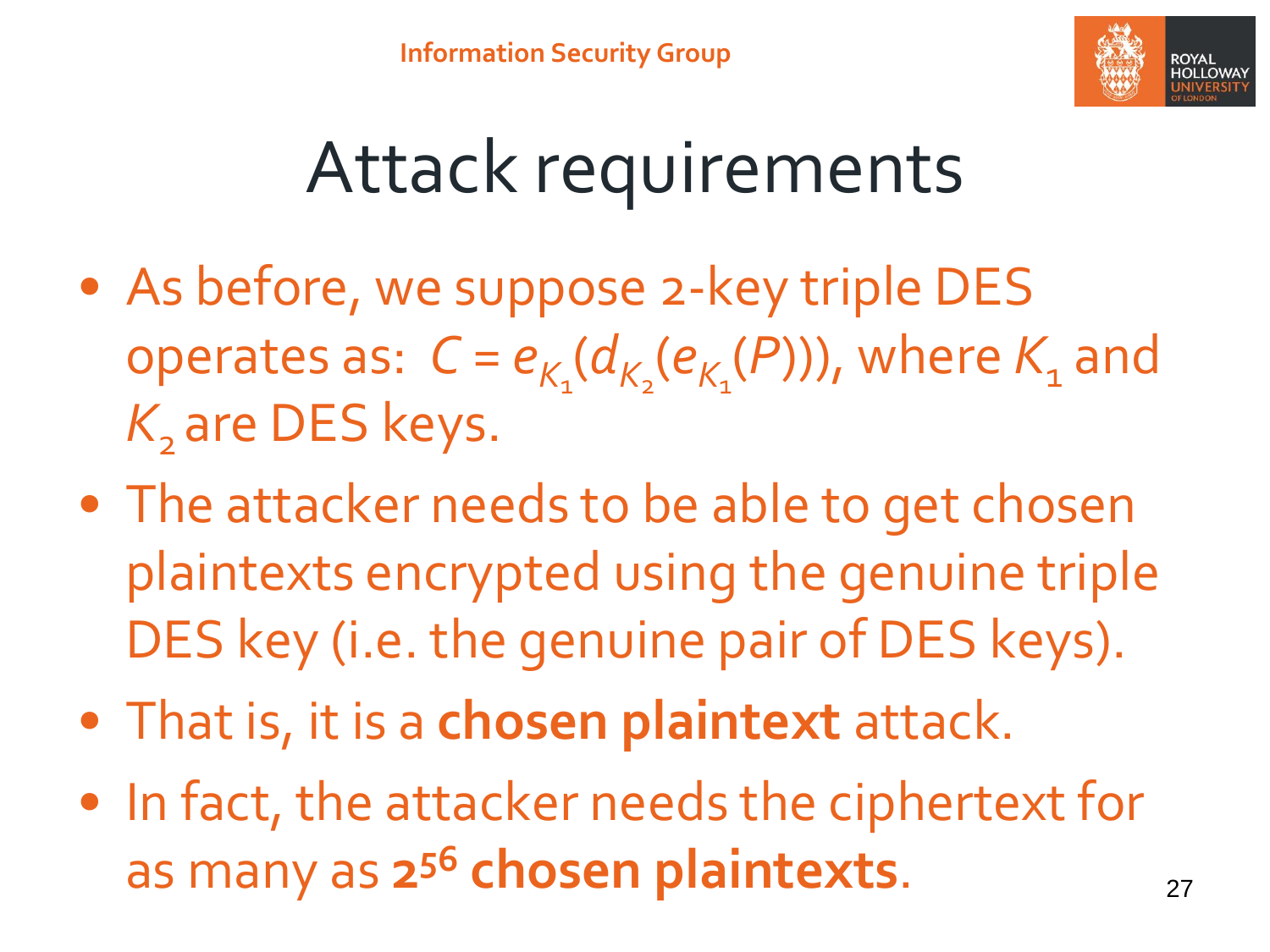

### Attack idea I

- As described in the 1981 paper, a simple brute force attack requires going through all possibilities for *K*<sup>1</sup> , and for each such possibility, checking all possible value for K<sub>2</sub>.
- That is, the attack complexity is  $2^{56} \times 2^{56} = 2^{112}$ .
- However, if there was a way to check K<sub>2</sub> quickly independently of the choice of  $K_{\mathbf{1}\ell}$ then the attack complexity would go down to  $O(2^{56})$ .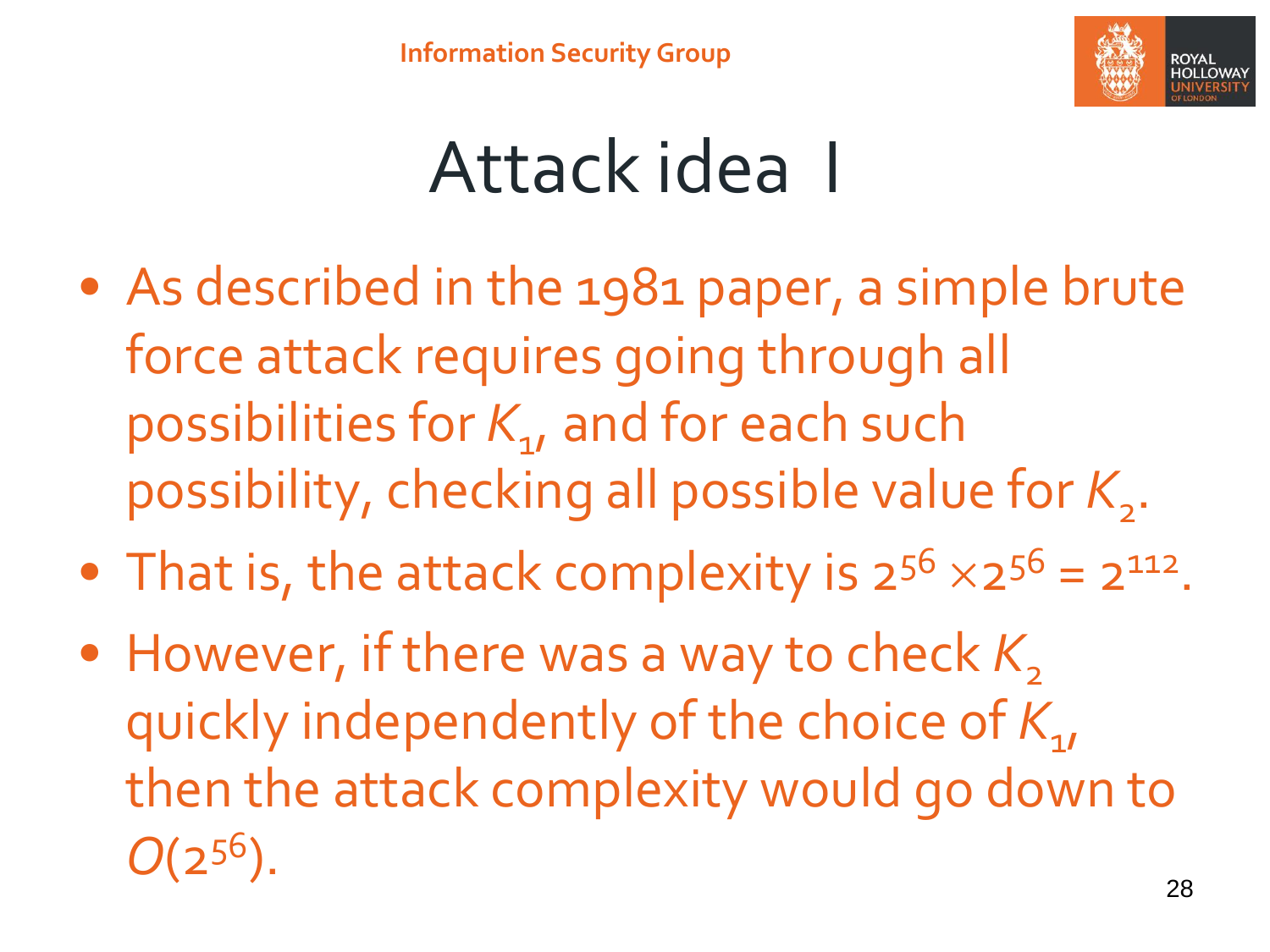

### Attack idea II

- Merkle and Hellman also noted that, if the attacker knew  $A = e_{K_1}(P)$  as well as P and C, then (*A*,*C*) would essentially be a known plaintext-ciphertext pair for double DES, and the double DES attack could be used.
- This led them to the attack in which they choose a possible *A*, and make sure that *A* = *eK*1 (*P*) for **one** of a set of available plaintextciphertext pairs.
- They just don't know which one …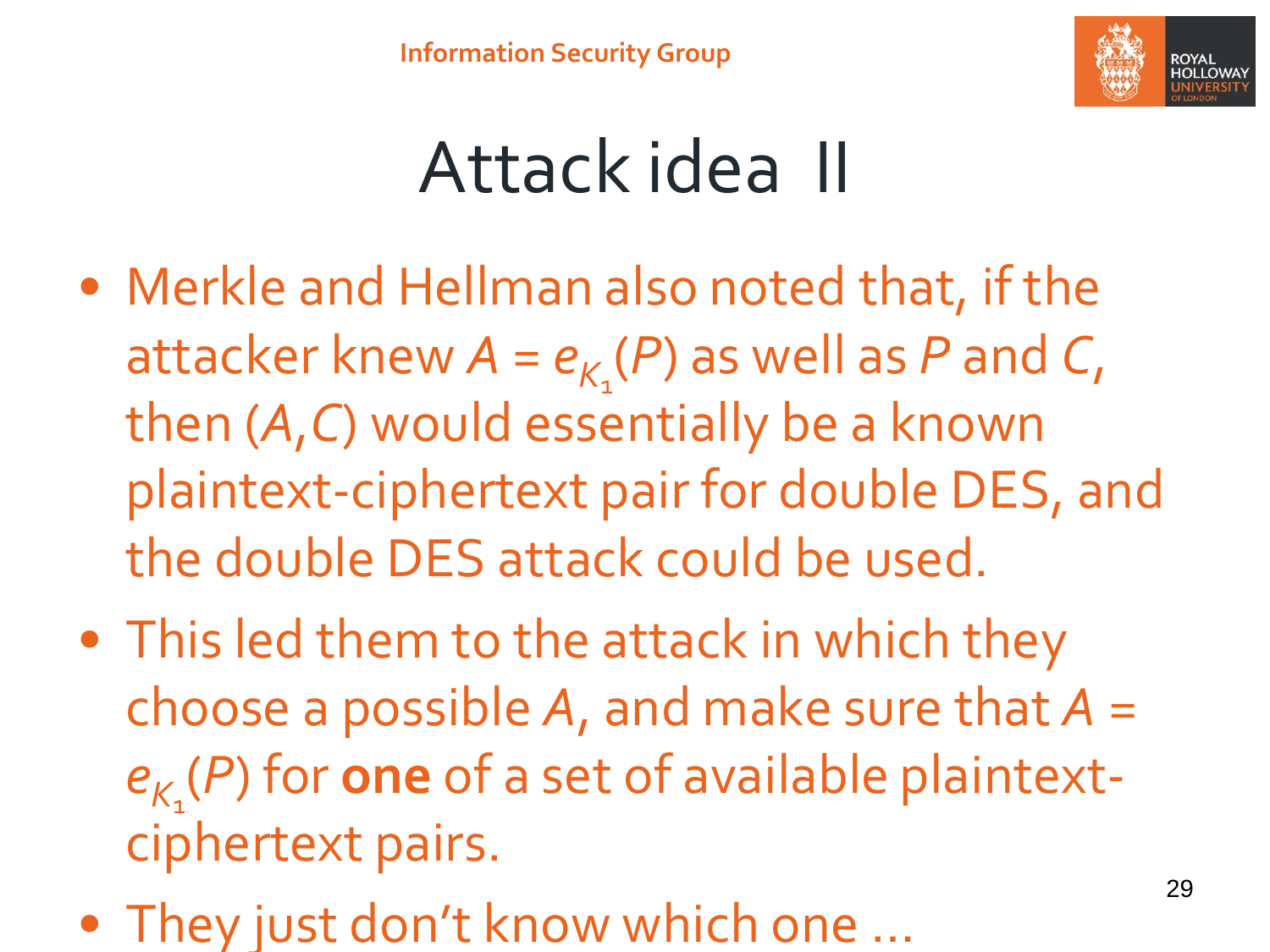

## Attack operation

- The attack operates as follows:
	- 1. The attacker chooses a 64-bit value *A* (which can be anything) and computes *PL*=*d<sup>L</sup>* (*A*) **for every DES key** *L*.
	- 2. The attacker now obtains the triple DES encryption of  $P<sub>L</sub>$ for every *L* – call the result *C<sup>L</sup>* – and for each such *C<sup>L</sup>* then computes  $d_{L}(C_{L})$  – call this  $B_{L}$ .
	- 3. The values (*B<sup>L</sup>* , *L*) are tabulated, sorted or hashed on the values of *B<sup>L</sup>* for easy searching.
	- 4. For every possible DES key *M*, the attacker computes *dM*(*A*) and looks it up in the table; if there is a match, then the pair (*L, M*) is a candidate for ( $K_{\mathbf{1}\prime}K_{\mathbf{2}}$ ), and can be checked using another plaintext /ciphertext pair. 30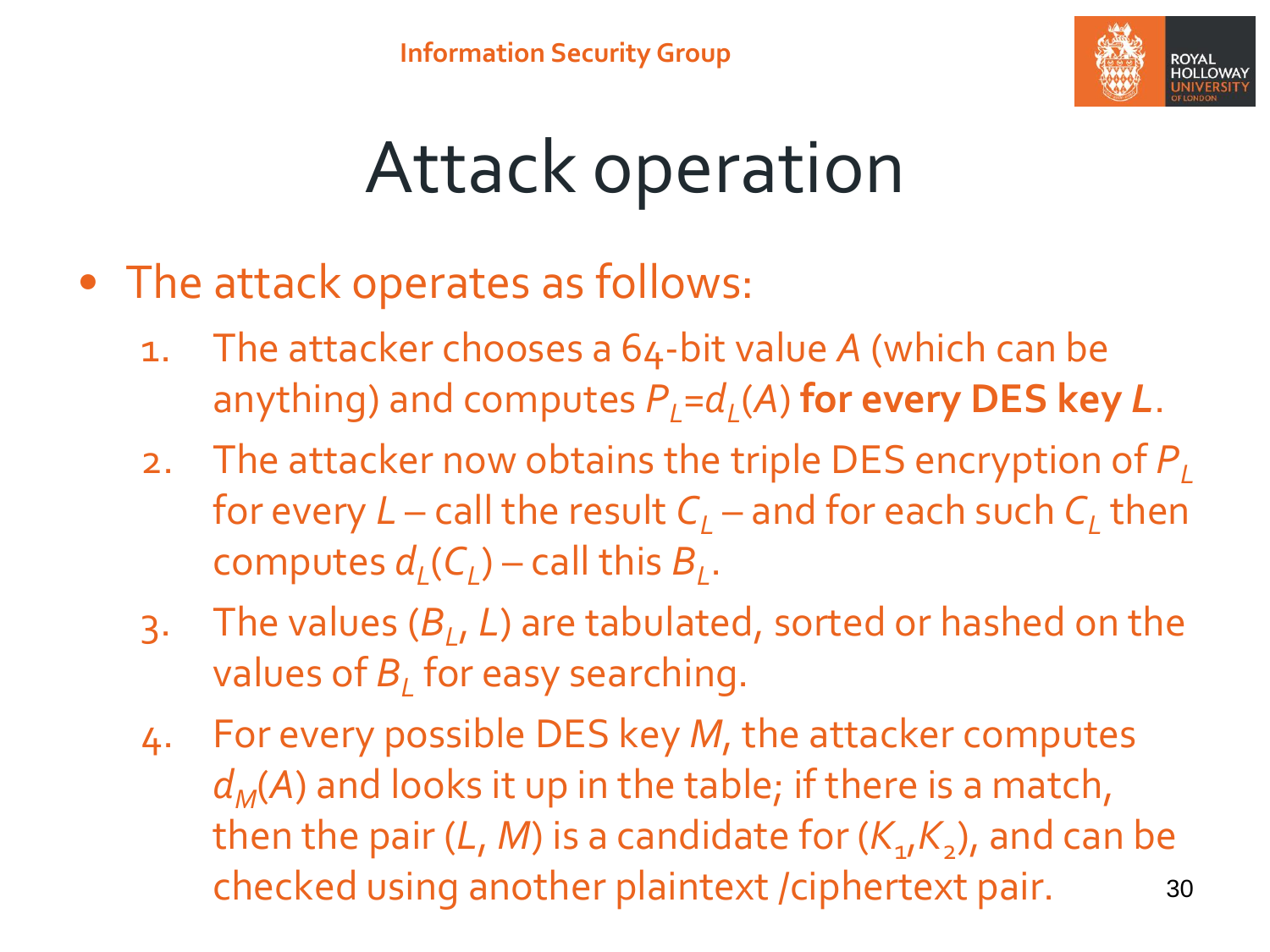

# Complexity

- The attack complexity very closely resembles that of the meet-in-the-middle attack on double DES.
- The attacker has to perform 2<sup>57</sup> DES calculations, and a table is needed containing 2<sup>56</sup> entries, each of 15 bytes.
- The 'only' extra is the need for the ciphertexts for  $2^{56}$ chosen plaintexts, which of course makes the attack completely unrealistic.
- However it is interesting and worrying that the attack complexity looks like only *O*(2<sup>56</sup>).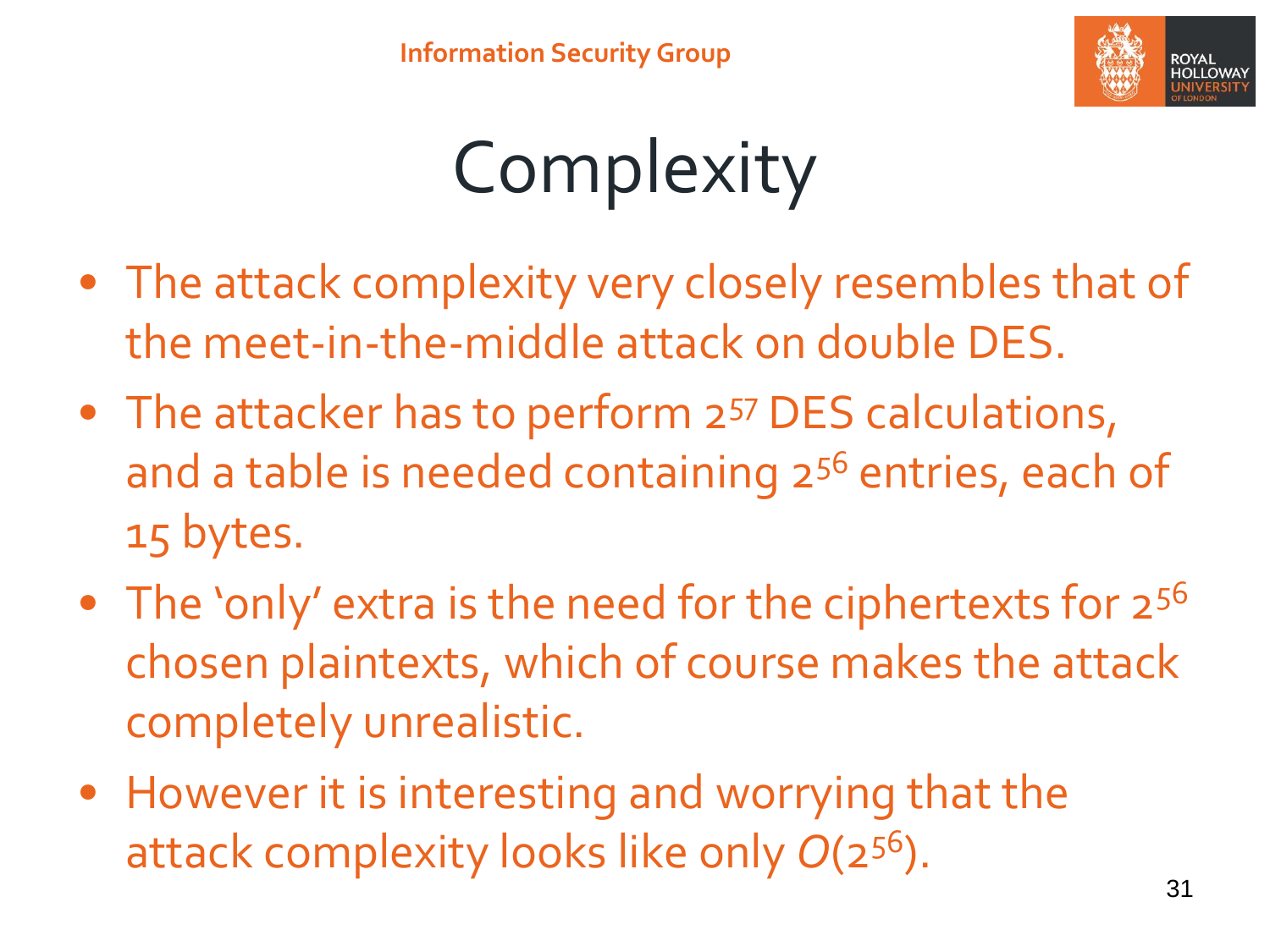

# Agenda

- 1. DES a brief history
- 2. Double and triple DES
- 3. The Merkle-Hellman attack
- 4. The van Oorschot-Wiener attack
- 5. Generalising the van Oorschot-Wiener attack
- 6. Other issues
- 7. Concluding matters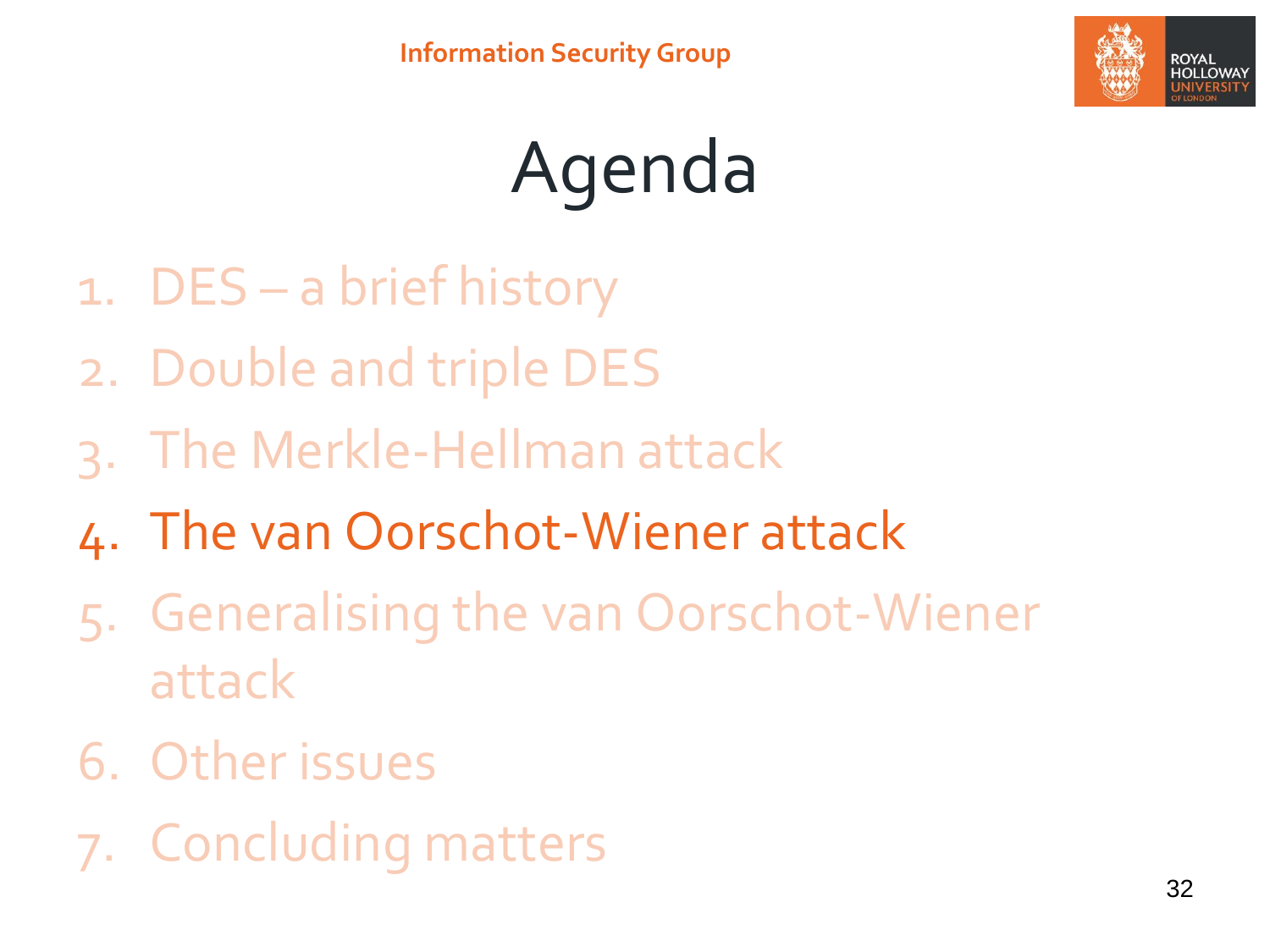

### A more realistic attack

- The Merkle-Hellman attack, although interesting, did not pose a serious threat to 2 key triple DES, which was rapidly adopted.
- However, almost ten years after Merkle-Hellman, in 1990 van Oorschot and Wiener described an attack (vOW) which only requires **known** plaintext-ciphertext pairs.
- The idea is rather similar to that of the Merkle-Hellman attack.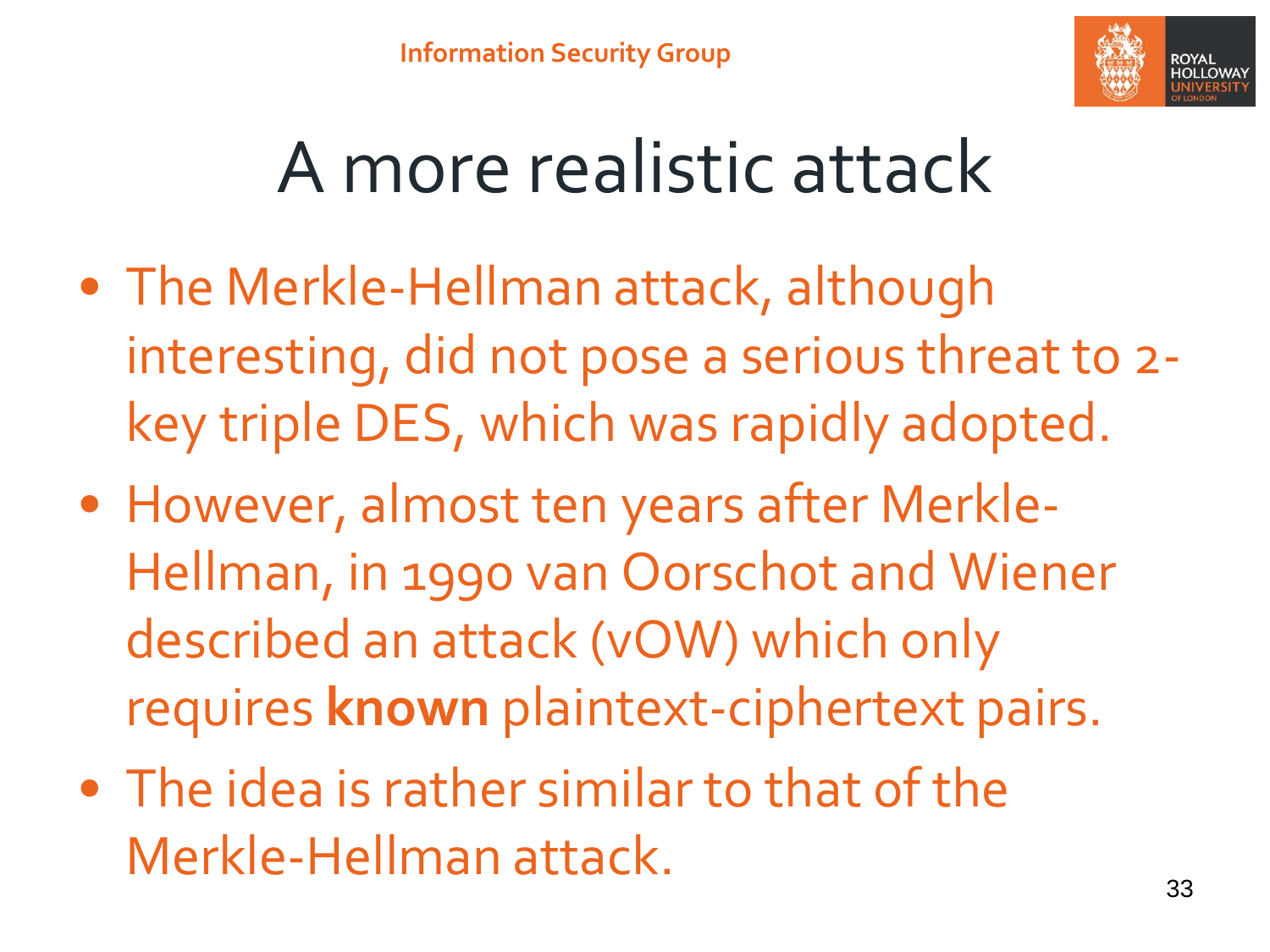### **Information Security Group**





### van Oorschot and Wiener

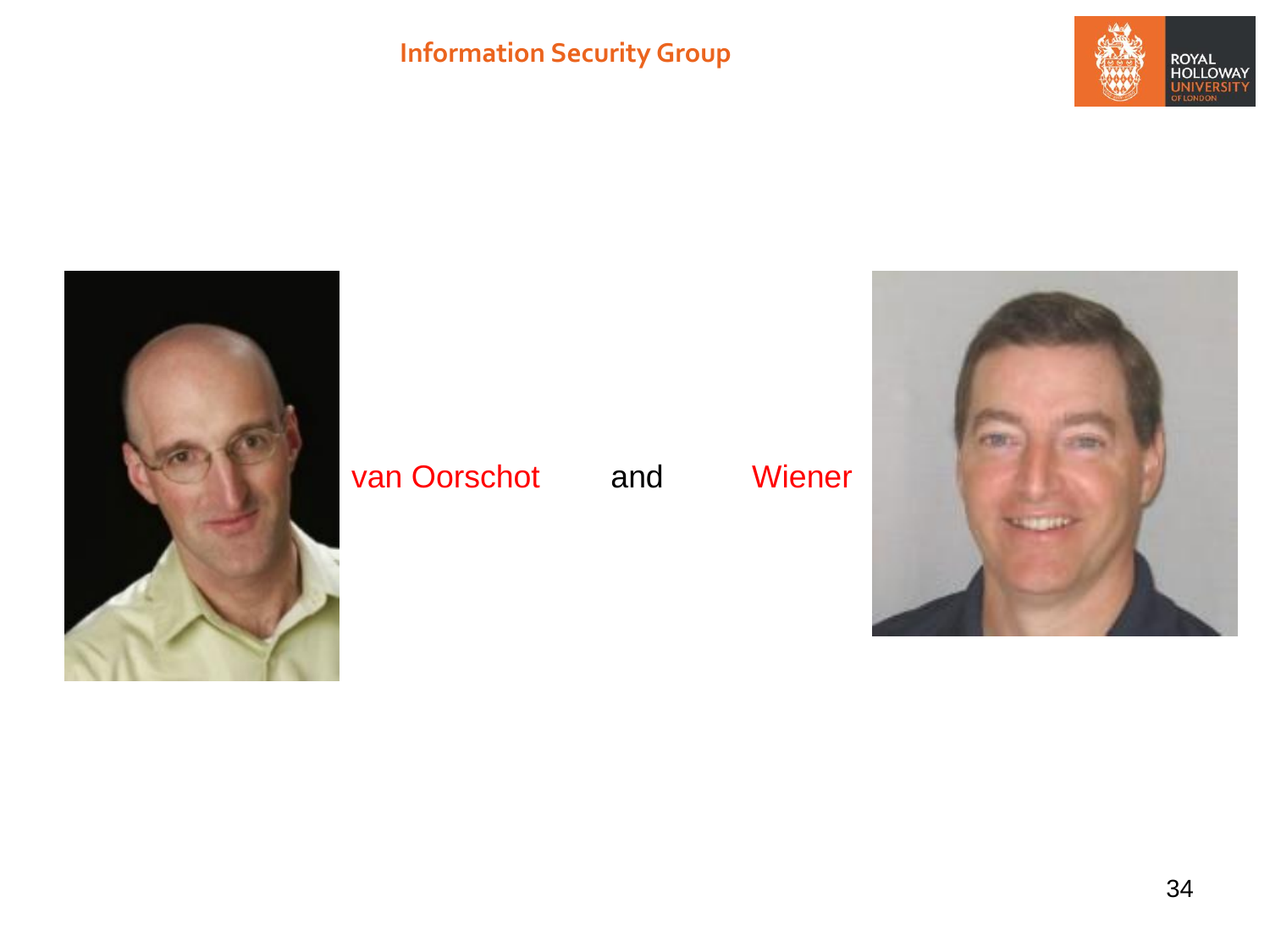

### Attack idea

- Their idea is to obtain a large-ish set of known plaintext-ciphertext pairs (*P*,*C*), choose an *A*, and hope that by random chance  $A = e_{K_1}(P)$  for at least one of the values *P*.
- If the attacker is lucky, then the Merkle-Hellman attack applies.
- If the attacker is unlucky, then try with another value of *A*, and go on until he/she gets lucky.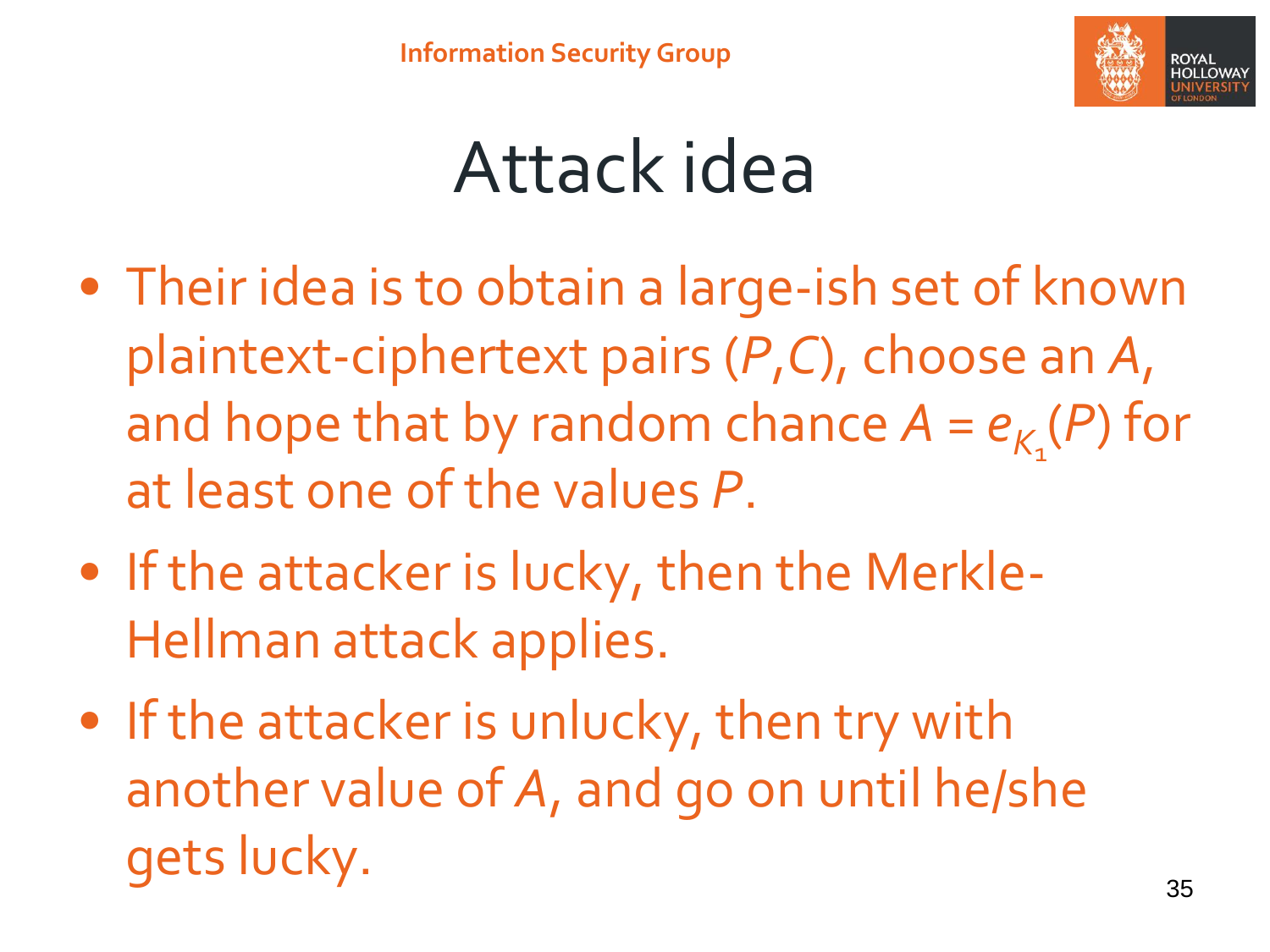

### Attack requirements

- The attack requires a set of matching known plaintext-ciphertext pairs (*P*,*C*), the more the better!
- To simplify complexity calculations we suppose the attacker has 2*<sup>t</sup>* pairs, for some *t*.
- The attacker keeps the 2*<sup>t</sup>* pairs (*P*,*C*) in Table 1, sorted or hashed on *P* for easy searching.
- The attack operates in a series of **phases** where, in each phase, the probability of successfully finding the triple DES key ( $K_{1}/K_{2}$ ) is approximately 1/2<sup>64-t</sup>.
- That is, the attack will require around 2<sup>64-t</sup> phases to 36 be performed before the key is found.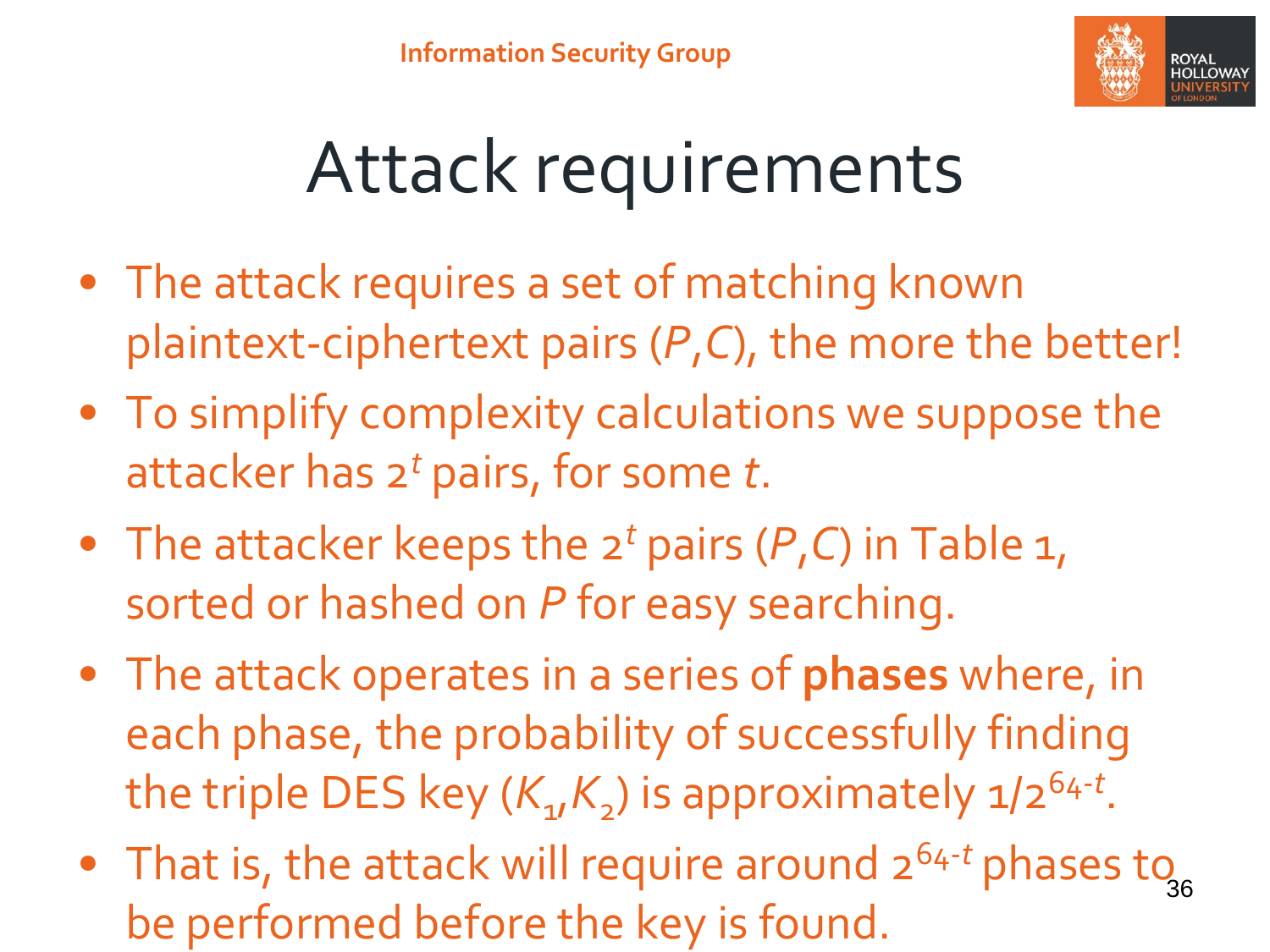

### Attack operation

- One phase of the attack operates as follows:
	- 1. The attacker chooses a 64-bit value *A* (which can be anything) and computes *PL*=*d<sup>L</sup>* (*A*) for every DES key *L*.
	- 2. If  $P<sub>l</sub>$  = one of the *P* values in Table 1, then the attacker computes *BL*= *d<sup>L</sup>* (*C*) for the corresponding value of *C* from Table 1.
	- 3. The values (*B<sup>L</sup>* , *L*) are tabulated in Table 2, sorted or hashed on the values of *B<sup>L</sup>* for easy searching.
	- 4. Once Table 2 is complete, the attacker computes  $d_M(A)$ for every possible DES key *M*, and looks it up in the table; if there is a match, then the pair (*L*, *M*) is a candidate for  $(K_{1}, K_{2})$ , and can be checked using another plaintext /ciphertext pair.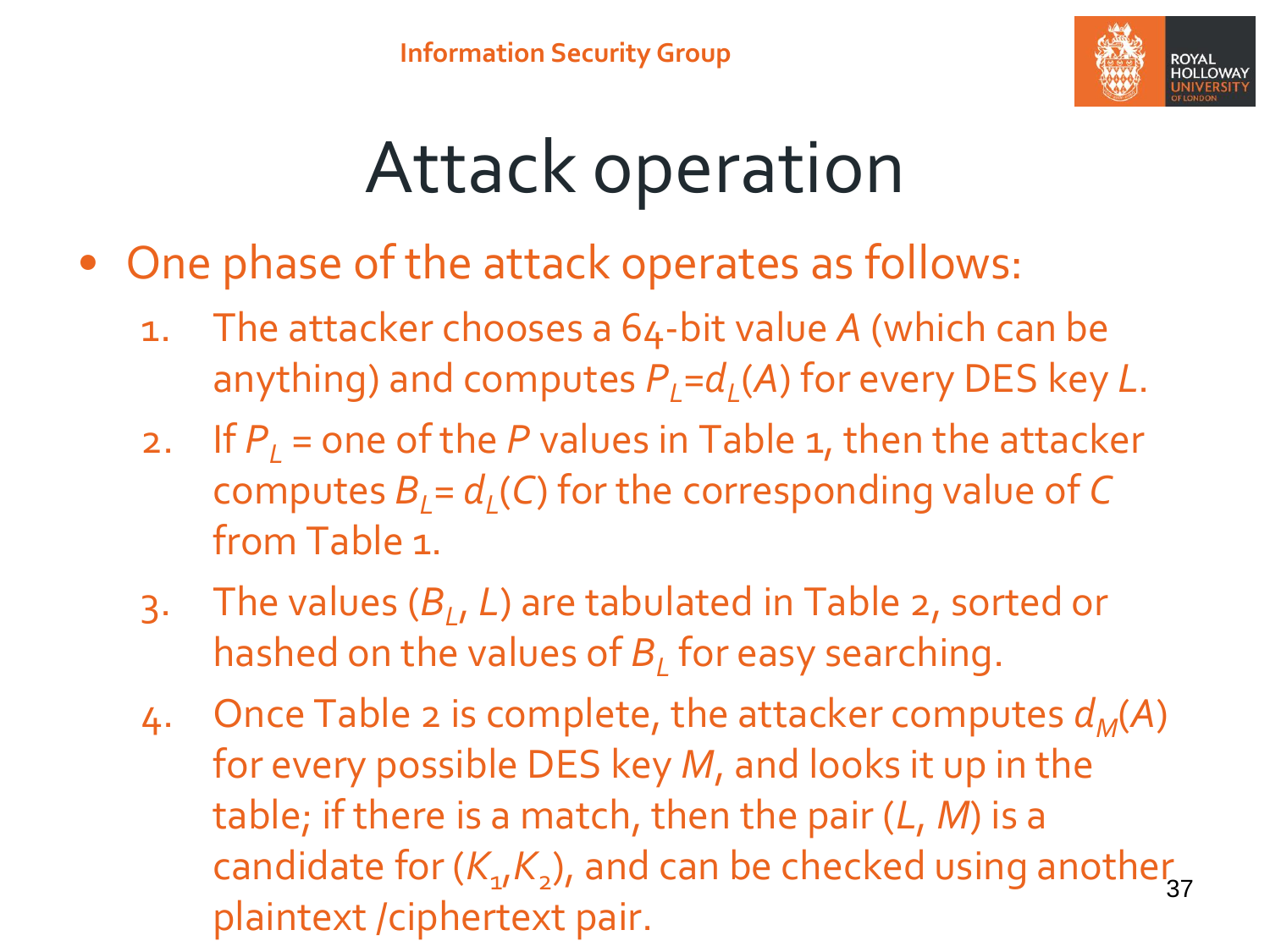

## Complexity

- As mentioned previously, the chances of one phase successfully finding the key is 1/264-*<sup>t</sup>* . So *O*(264-*<sup>t</sup>* ) attack phases will need to be performed.
- A phase involves 2<sup>57</sup> DES calculations, and Table 1 contains 2*<sup>t</sup>* entries, each of 16 bytes. Table 2 is much smaller than Table 1 so can be ignored.
- That is, the attack complexity is:

(# of phases) $\times$ (cost of one phase) =  $2^{64-t} \times 2^{57} = 2^{121-t}$  DES calculations with storage only as necessary to store the known plaintext/ciphertext pairs.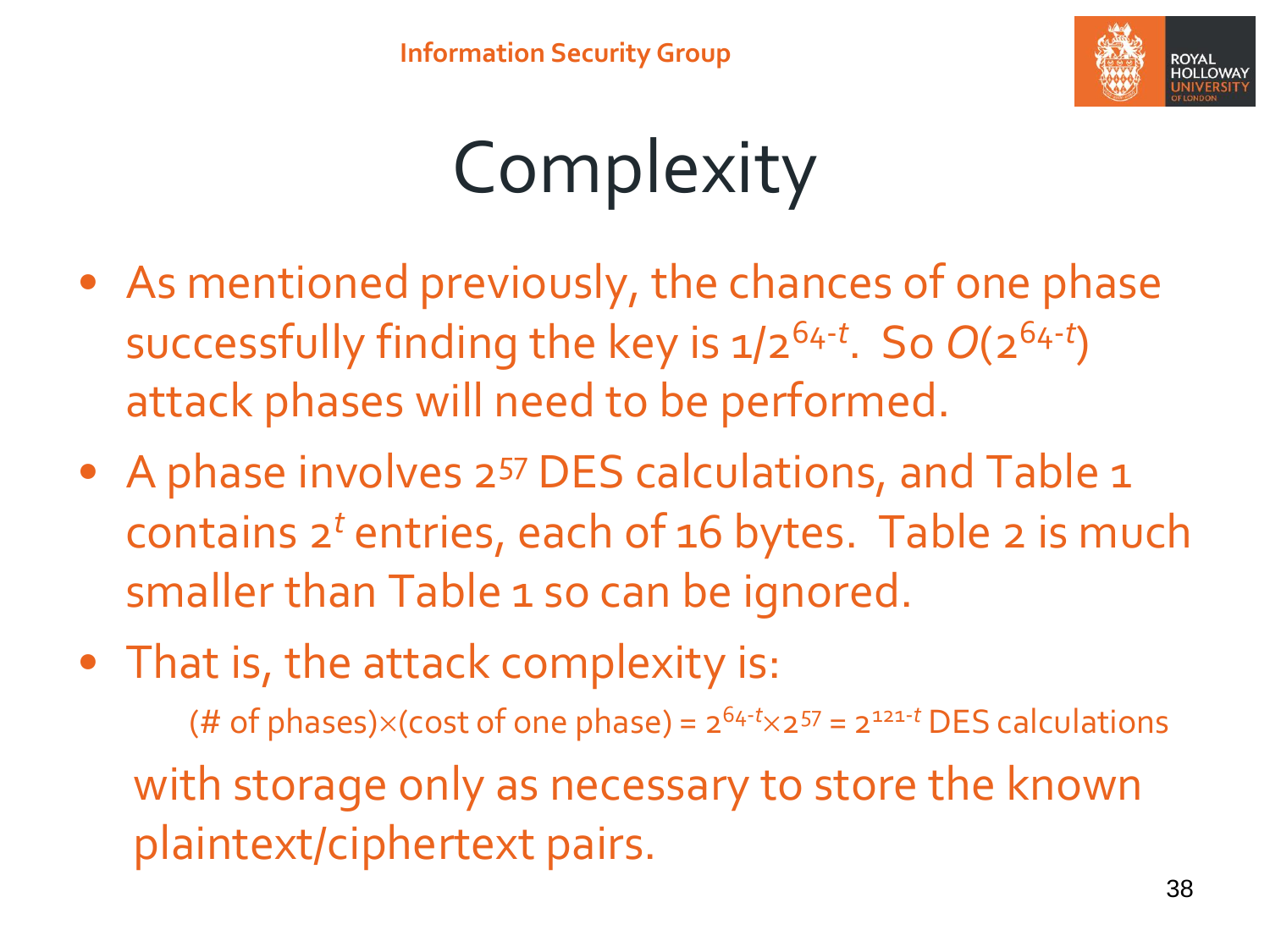

### Implications

- If the attacker has as many as  $2^{32}$  known plaintext-ciphertext pairs, this means that the attack complexity is 2<sup>89</sup> DES computations.
- This is large, but not really large enough.
- Of course, getting 2<sup>32</sup> known plaintextciphertext pairs all created using the same key is unlikely, but …
- This fact has led to pressure to move away from 2-key triple DES. 39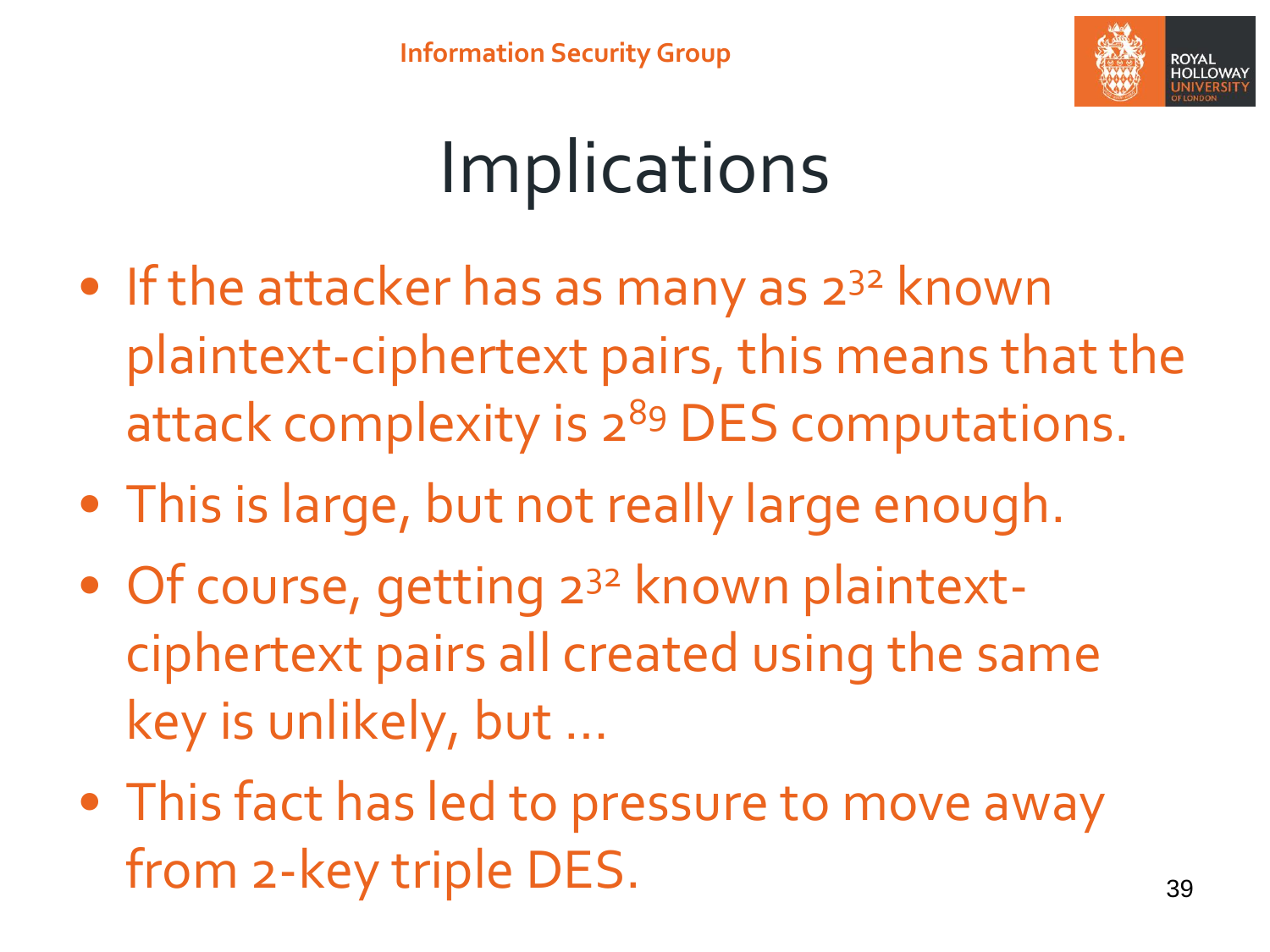

### NIST and de-standardisation

- Indeed, in late 2015 NIST announced that it could no longer support continued use of 2 key triple DES, recommending a move to either 3-key triple DES or a newer and more secure algorithm such as AES.
- This is in line with previous announcements.
- NIST has always stated that 2-key triple DES should be regarded as giving only 80 bits of security.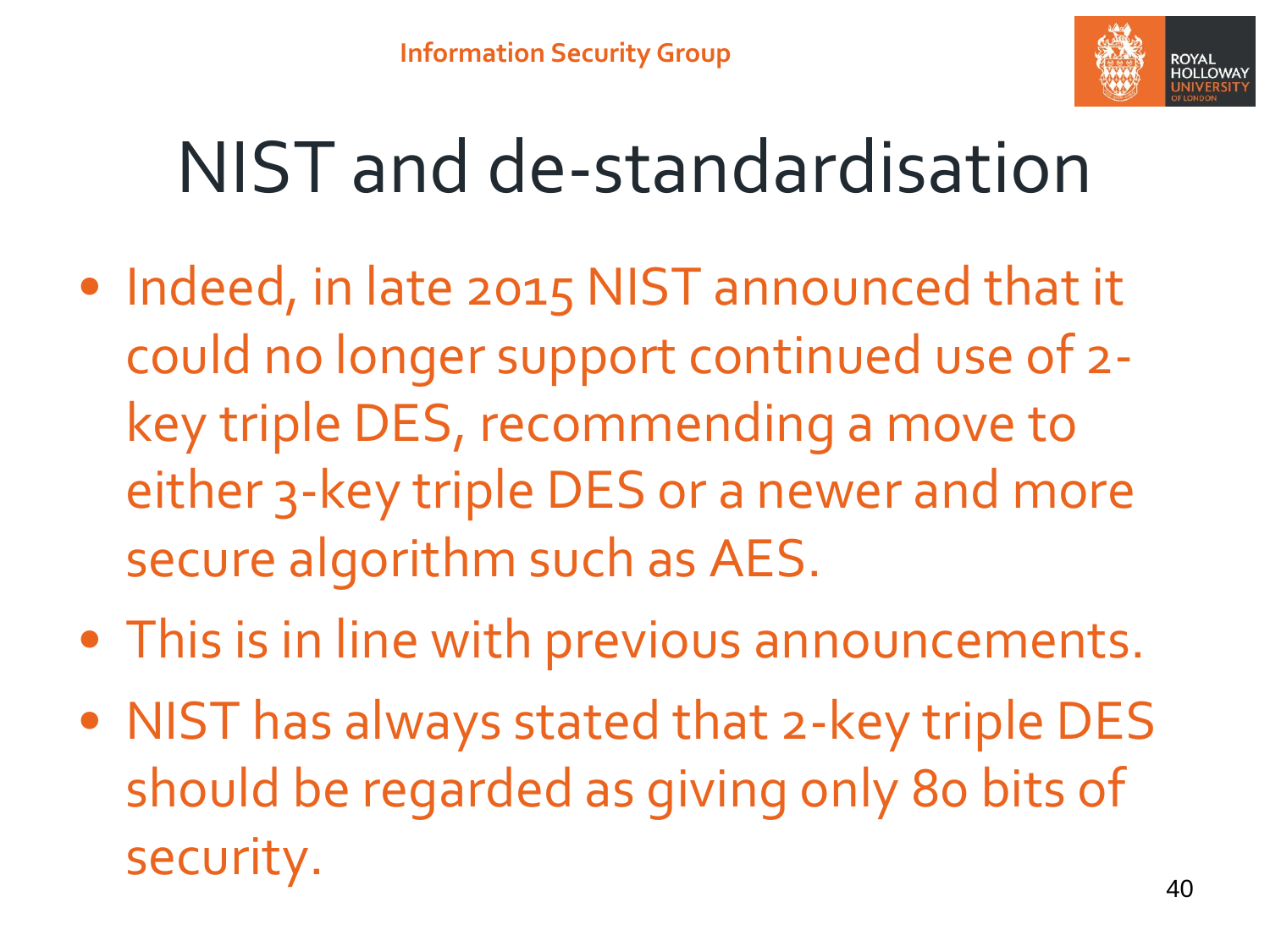

# The ISO/IEC response

- ISO/IEC 18033-3:2010 (a standard devoted to block ciphers) gives both 2-key and 3-key triple DES, and there are no current plans to withdraw support for the 2-key version.
- However, an ISO 'standing document' on key lengths states that (for 2-key triple DES):
	- 'depending on the required security level, the maximum number of plaintexts encrypted under a single key should be limited'; and
	- 'the effective key-length of two-key Triple-DES in specific applications can only be regarded as 80 bits (instead of 112 bits)'. 41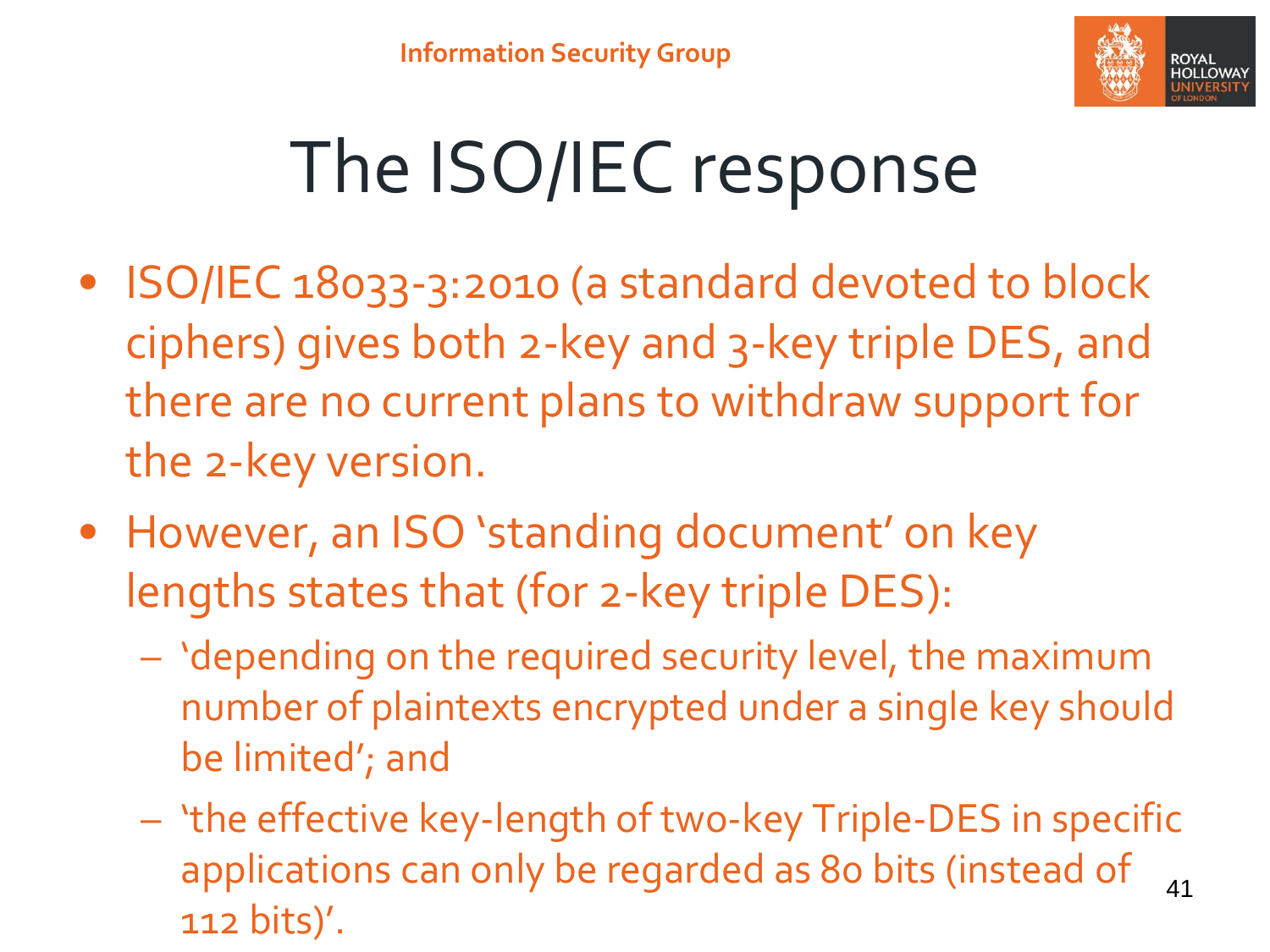

# A lack of clarity?

- That is, there is a lack of consistency in the message from standards bodies.
- NIST says stop using the scheme, whereas ISO/IEC still says 'use with care'.
- The most obvious conclusions are that:
	- the scheme is probably safe if you keep changing the key regularly; and
	- '80 bits' seems like a safely conservative lower bound for the security of 2-key triple DES.
- In the remainder of this talk we challenge these assumptions. 42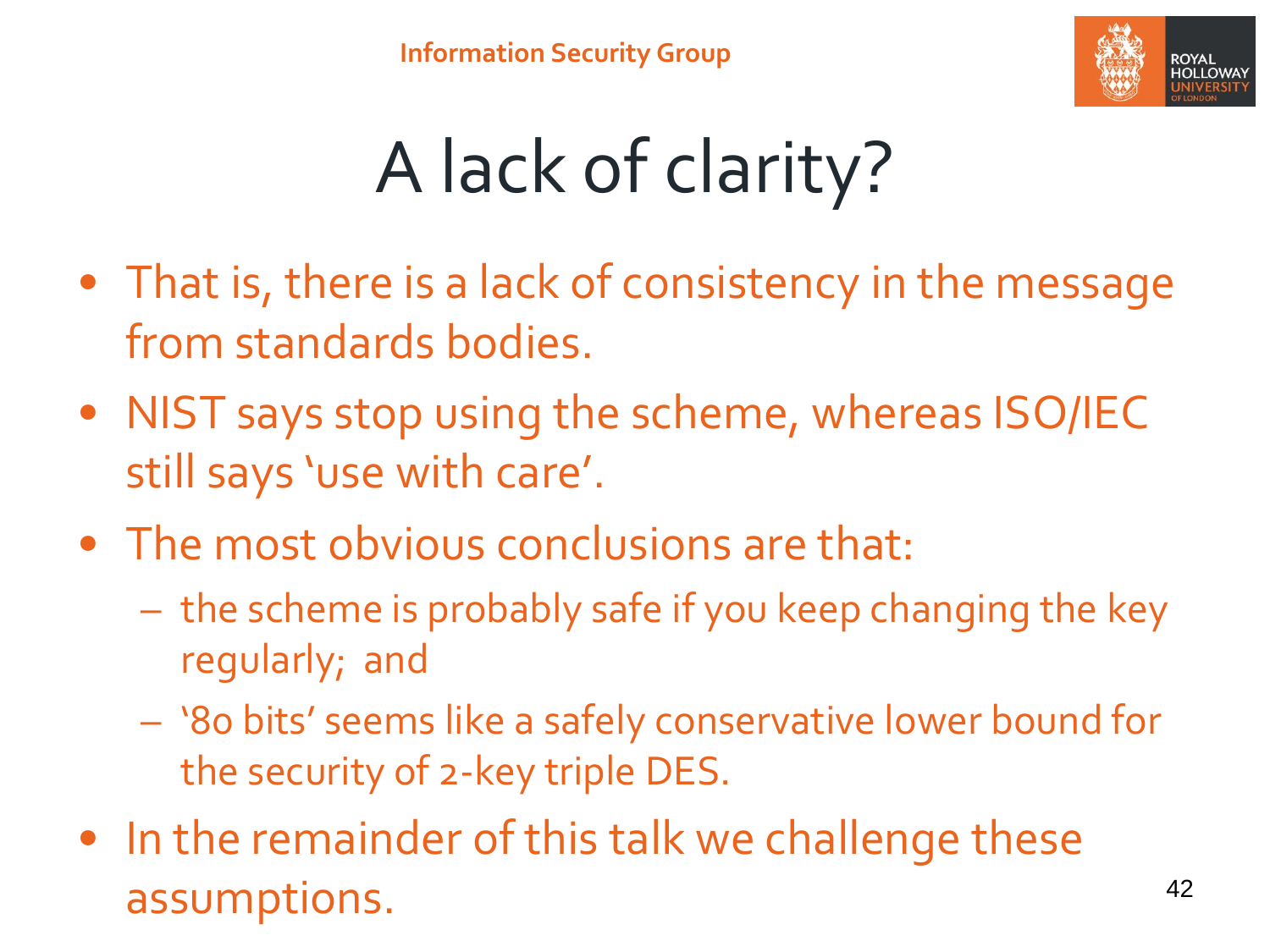

# Agenda

- 1. DES a brief history
- 2. Double and triple DES
- 3. The Merkle-Hellman attack
- 4. The van Oorschot-Wiener attack
- 5. Generalising the van Oorschot-Wiener attack
- 6. Other issues
- 7. Concluding matters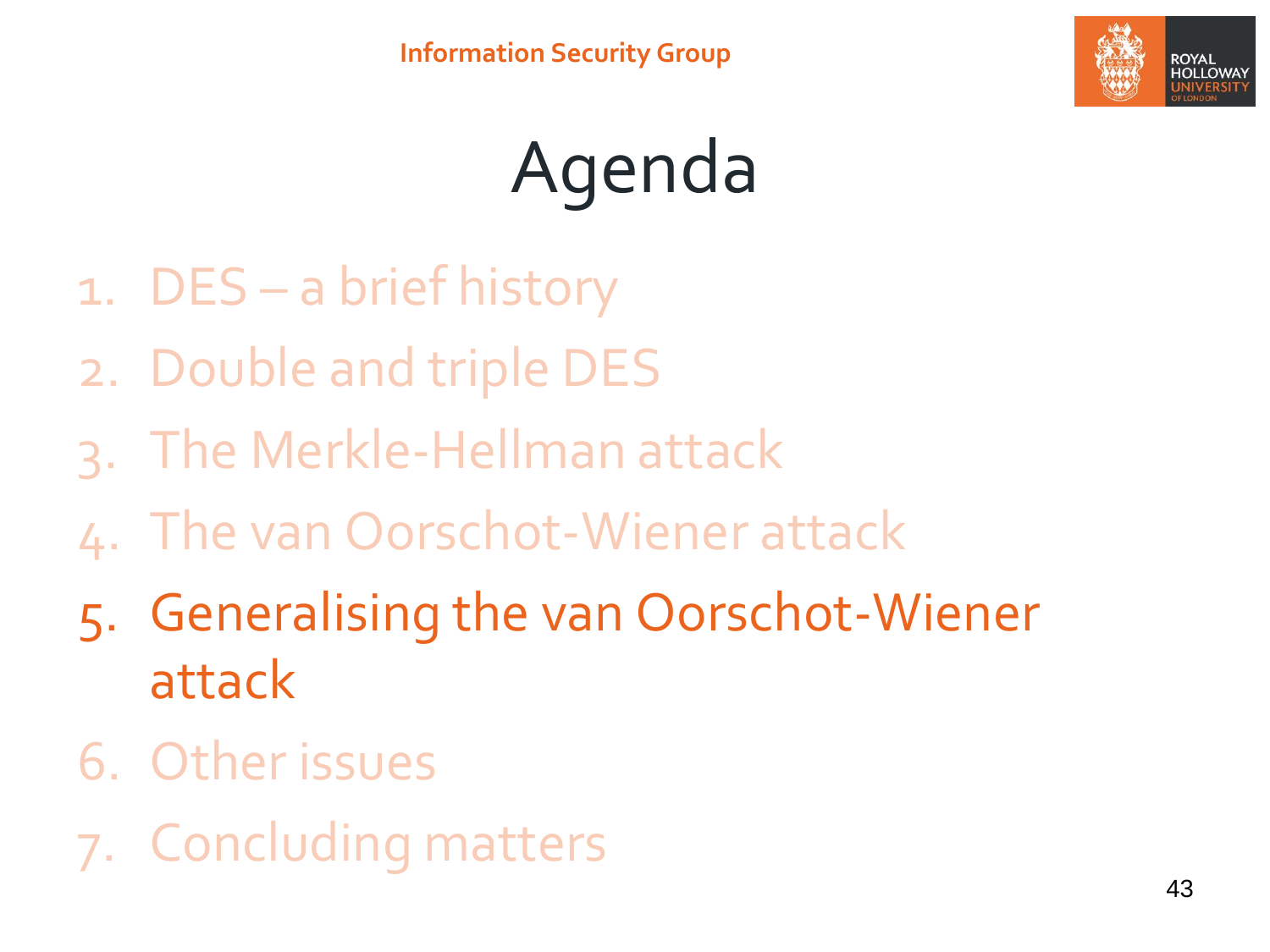

### An observation

- An apparently novel observation is that the vOW attack still works even if the plaintext-ciphertext pairs have not all been generated using the same key.
- In the attack, each plaintext/ciphertext pair is used independently of all the others, except when checking candidate key pairs.
- Checking can be done as long as the attacker knows which plaintext-ciphertext pairs 'belong together', i.e. have been created using the same key.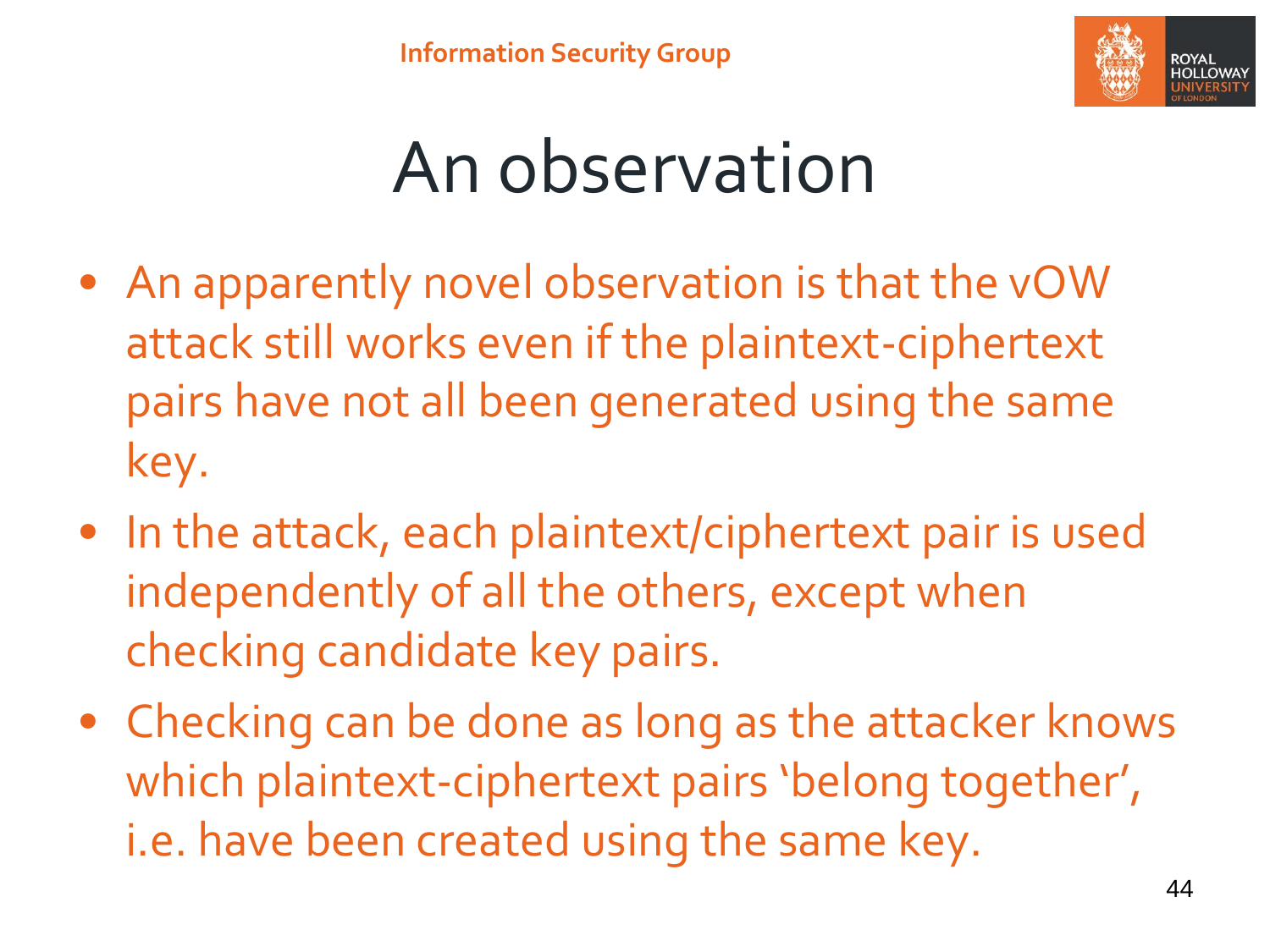

# Generalising the attack

- In the scenario where the plaintext-ciphertext pairs have been created using a range of keys, the attack works with one minor modification.
- In Tables 1 and 2, a label needs to be kept with each entry, indicating which key has been used (to enable checking of candidate keys).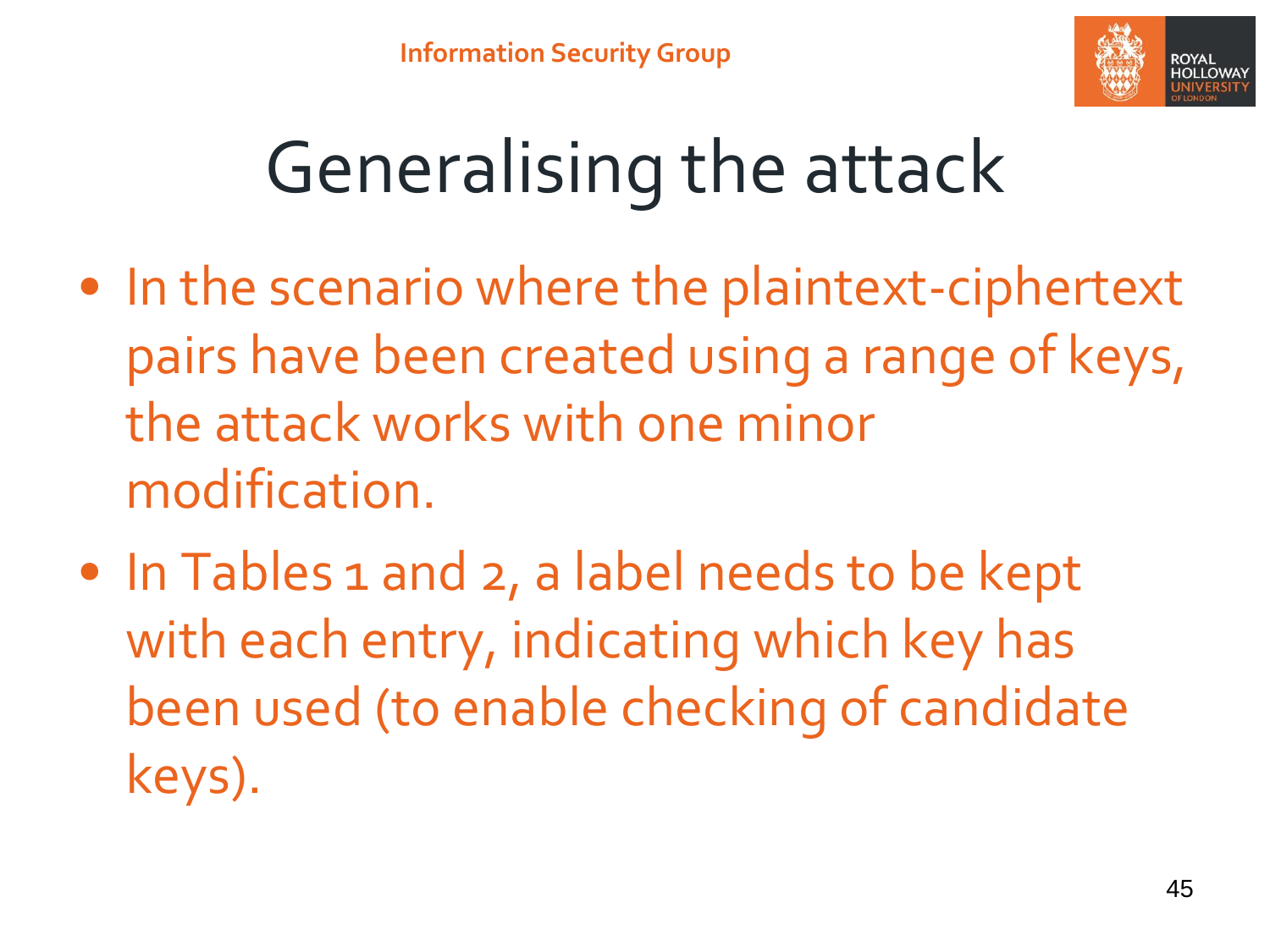

## Complexity

- The attack complexity is identical to the regular vOW attack, except the two tables are slightly larger.
- That is, if 2<sup>t</sup> known plaintext-ciphertext pairs are available, even generated with many different keys, one of the keys can be found in 2121-*<sup>t</sup>* DES operations.
- The possibility that as many as  $2^{32}$  pairs are available in this scenario seems much more plausible than in the single key scenario.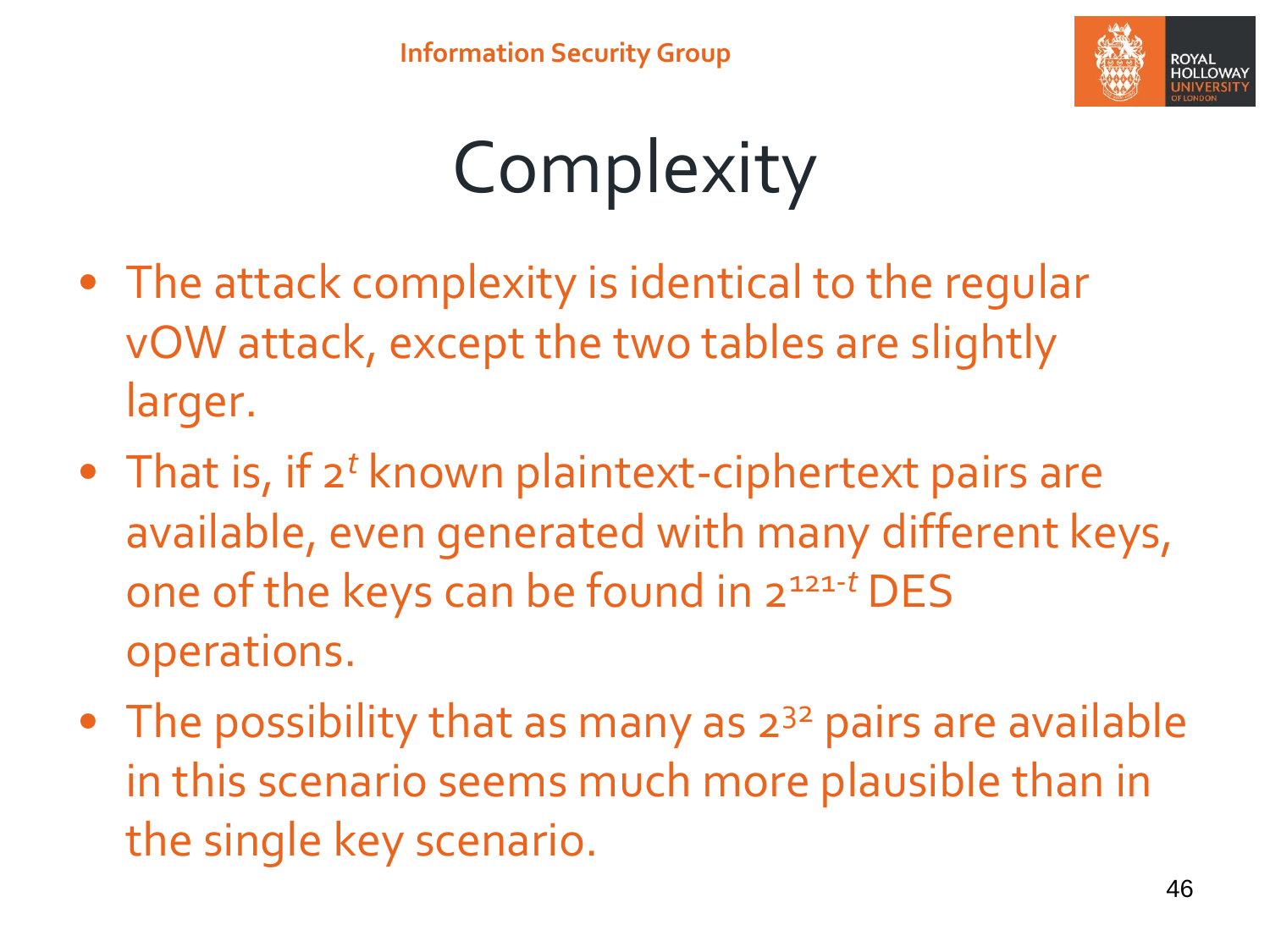

## Implications

• This means that the ISO/IEC advice:

… depending on the required security level, the maximum number of plaintexts encrypted under a single key should be limited …

has limited value!

• Of course, it is always good to change keys regularly, but changing keys will not prevent the attack.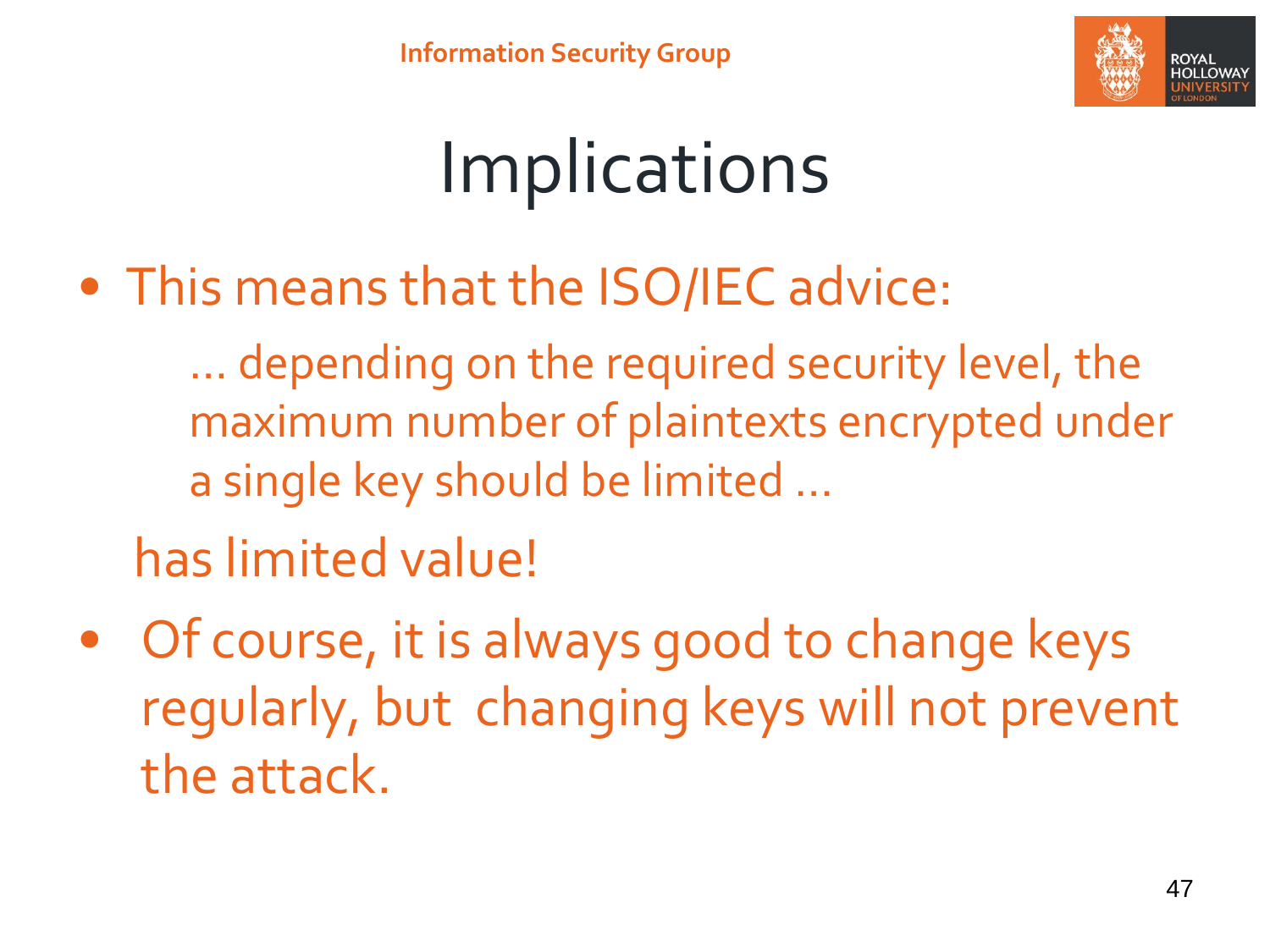

# A further generalisation

- The DES complementation property is well known:
	- if, for a plaintext *P* and key *K*, we have:

 $C = e_K(P)$ 

then:  $C^* = e_{K^*}(P^*)$ , where the  $*$  simply indicates that the block has been complemented, i.e. every one has been changed to a zero and vice versa.

• Hence if (*P*,*C*) is a known plaintext-ciphertext pair for the key *K*, then (*P\**,*C\**) is a known plaintextciphertext pair for the key *K\**.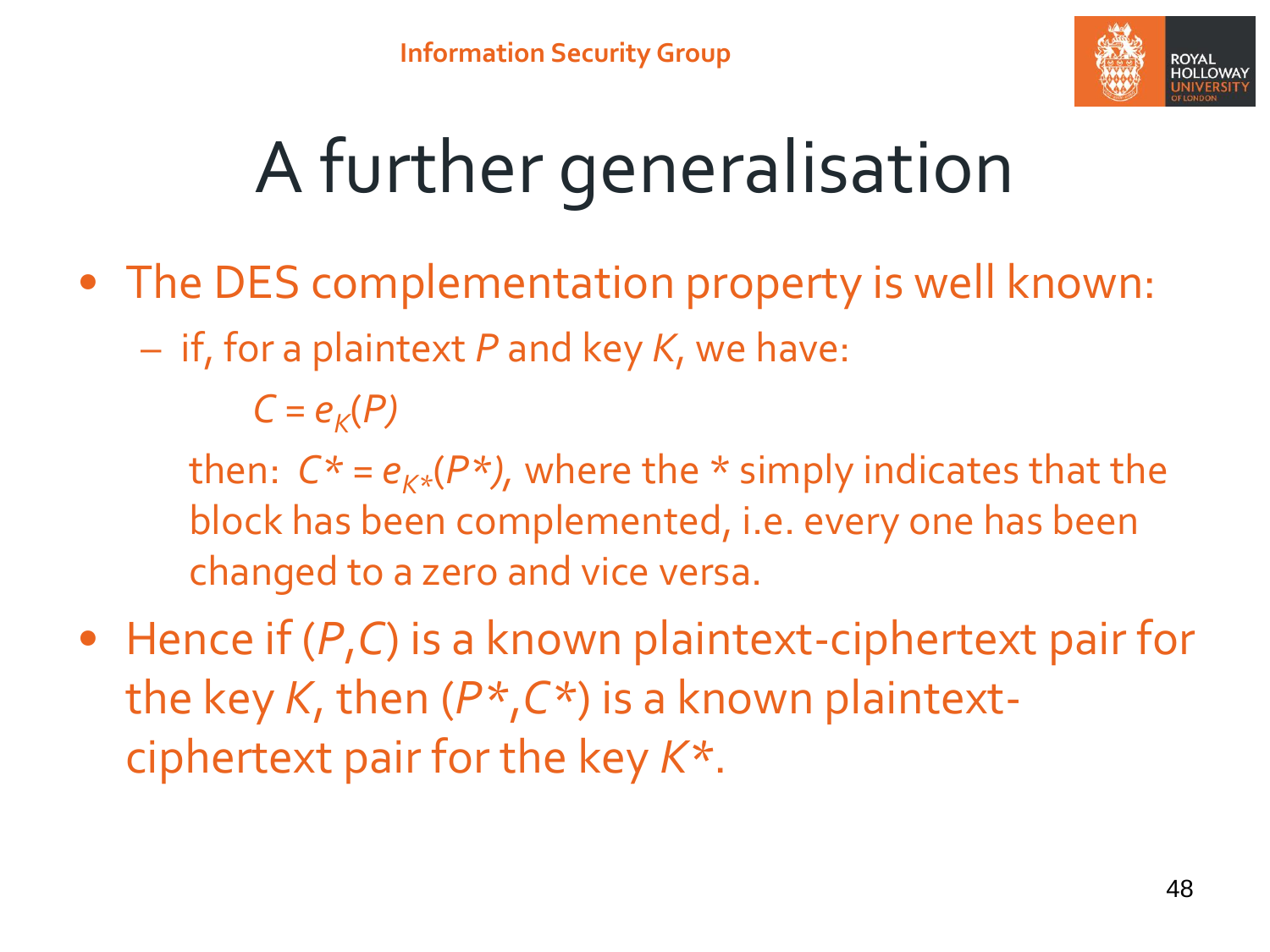

### **Implications**

- The fact that the key is different in the complemented pair does not matter, from our previous observation.
- This means we get two plaintext-ciphertext pairs to use in the attack from every pair.
- This means that the overall attack complexity reduces to 2120-*<sup>t</sup>* DES computations.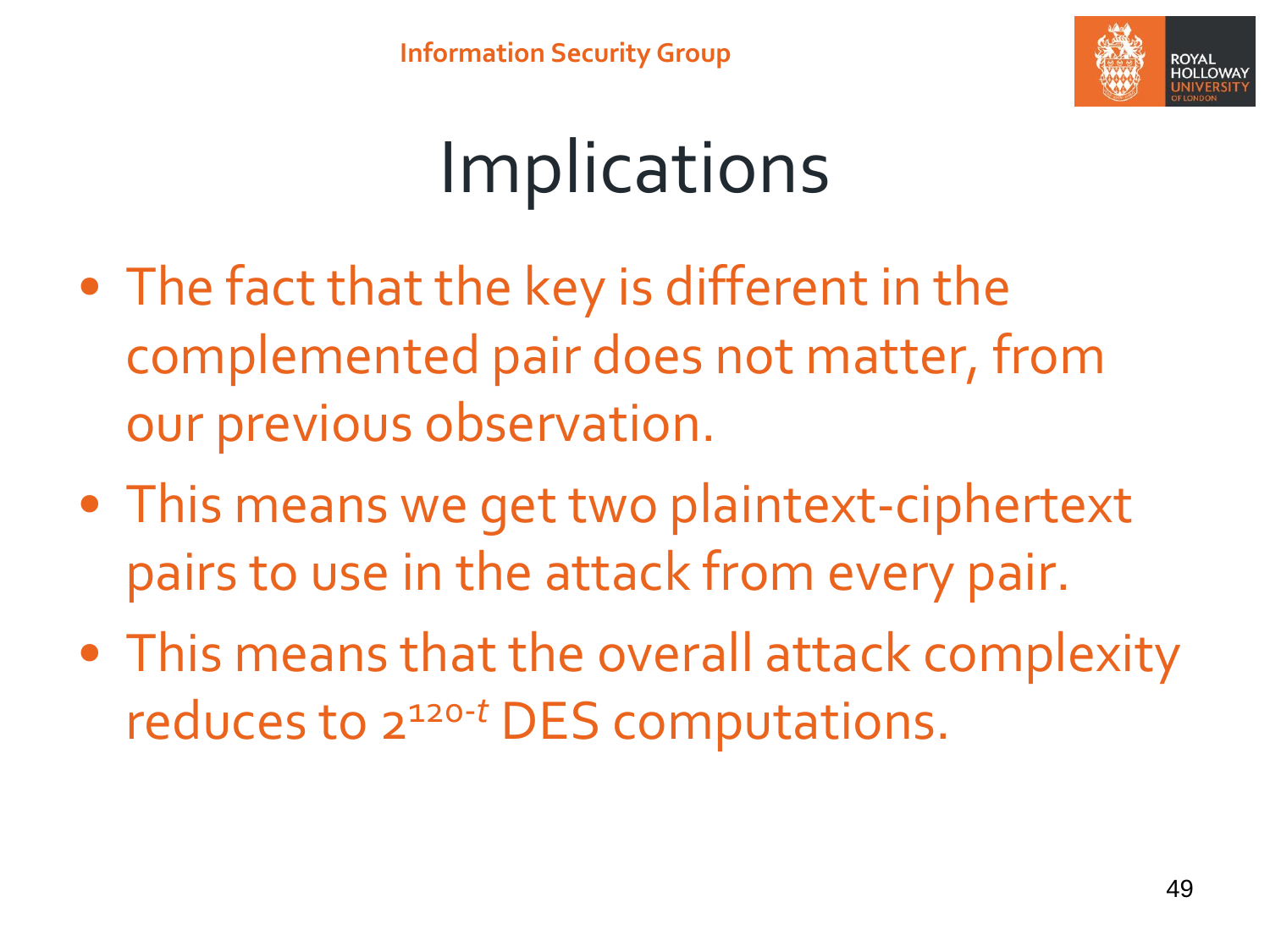

# Using partially known plaintext

- In 'real life', it is often the case that ciphertext will be available for which only partial information about the plaintext is known.
- For example, we might know 56 out of the 64 plaintext bits for a 64-bit ciphertext block, but not the other eight.
- Such information cannot be used in the 'vanilla' vOW attack.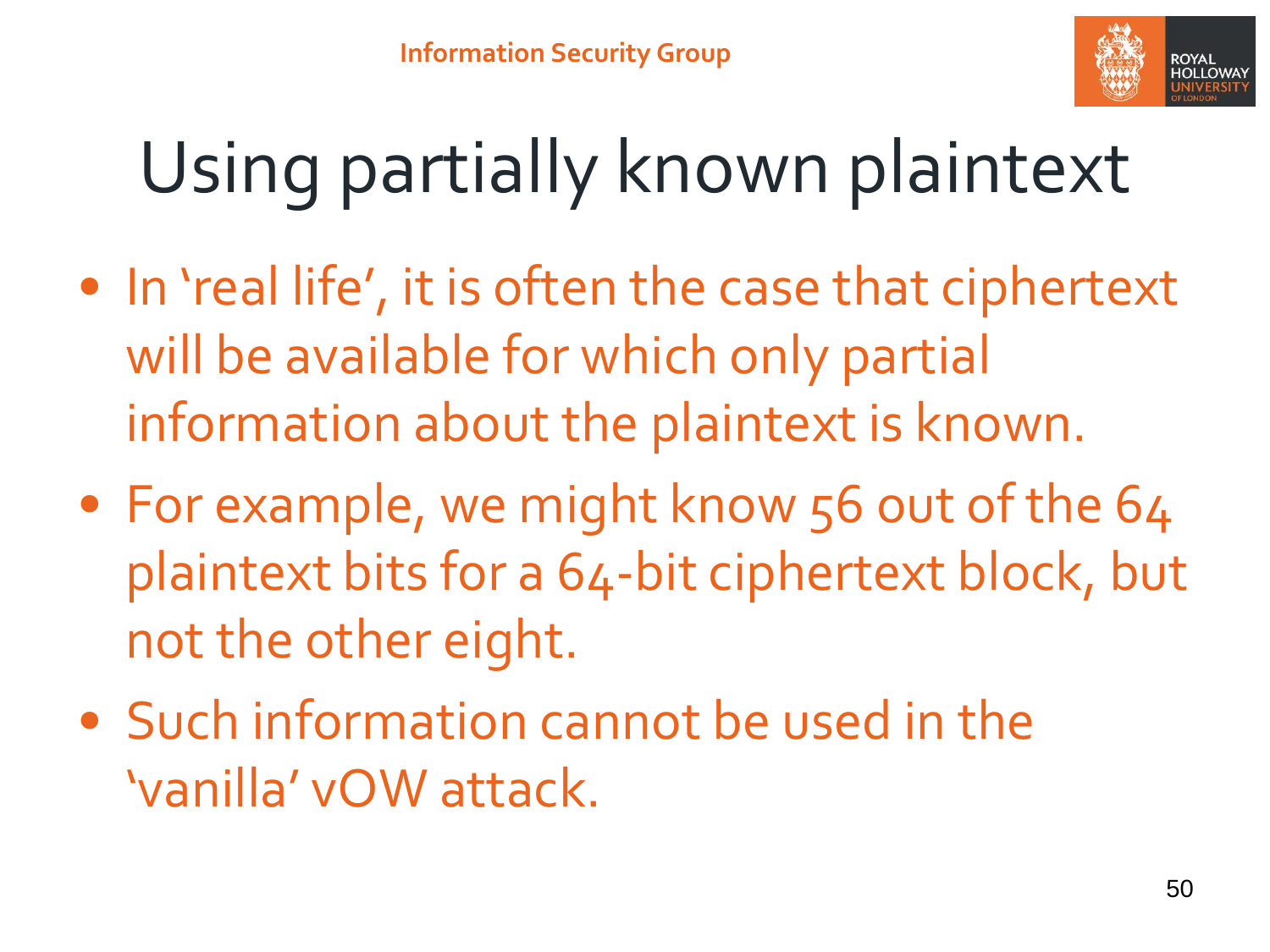

# Modifying the attack

- We build again on the observation that the attack treats each plaintext-ciphertext pair independently.
- We can generate a set of all possible plaintextciphertext pairs consistent with a partially known pair.
- As long as enough partial information is available (e.g. 48 out of 64 bits), surprisingly this does not affect the overall computational complexity (although it does increase the storage complexity).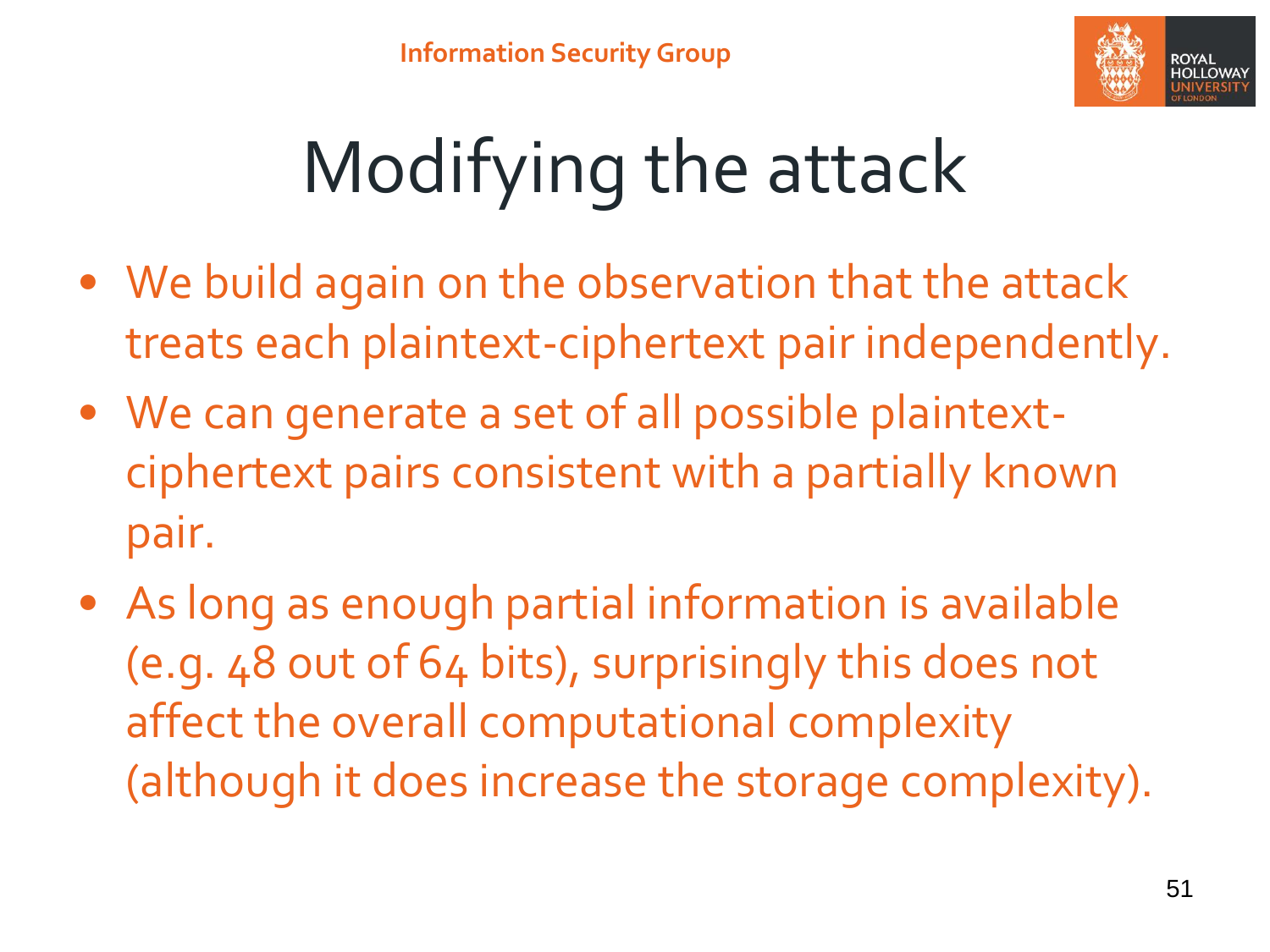

### Implications I

- Suppose have 2*<sup>t</sup>* known plaintext-ciphertext pairs, where some of the plaintext blocks may not be completely known, and the pairs may have been generated using multiple keys.
- We can discover one of the keys with 2120-*<sup>t</sup>* DES computations.
- If *t*=40, then this means we can find a key pair in only 2<sup>80</sup> DES computations.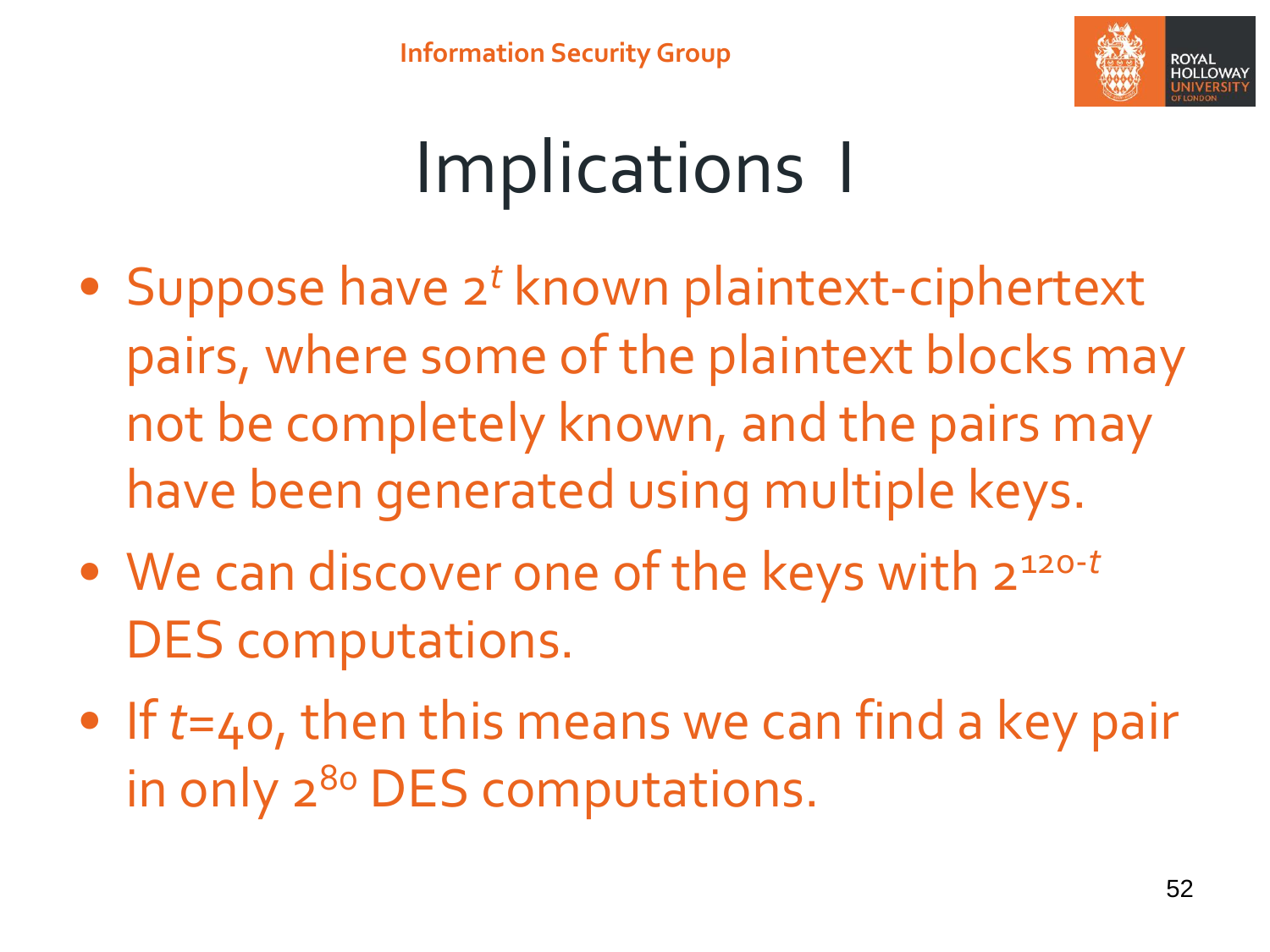

# Implications II

- The ISO statements:
	- 'depending on the required security level, the maximum number of plaintexts encrypted under a single key should be limited'; and
	- 'the effective key-length of two-key Triple-DES in specific applications can only be regarded as 80 bits (instead of 112 bits)'.
	- both now look very shaky.
- Whilst 2-key triple DES still has 80 bits of security, this is no longer a conservative estimate with a margin of error. The same state of  $\sim$  53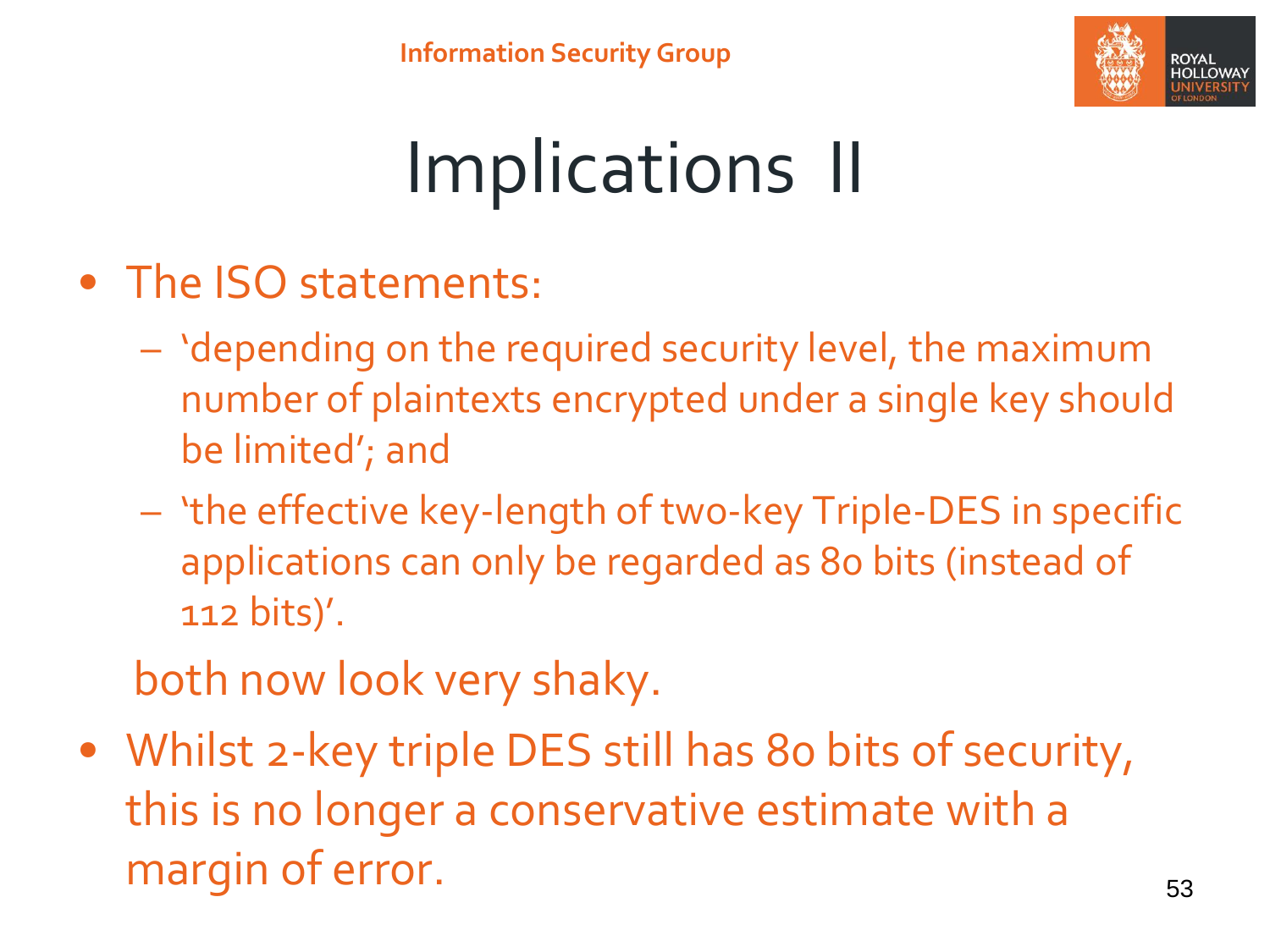

# Agenda

- 1. DES a brief history
- 2. Double and triple DES
- 3. The Merkle-Hellman attack
- 4. The van Oorschot-Wiener attack
- 5. Generalising the van Oorschot-Wiener attack
- 6. Other issues
- 7. Concluding matters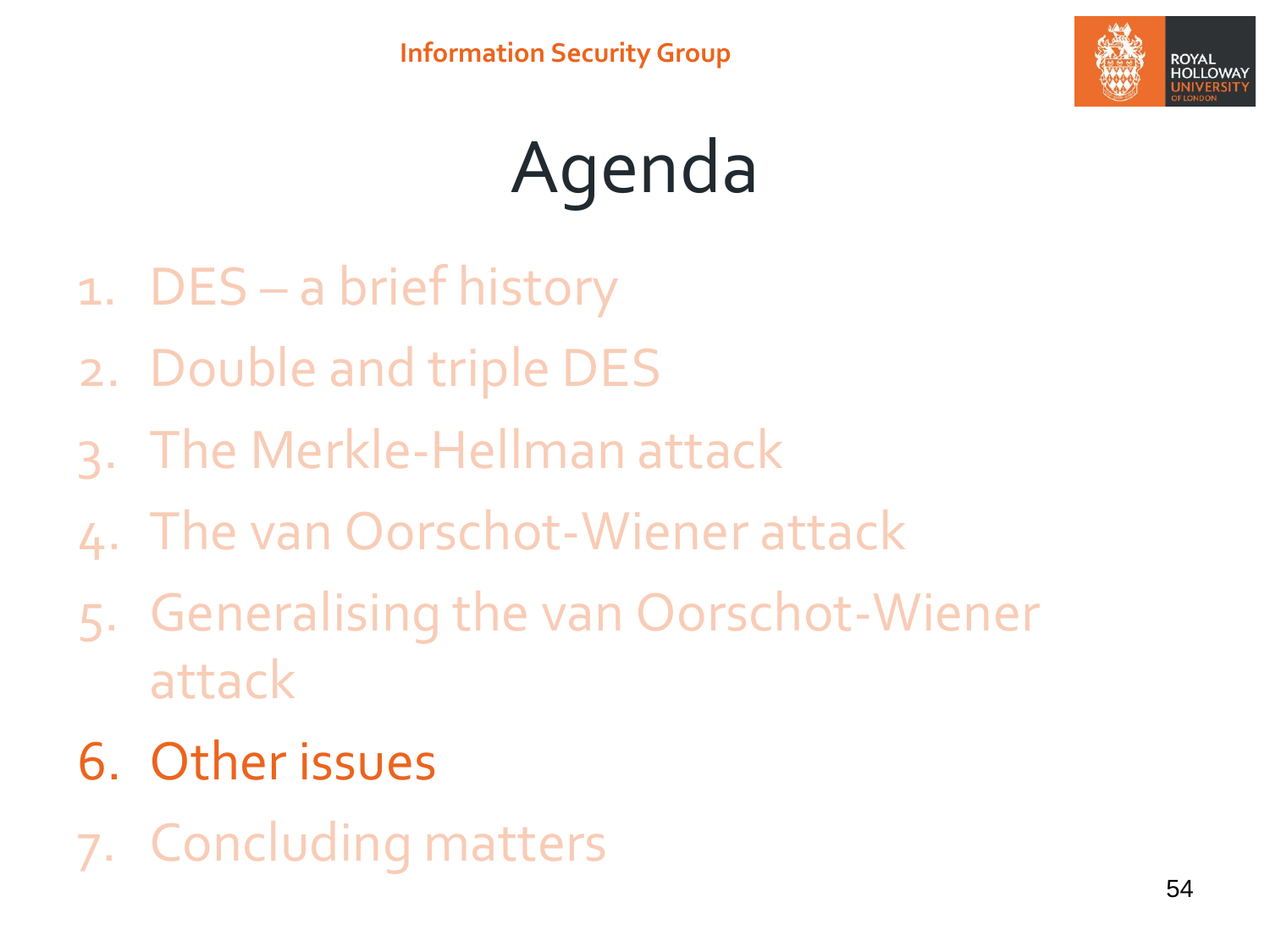

### ANSI retail MAC

- A 'triple DES' type construction is also widely used to compute Message Authentication Codes (MACs).
- The ANSI retail MAC is a CBC-MAC construction, i.e. it use Cipher Block Chaining to compute a MAC.
- Single DES is used in CBC mode to process all but the last block, and the last block is then triple DES encrypted.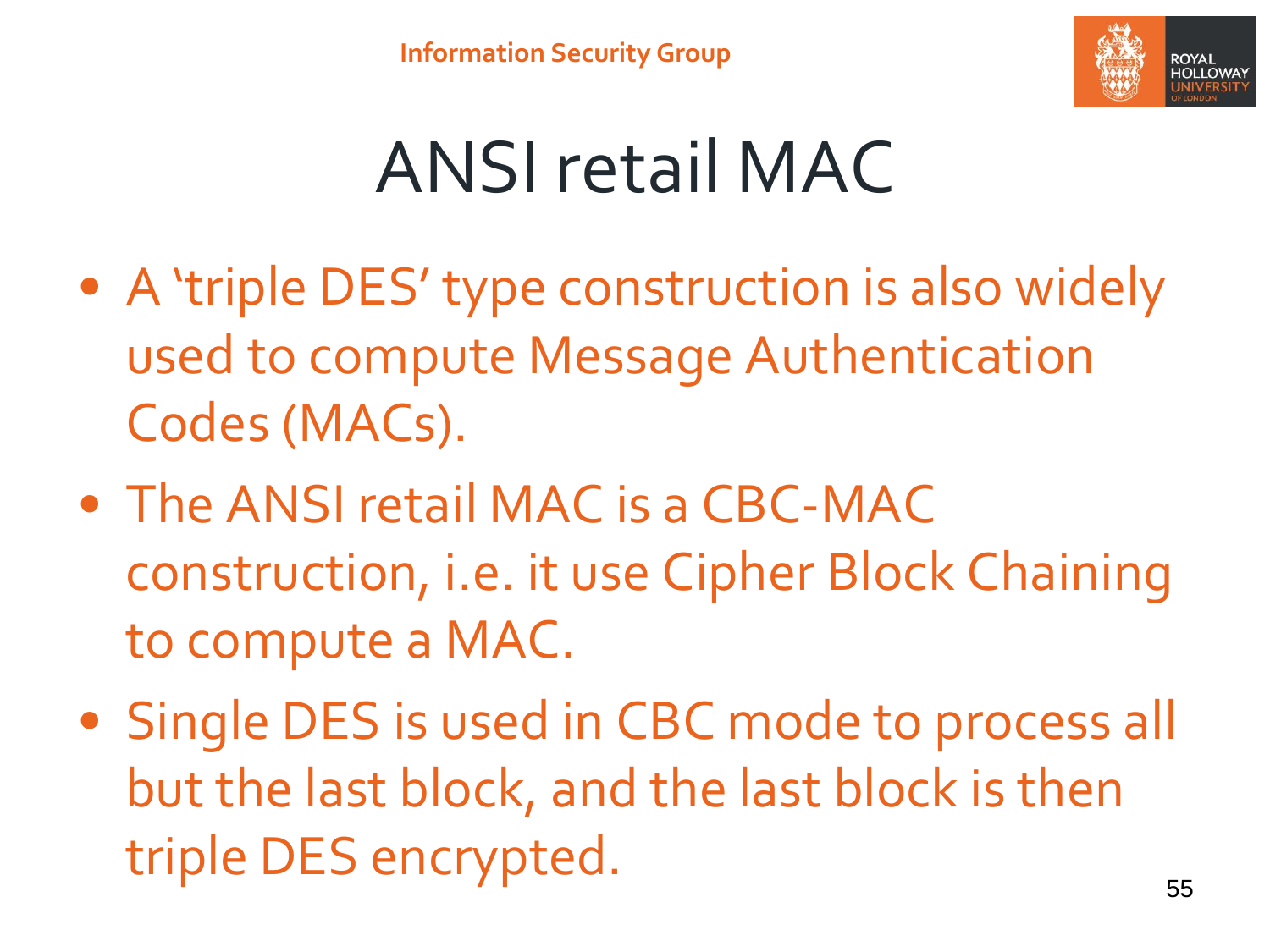

### ANSI retail MAC calculation

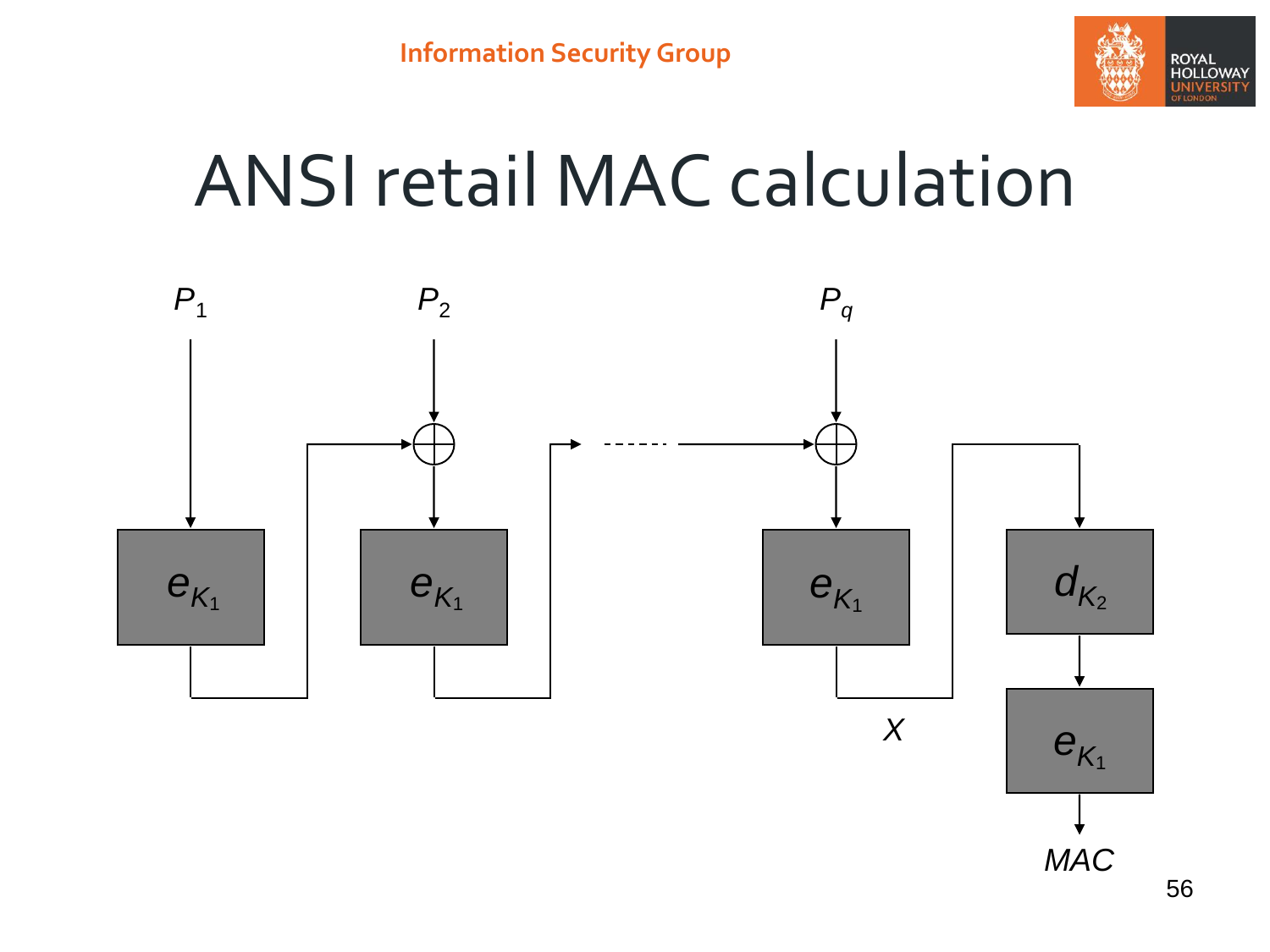

### Known attacks

- A number of authors have described attacks against the ANSI Retail MAC.
- Probably the most important, due to Preneel and van Oorschot (1996), relies on the simple observation that if two messages give the same MAC, then the values of *X* (shown on the previous slide) will also be the same.
- However, *X* is a function purely of  $K_{1}$ , i.e. this allows a single DES brute force search for K<sub>1</sub>.
- If  $K_{1}$  is known, then  $K_{2}$  can be found with another single DES brute force attack. 57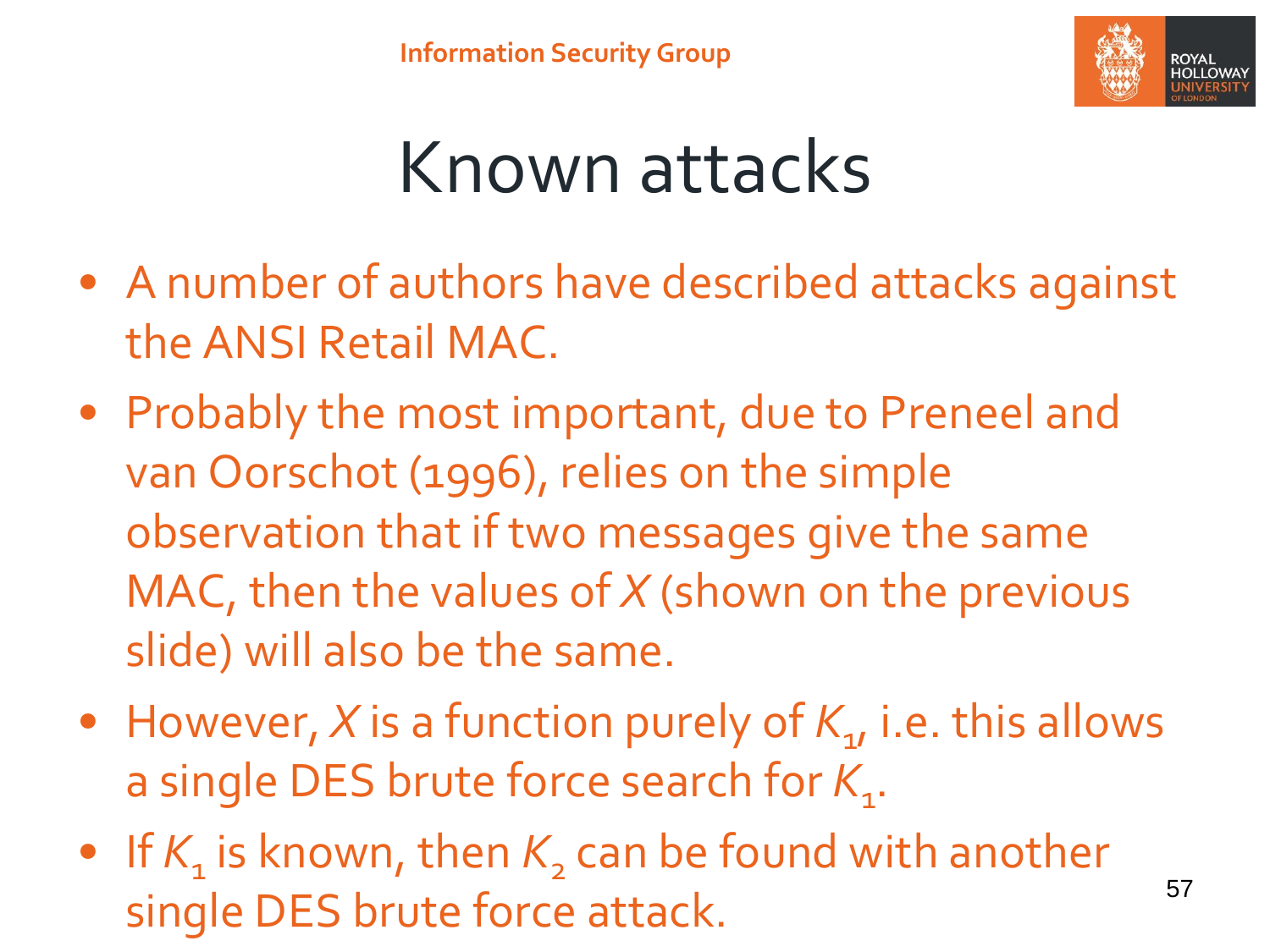

### Preneel-van Oorschot operation

- How likely is it that two messages will give the same MAC?
- Well, given that the MAC is 64 bits long, standard probabilistic arguments say that if 2<sup>32</sup> message-MAC pairs are available, then the chances are better than 50% (with the probability near 1 if 2<sup>33</sup> or more pairs are available).
- That is, if 2<sup>32</sup> message-MAC pairs are available, then the ANSI retail MAC can be broken (key recovery) in *O*(2<sup>56</sup>) DES operations.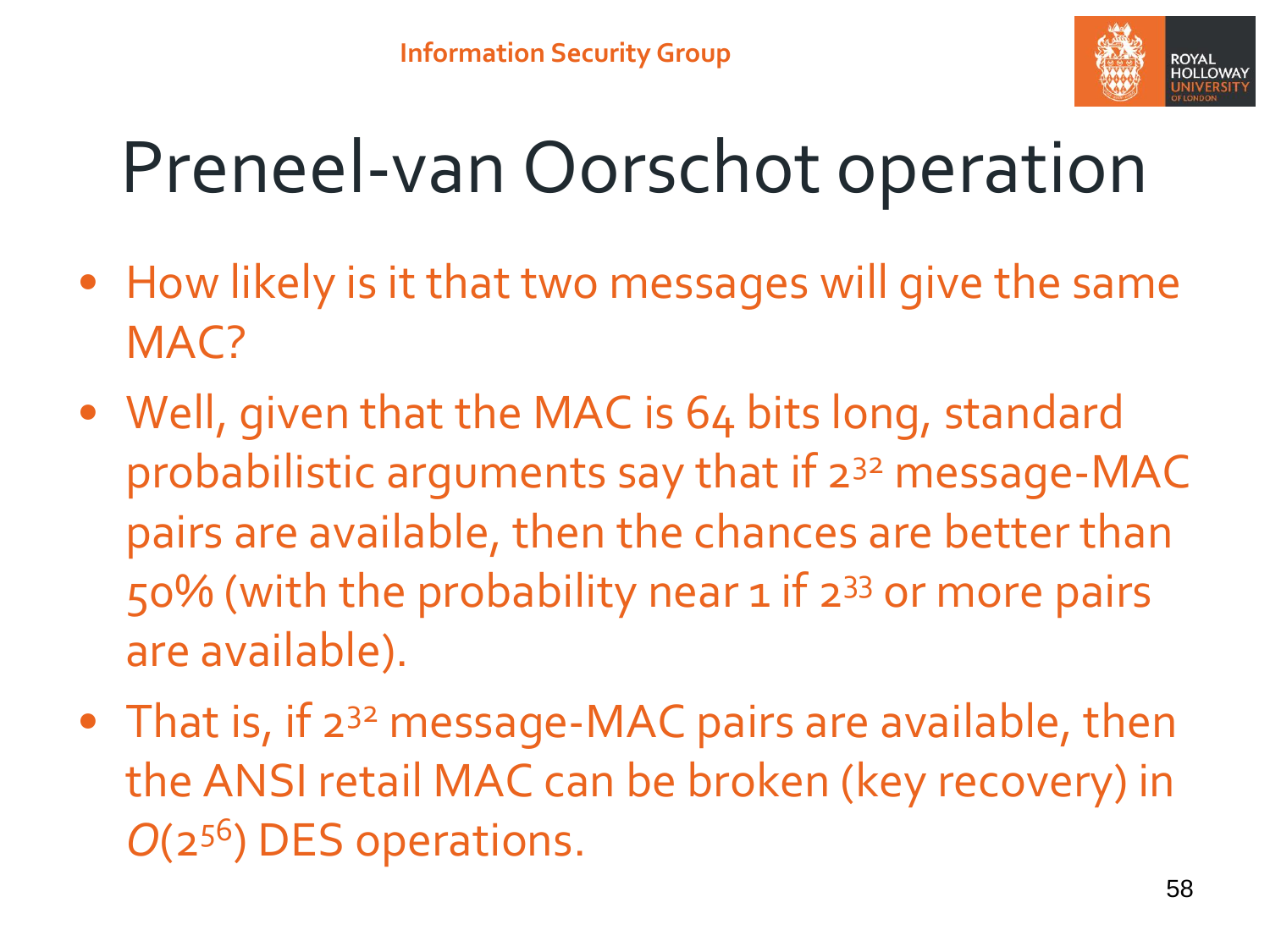

# Applying van Oorschot-Wiener

- The 'standard' version can be applied, but is less efficient than Preneel-van Oorschot.
- However, we can apply vOW even if the known (message, MAC) pairs are generated using multiple keys.
- Using similar arguments to before, suppose have 2*<sup>t</sup>* known (message, MAC) pairs, where the pairs may have been generated using multiple keys. We can discover one of the key pairs with 2120-*<sup>t</sup>* DES computations.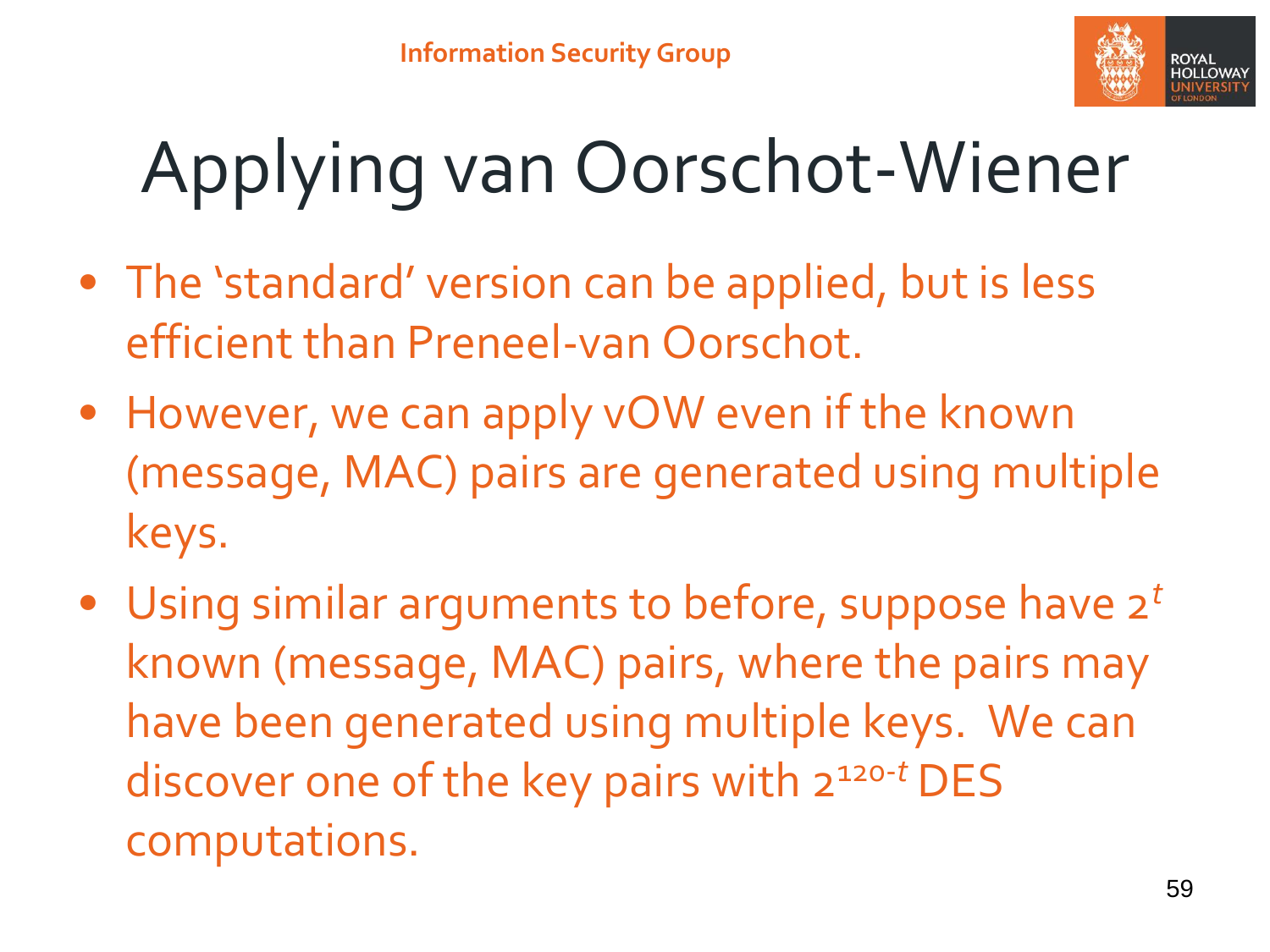

### Implications

- If many large sets of message-MAC pairs are known, but each set is smaller than 2<sup>32</sup>, then Preneel-van Oorschot does not work.
- However, this restriction does not apply to vOW.
- Also, the more pairs that are available, the smaller the attack complexity – this is not true for Preneel-van Oorschot.
- Fully known (message, MAC) pairs are freely available in many MAC usage scenarios – in general, they are much easier to get than known plaintext for encryption.
- This makes the ANSI retail MAC look much weaker than previously thought.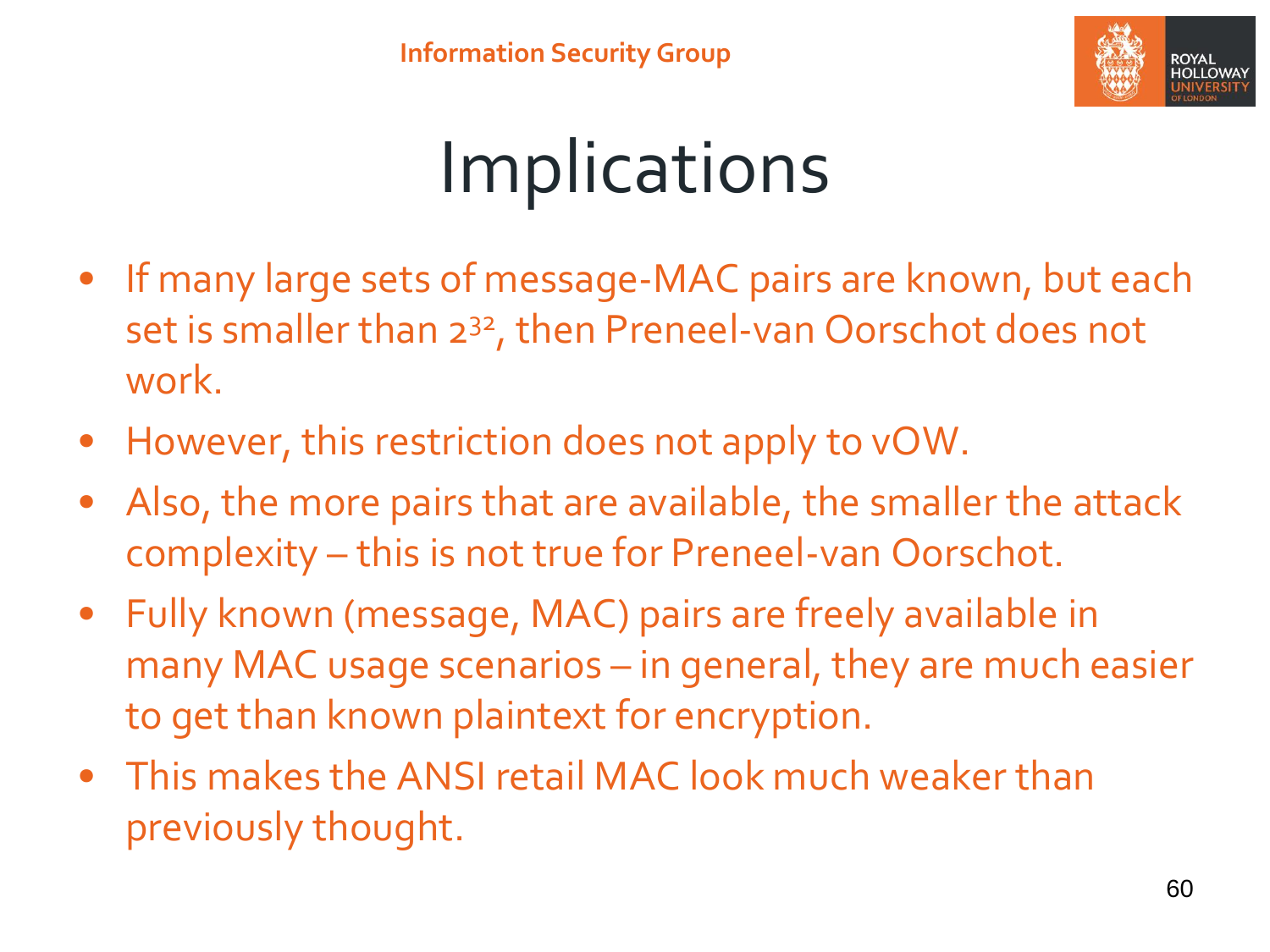

# Agenda

- 1. DES a brief history
- 2. Double and triple DES
- 3. The Merkle-Hellman attack
- 4. The van Oorschot-Wiener attack
- 5. Generalising the van Oorschot-Wiener attack
- 6. Other issues
- 7. Concluding matters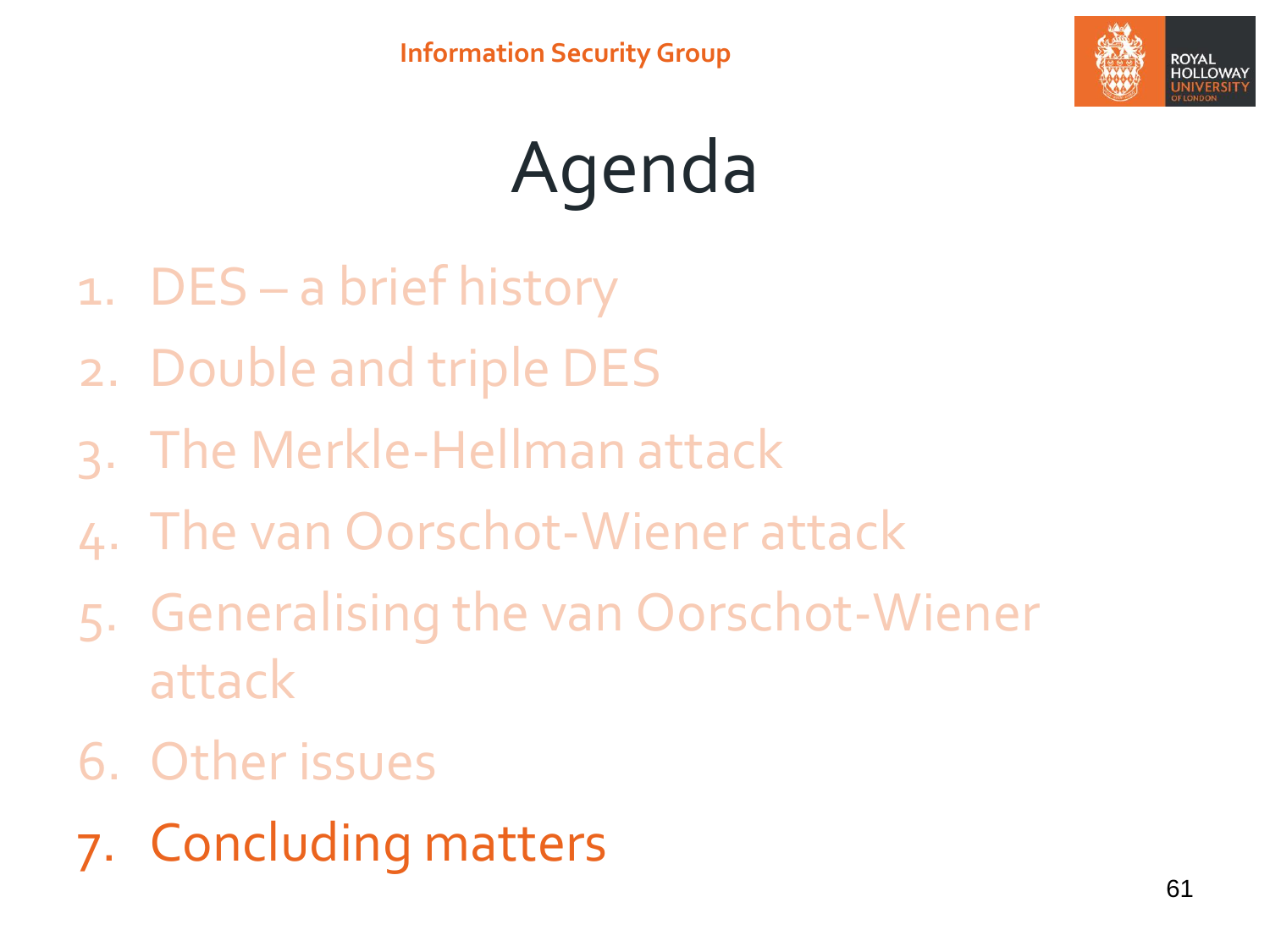

# The future of 2-key triple DES

- Our main finding is that, perhaps surprisingly, the van Oorschot-Wiener attack works in a multiple-key and partially-known-plaintext setting.
- If an attacker is sufficiently determined and gathers enough (partially) known plaintext-ciphertext pairs, at least some of the keys can be found.
- My personal conclusion is that use of 2-key triple DES should be phased out as soon as possible.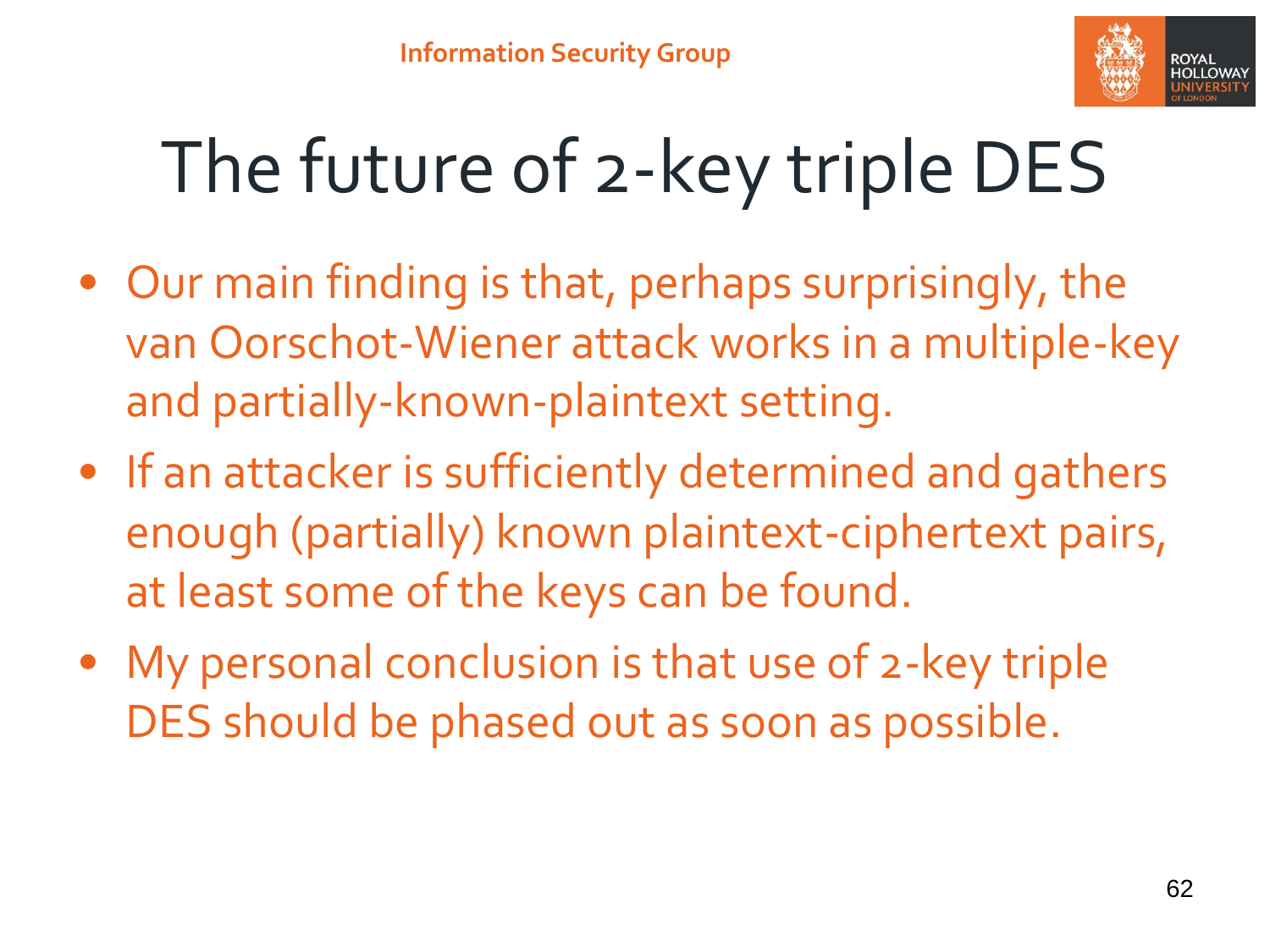

### What about the ANSI retail MAC?

- Arguably the situation is even more serious for the DES-based ANSI retail MAC.
- Here, getting (message, MAC) pairs is simply a matter of eavesdropping.
- Again if an attacker gathers enough such pairs, at least some of the keys can be found.
- Thus the DES-based ANSI Retail MAC should also be phased out as soon as possible.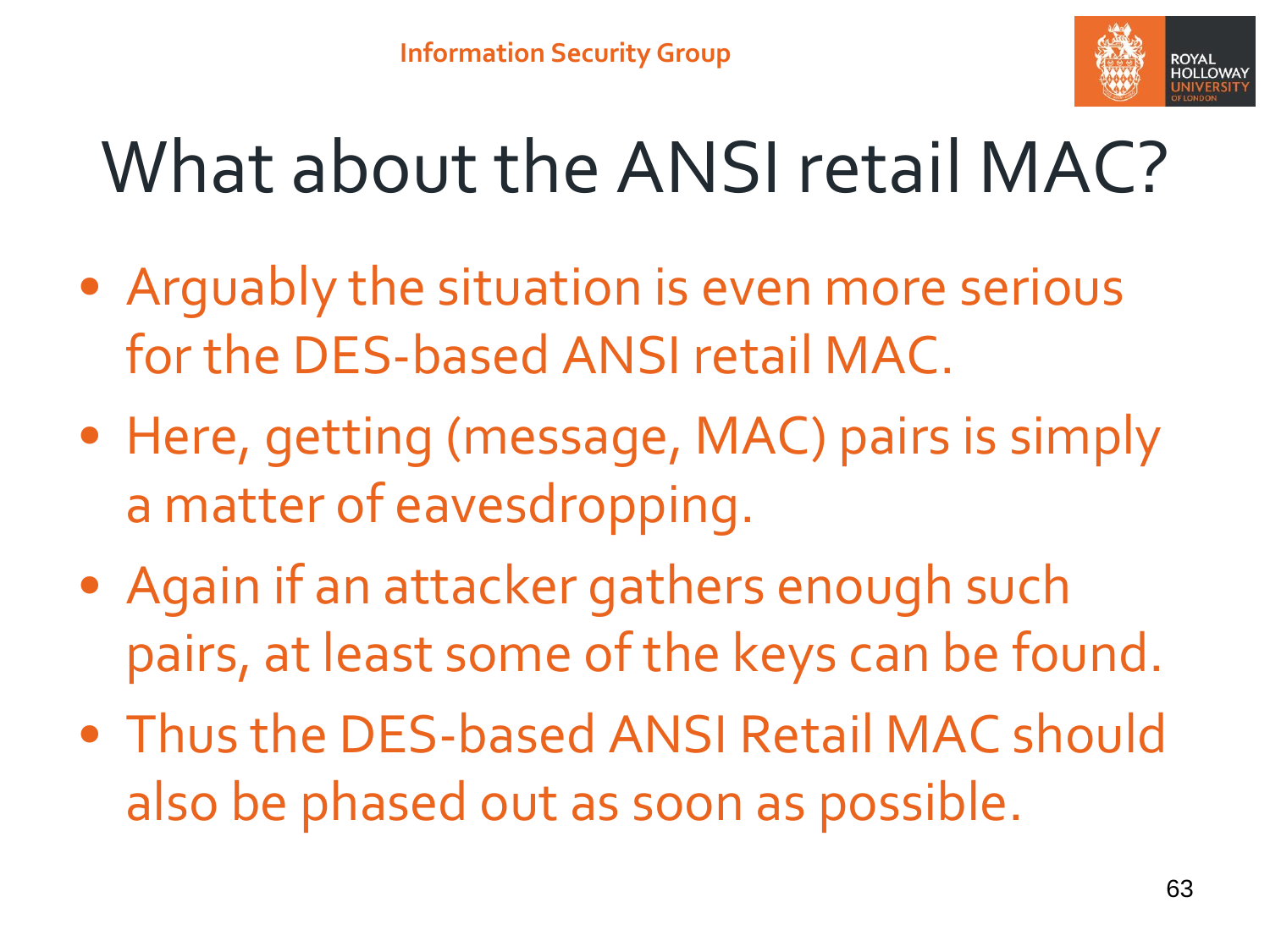

### Sometimes it pays to go back …

- The most recent paper on the security of 2 key triple DES (prior to the work described in this talk) was published in 1990.
- The subject seemed 'dead'.
- However, reviewing prior art revealed new attack variants which significantly weaken the practical security of 2-key triple DES.
- Sometimes it pays to not take established wisdom for granted ... 64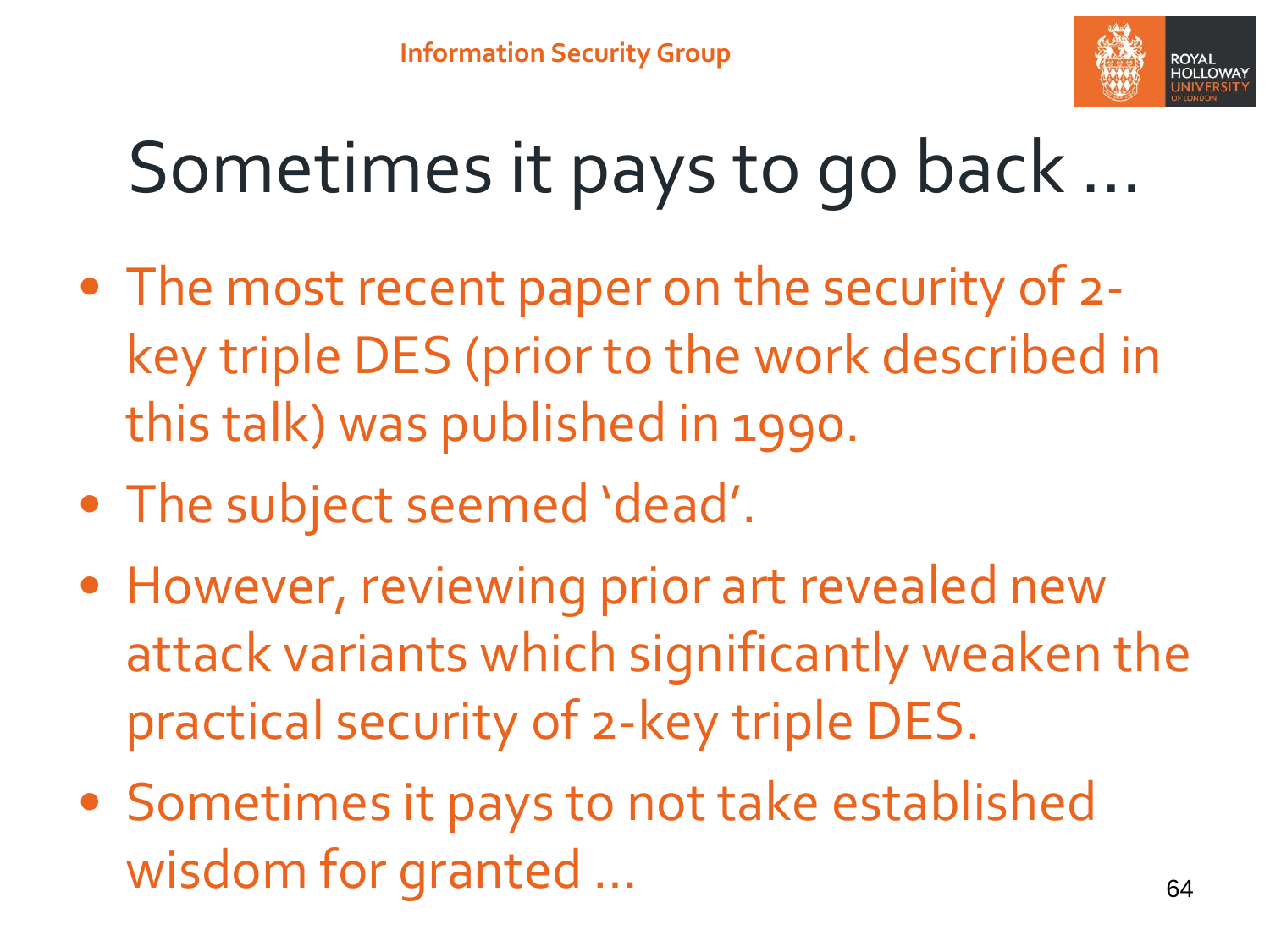

### For further information …

• C. J. Mitchell, '[On the security of 2-key triple](http://www.chrismitchell.net/Papers/otso2t.pdf) DES', [arXiv:1602.06229](http://arxiv.org/abs/1602.06229) [cs.CR], February 2016, 20 pages.